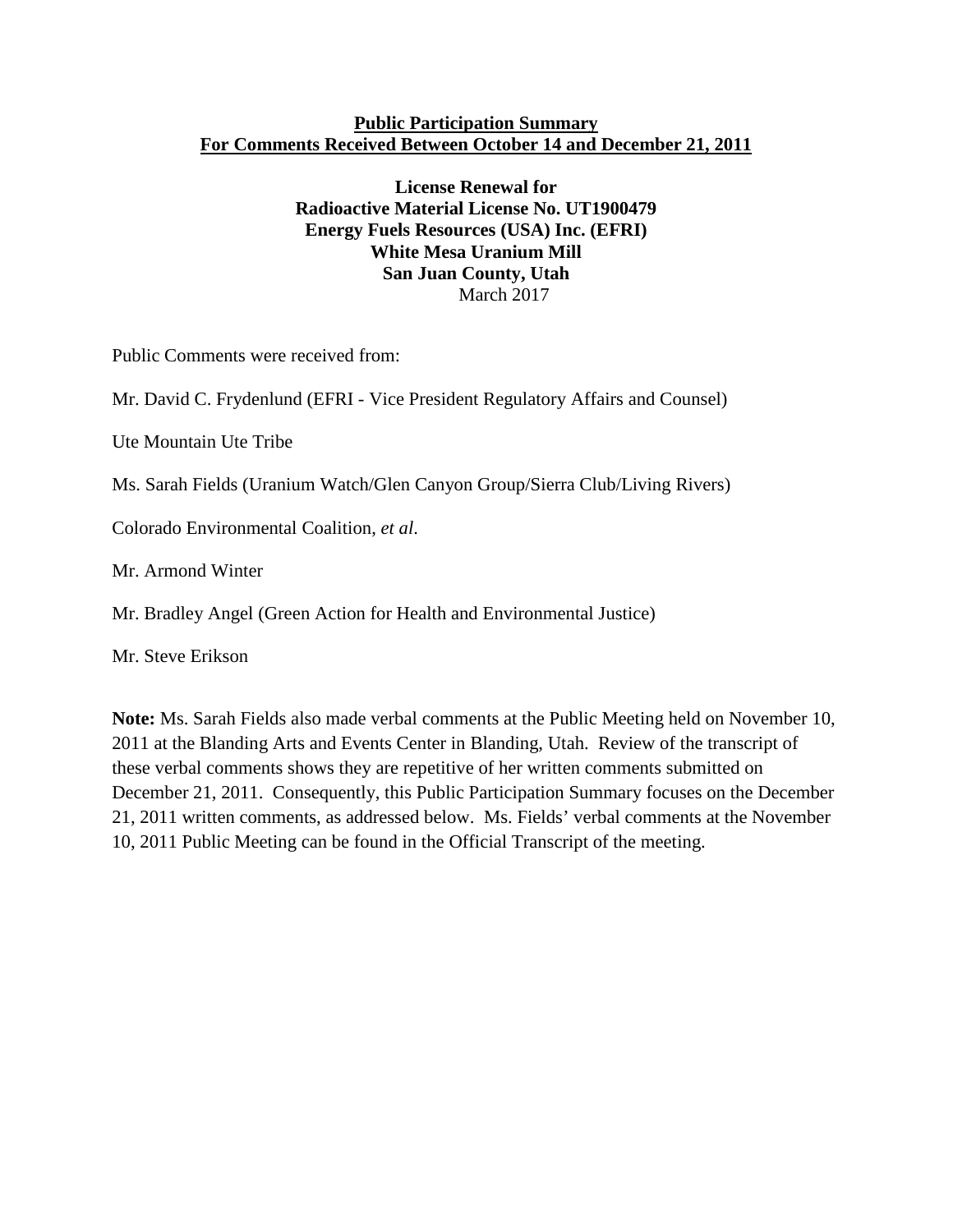# **ACRONYMS AND ABBREVIATIONS**

| <b>ALARA</b>    | As Low As Reasonably Achievable                                          |
|-----------------|--------------------------------------------------------------------------|
| <b>BAT</b>      | <b>Best Available Technology</b>                                         |
| <b>CFR</b>      | Code of Federal Regulations                                              |
| cm              | Centimeter                                                               |
| <b>DOE</b>      | U.S. Department of Energy                                                |
| <b>DOT</b>      | U.S. Department of Transportation                                        |
| <b>DRC</b>      | <b>Utah Division of Radiation Control</b>                                |
| <b>DWMRC</b>    | Utah Division of Waste Management and Radiation Control                  |
| <b>DUSA</b>     | Denison Mines (USA) Corp.                                                |
| <b>EFRI</b>     | Energy Fuels Resources (USA) Inc.                                        |
| EPA             | U.S. Environmental Protection Agency                                     |
| <b>ICTM</b>     | Infiltration and Contamination Transportation Modeling Report            |
| Kd              | <b>Distribution Coefficient</b>                                          |
| km              | Kilometer                                                                |
| <b>LDS</b>      | <b>Leak Detection System</b>                                             |
| Licensee        | Denison Mines (USA) Corp.                                                |
| <b>LRA</b>      | <b>License Renewal Application</b>                                       |
| Mill            | White Mesa Uranium Mill in Blanding, Utah                                |
| millirem        | One Thousandth of One Roentgen Equivalent Man                            |
| <b>NRC</b>      | <b>U.S. Nuclear Regulatory Commission</b>                                |
| pCi             | Picocurie; $10^{-12}$ curie                                              |
| Permit          | Ground Water Quality Discharge Permit No. UGW370004                      |
| rem             | Roentgen Equivalent Man                                                  |
| RML             | <b>Radioactive Materials License</b>                                     |
| <b>RPP</b>      | <b>Respiratory Protection Program</b>                                    |
| <b>RSO</b>      | <b>Radiation Safety Officer</b>                                          |
| <b>RST</b>      | <b>Radiation Safety Technician</b>                                       |
| <b>RWP</b>      | <b>Radiation Work Permit</b>                                             |
| <b>SER</b>      | <b>Safety Evaluation Report</b>                                          |
| SOP             | <b>Standard Operating Procedure</b>                                      |
| <b>SPCC</b>     | Spill Prevention Control and Countermeasures                             |
| S               | Second                                                                   |
| TDS             | <b>Total Dissolved Solids</b>                                            |
| <b>TEDE</b>     | <b>Total Effective Dose Equivalent</b>                                   |
| <b>TEEA</b>     | The 2017 Technical Evaluation and Environmental Assessment for the White |
|                 | Mesa Uranium Mill RML Renewal                                            |
| <b>UAC</b>      | Utah Administrative Code                                                 |
| UF <sub>4</sub> | Uranium Tetrafluoride                                                    |
| $U_3O_8$        | Uranium Oxide                                                            |
| yd              | Yard                                                                     |
|                 |                                                                          |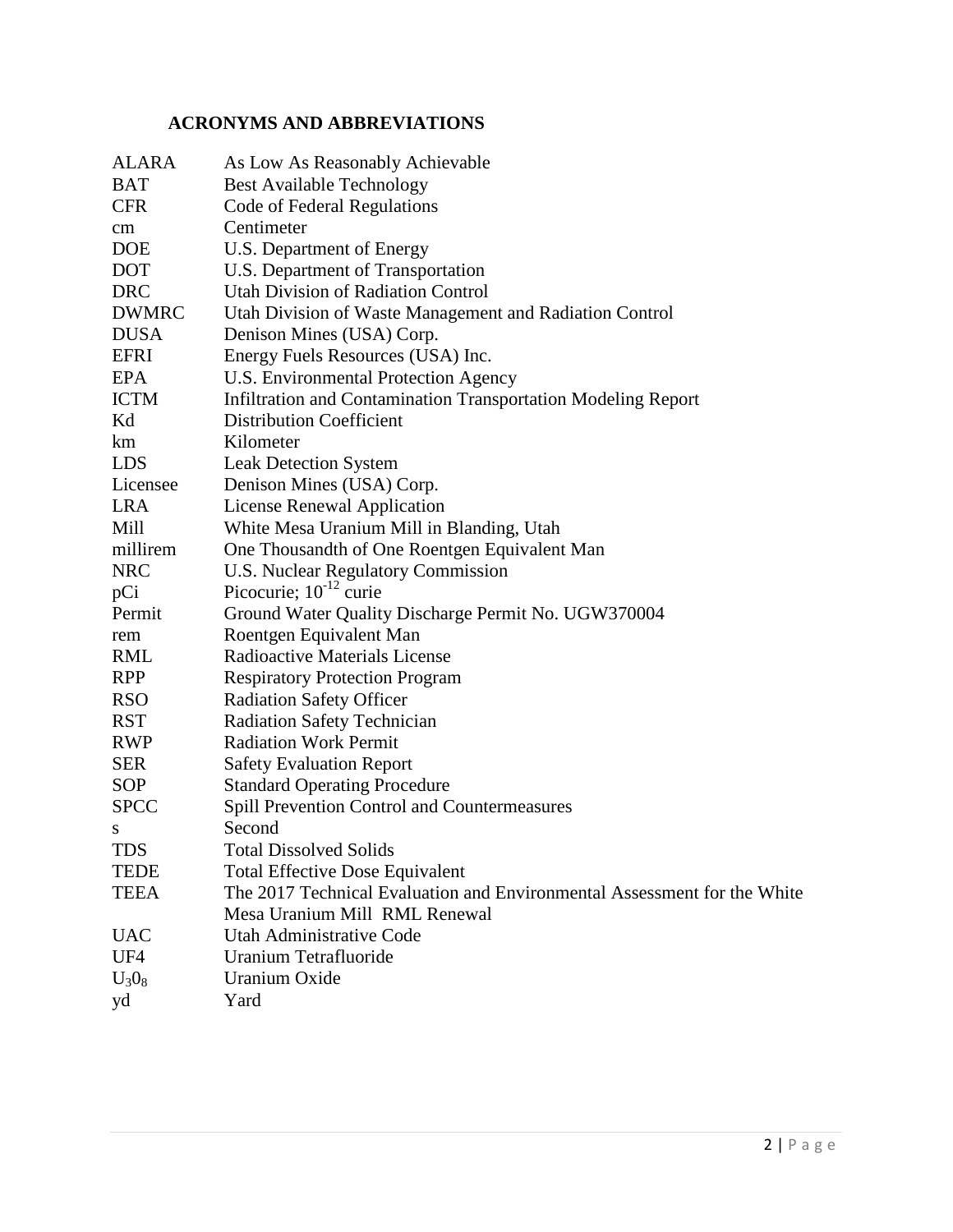#### BACKGROUND

The Utah Division of Waste Management and Radiation Control (DWMRC) licenses the White Mesa<sup>[1](#page-2-0)</sup> Uranium Mill facility near Blanding, Utah under State of Utah Radioactive Materials License (RML) No. UT1900479 (the License). The License, as amended, authorizes Energy Fuels Resources (USA) Inc.  $(EFRI)^2$  $(EFRI)^2$  to receive and process natural uranium-bearing ores, specified alternate feed materials, and possess byproduct material in the form of uranium waste tailings and other uranium byproduct waste generated by uranium recovery operations.

Denison Mines (USA) Corp. (now EFRI) submitted a renewal application for the License on February 7, 2008. After reviewing the renewal application, the DRC requested public comment on its proposed renewal license in the fall of 2011. A significant number of comments were received during this public comment period. In response to these comments, the DRC did not issue a final license renewal at that time. Instead, DRC management decided that the DRC staff should perform new, independent MILDOS-AREA modeling. This new modeling effort required significant time and additional data obtained from EFRI from 2007 through 2014. The MILDOS-AREA modeling is now completed. In addition, during this time DWMRC staff has also undertaken the following matters relating to the Mill:

- Completed three license amendments;
- Implemented various modifications and improvements to the Mill's Reclamation and Decommissioning Plan;
- Completed review and approval of the Corrective Action Plans for the nitrate and chloroform plumes; and
- Worked with EFRI on changes to the Mill's Environmental Monitoring Program.

Changes to the Decommissioning and Reclamation Plan and the Environmental Monitoring Program include but not limited to:

• A new tailings cover design;

<span id="page-2-0"></span> <sup>1</sup> Beginning in 2004, the Utah Department of Environmental Quality, Division of Radiation Control (DRC) regulated uranium mill operations in the State of Utah under agreement from the US Nuclear Regulatory Commission. On July 1, 2015, responding to legislation enacted earlier that same year, the DRC merged with the former Division of Solid and Hazardous Waste to form the Division of Waste Management and Radiation Control. To avoid confusion, and unless otherwise specified, the name "Division of Waste Management and Radiation Control" will appear in this Public Participation Summary to refer to the Division of State government performing this regulatory function.

<span id="page-2-1"></span><sup>&</sup>lt;sup>2</sup> The entity that owns the White Mesa Uranium Mill Site has changed or gone by different names over the life of the Mill, including International Uranium Corporation, Denison Mines Corp., and Energy Fuels, Inc. To avoid confusion, and unless otherwise specified, the name "Energy Fuels" will appear in this Public Participation Summary to refer to the owner of the White Mesa Mill.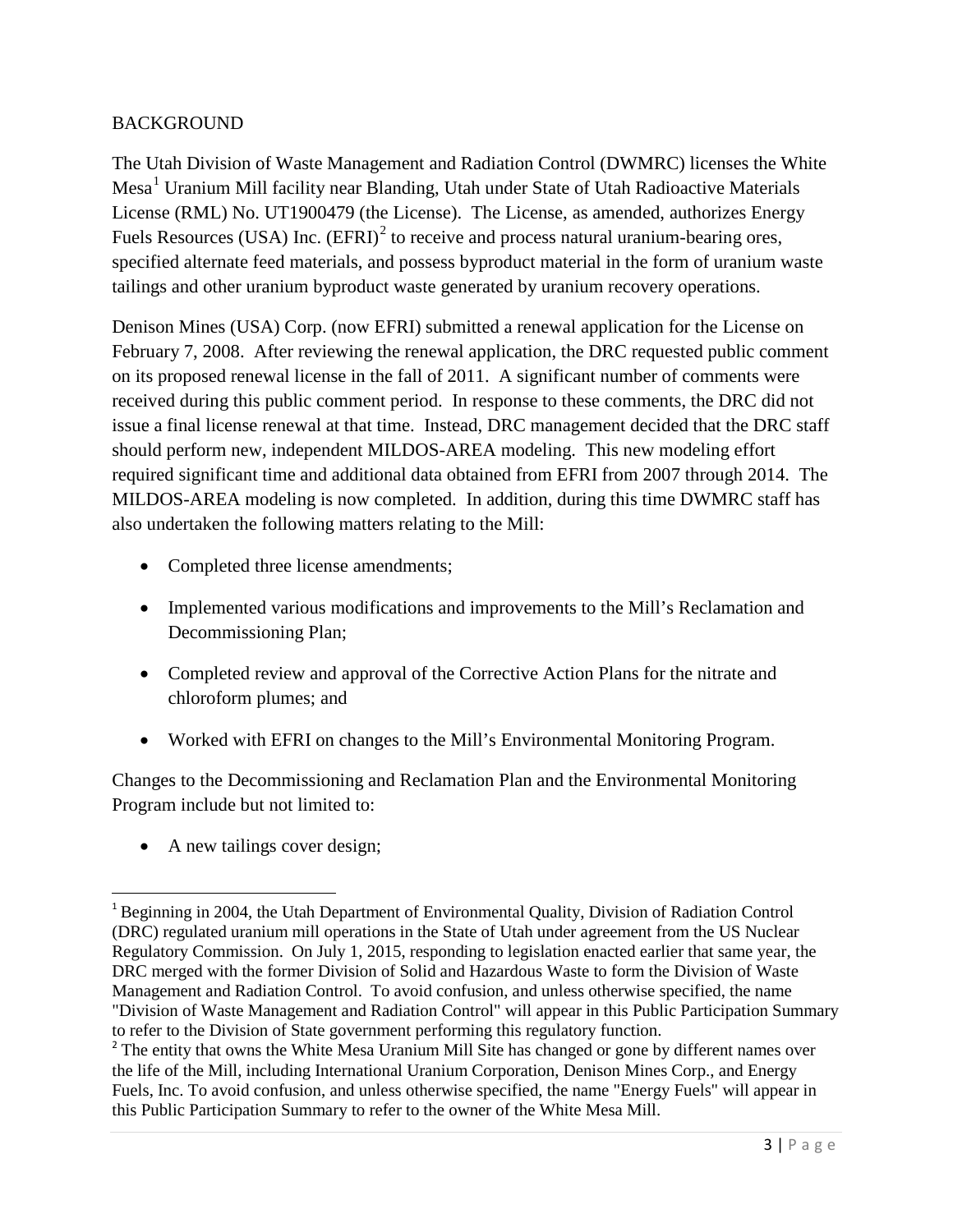- A test period for the new cover in which the cover has been built on tailings Cell #2;
- Two new air monitoring stations (BHV-7 and BHV-8); and
- Forty-six new soil sampling locations.

All of the foregoing matters related to the pending license renewal, including significant new data. Therefore, the license renewal process itself has been significantly delayed. This delay is entirely consistent with the public participation process required by Utah law. Through the 2011 comments, a large number of valid technical issues were raised that required extensive evaluation and consideration, including the gathering and evaluation of significant new data. At this time, the DWMRC is now ready to issue a final license renewal that incorporates all of the foregoing matters. In anticipation of that event, the DWMRC would like to provide its formal, comprehensive responses to the public comments received during 2011.

Based on the foregoing, the following Public Participation Summary summarizes and provides responses to public comments the DWMRC received regarding the License renewal application during the comment period between October 14 and December 21, 2011. Individuals and interested groups submitted written comments during the comment period (see Attachment 1). In addition, this Public Participation Summary addresses verbal public comments received during a public meeting held on November 10, 2011 in Blanding, Utah (see Attachment 2 for a transcript of the meeting).

### **Mill Description**

The White Mesa Uranium Mill processes natural uranium ores and alternate feed materials for Uranium Oxide  $(U_3O_8)$ . Over the course of time, the different owners of the Mill have constructed five tailings or evaporation cells, two 40 acres (Cells 4A and 4B) and three larger (Cells 1, 2, and 3) impoundments. Each received approval under the regulatory framework that existed at the time of construction and each received approval as a tailings disposal or evaporation cell. A description and use for each impoundment is described below:

• Cell 1: The Nuclear Regulatory Commission (NRC) approved Cell 1 in June of 1981. Mill operators have restricted its use to management of fluids, including process water, storm water, and water from groundwater pumping. The mill uses or reuses this water for its milling process. This cell has never received tailings.

• Cell 2: The NRC approved Cell 2 in May of 1980. When the DWMRC assumed regulatory authority over the mill in 2004, mill personnel had ceased placing tailings in this cell. Closure began when disposal of tailings ended. Water is currently being removed from the cell and installation of a final cover has begun. Installation of the platform fill and primary Radon barrier placed in 2016 have increased pore pressures in the tailings mass sufficiently that fluid available for extraction from the tailings mass has increased significantly. Available fluid must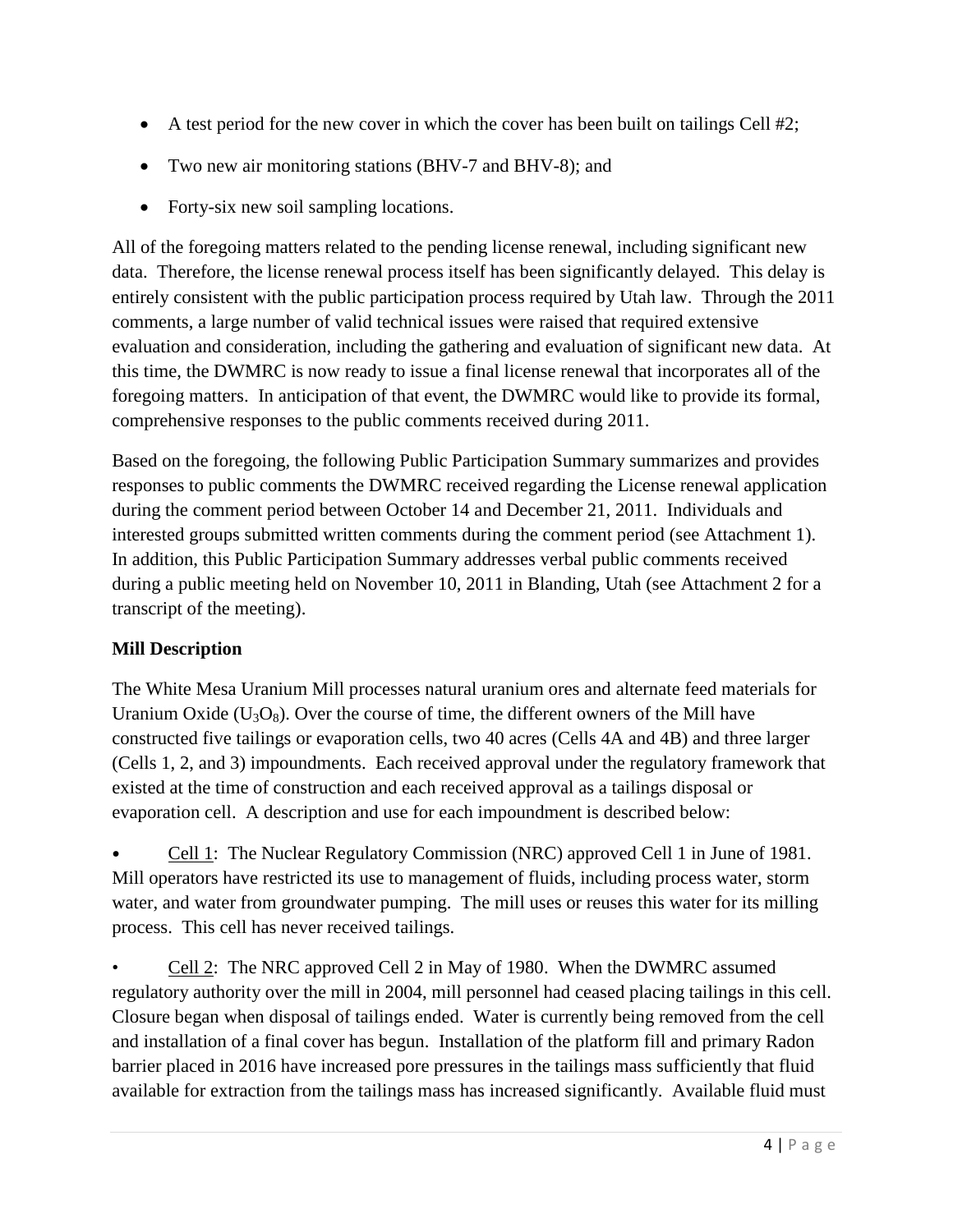continue to be extracted from the tailings prior to completion, installation and approval of final cover in order to prevent settlement that could open pathways for infiltration of precipitation into the tailings, and could decrease the effectiveness of the cover as a radon containment barrier.

Reclamation Plan Revision 5.1 is under consideration as part of the License renewal. Therefore, the public has an opportunity to review and comment on Reclamation Plan Revision 5.1 during the new comment period. This version of the design addresses the potential use of an evapotranspirative (ET) cover system instead of the previously-approved rock-armor and clay barrier system. The potential ET cover system is provisional, and a test cell constructed to the design specifications is installed on a portion of Cell 2, along with the lower two layers (platform fill/secondary Radon barrier and primary Radon barrier) on the entirety of Cell 2. The final design of the ET cover will be adjusted to incorporate data gathered in connection with the test cell, to maximize the cover's long-term performance. Should the test section perform in an unsatisfactory manner, the reclamation plan calls for reversion to the legacy rock-armor and clay barrier cover system previously approved in Reclamation Plan 3.2.B, specifications for which are also included in Reclamation Plan Revision 5.1.

• Cell 3: The NRC approved Cell 3 in September of 1982. Clean soil covers all but approximately seventeen acres of Cell 3. The uncovered portions of Cell 3 remain as one of the Mill's two operating cells. The cell has reached its capacity for tailings disposal, and no longer receives tailings. It currently accepts byproduct material such as in situ leach recovery [aka: 11e.(2)] waste for direct disposal, an activity authorized under the Mill's license. EFRI receives byproduct material for direct disposal in trucks rather than by slurry. A cell must have a sufficient depth of tailings prior to offloading trucks in the cell in order to protect the liner system, leak detection system, etc. Therefore, mill personnel have continued placing byproduct material in Cell 3 rather than moving that activity to Cell 4A. For that reason, and consistent with its License, Energy Fuels has indicated that it intends to continue to use Cell 3 for direct byproduct disposal until those materials can go into Cell 4A.

• Cell 4A: The NRC licensed Cell 4A as a uranium tailings disposal cell in 1990. EFRI either did not use Cell 4A, or used it only for temporary storage of vanadium raffinate until, pursuant to DWMRC requirements, it received a retrofit with a new liner and leak detection system. The DWMRC approved that retrofitting in September 2008. Cell 4A currently receives tailings for disposal.

• Cell 4B: The DWMRC licensed Cell 4B as a tailings cell in June of 2010. The mill uses this cell currently for management of process water. The cell has never received tailings.

### **Summary of Regulatory Activities at White Mesa Uranium Mill**

The NRC originally licensed the White Mesa Mill in August, 1979. The NRC transferred regulatory authority for this license to the State of Utah in August, 2004, after Utah obtained Agreement State status for 11e.(2) byproduct material with the NRC.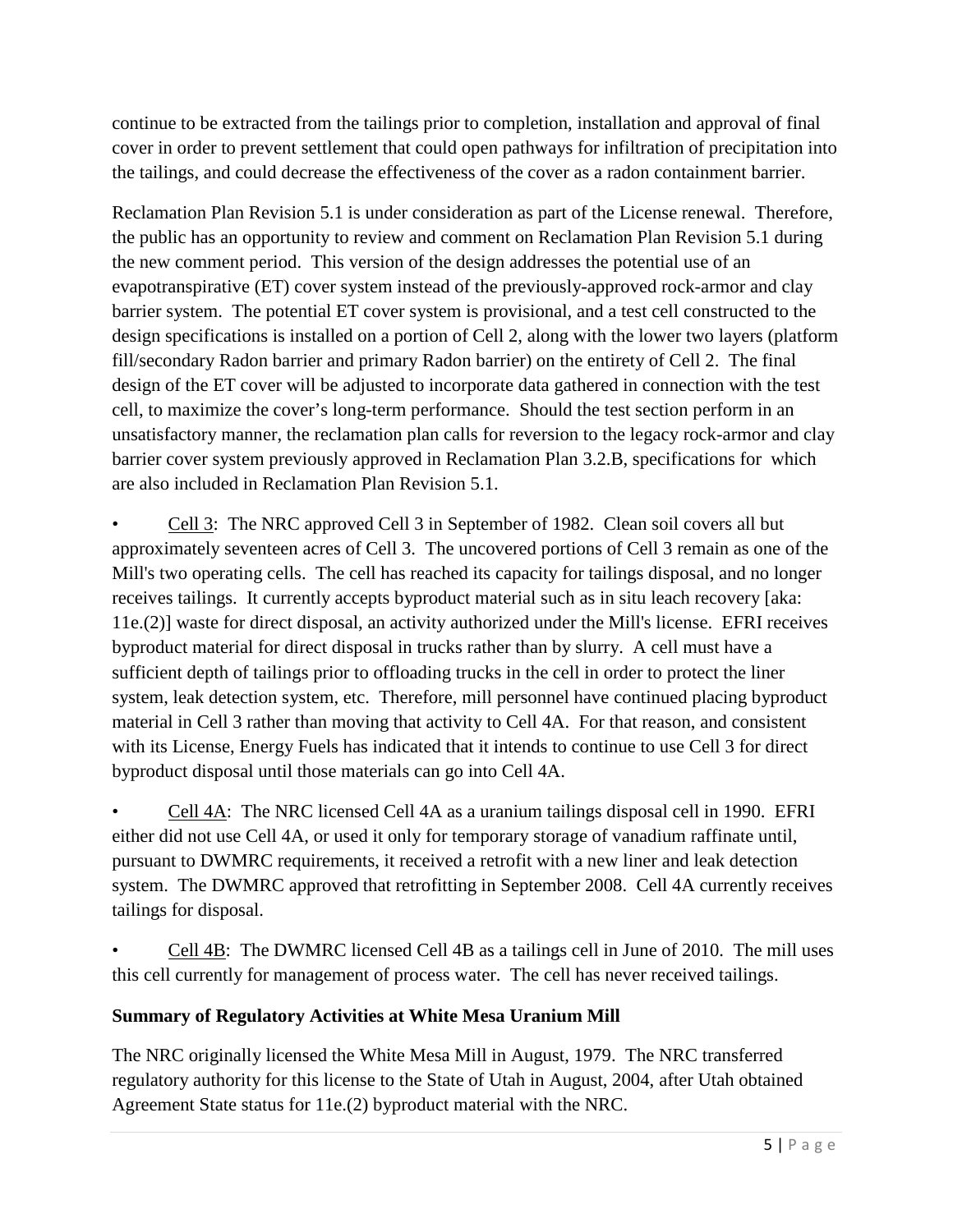Energy Fuels holds Radioactive Materials License No. UT1900479 (License) and Ground Water Discharge Permit No. UGW[3](#page-5-0)70004 (Permit)<sup>3</sup> for the White Mesa Mill. Energy Fuels is also subject to a "Corrective Action Plan for Nitrate," dated December 12, 2012 and a "Corrective Action Plan for Chloroform," dated September 14, 2015.

Energy Fuels Resources must conduct various kinds of environmental monitoring at the White Mesa Mill. The DWMRC makes the reports for these sampling events available to the public on the DWMRC website (http://www.deq.utah.gov/businesses/E/energyfuels/whitemesamill.htm).

The reports which are routinely placed on the DWMRC website are as follows:

- Quarterly Groundwater Monitoring Reports;
- Semi-Annual Effluent Monitoring Reports;
- Annual Tailings Wastewater Sampling Report;
- Annual Seeps and Springs Sampling Report;
- Quarterly Chloroform Monitoring Reports; and,
- Quarterly Nitrate Monitoring Reports.

Energy Fuels' ground water monitoring program is comprehensive. The mill currently contains 75 monitoring wells, screened in the shallow aquifer, which are routinely monitored. This includes 31 primary (MW-series monitoring wells) which are required to be sampled quarterly for a large suite of monitoring parameters including heavy metals, nutrients, general chemistry, radiologics, and volatile organic compounds (VOCs). EFRI addresses exceedances of Ground Water Compliance Limits according to source assessment studies and reporting requirements listed in the Permit.

The DWMRC began in May, 1999, prior to achieving Agreement State status, taking split samples during sampling events at the mill. Split sampling allows for a check on field sample collection procedures, laboratory analysis, and data quality assurance and quality control.

The DWMRC performs approximately 18 routine inspections at Energy Fuels each year, 14 more than required as an Agreement State and 17 more per year than the NRC did when it regulated the facility. Inspections cover areas of health physics, ground water protection, and engineering controls and design. The Director has issued and resolved 36 Notices of Violation since 2004. Additional inspections also occur as appropriate for reported incidents. Finally, the DAQ inspects the facility as a "minor source" approximately once every three years.

<span id="page-5-0"></span><sup>&</sup>lt;sup>3</sup> The Permit is issued under the authority of the Utah Water Quality Act, Utah Code Ann. § 19-5, but is issued by the Director of the DWMRC as provided by Utah Code Ann. § 19-5-102(6).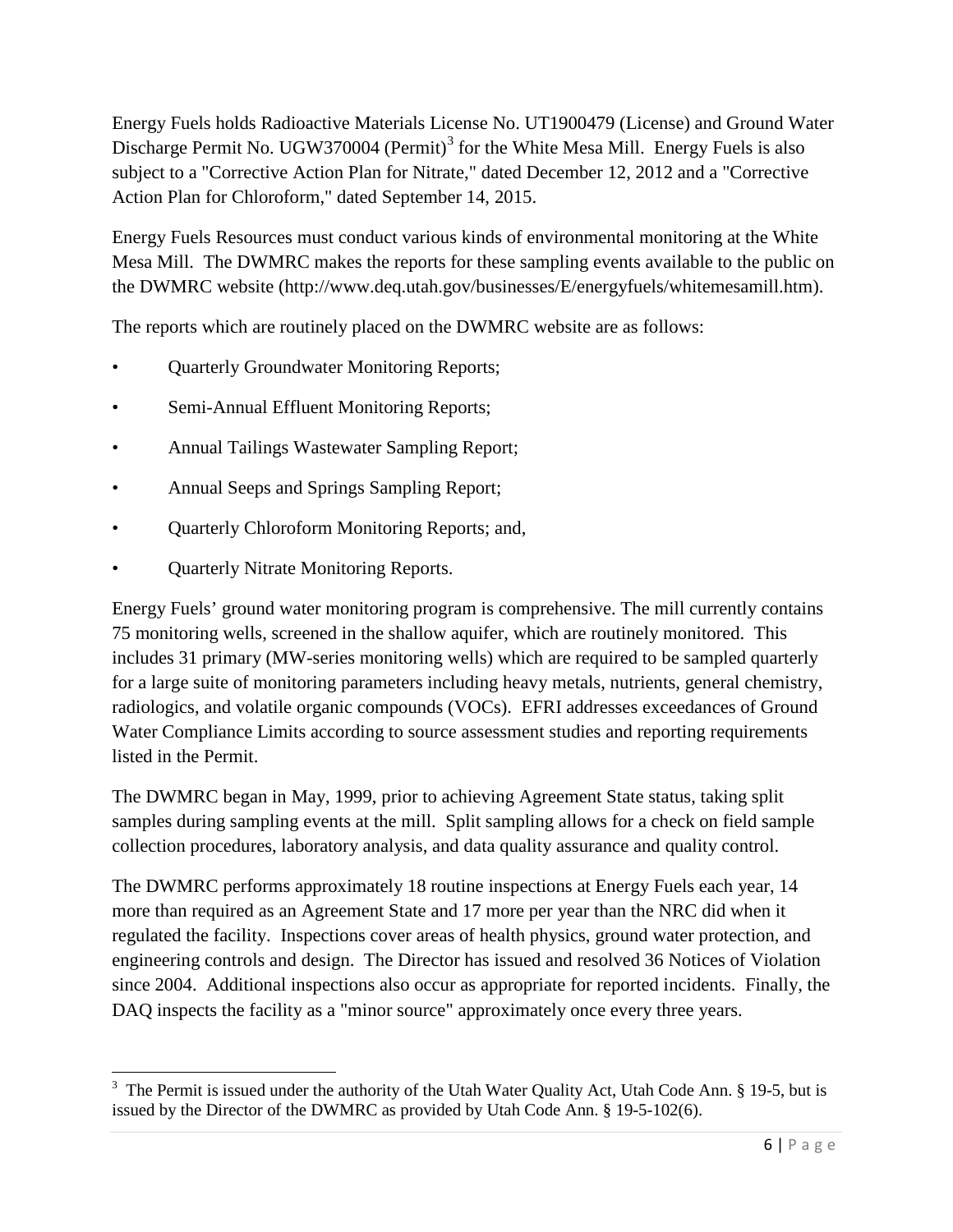## **Radioactive Materials License and Ground Water Permit: How They Work Together and Their Renewals**

Energy Fuels holds both a Radioactive Materials License and a Groundwater Discharge Permit for the White Mesa Mill. Although the reader should review the contents of the License and Permit for a detailed understanding, the following table provides a comparative summary of requirements

| 1 avie 1                                                                                                                                                                                                                                                                                                                                                                                                                                                                                                                                                                              |                                                                                                                                                                                                                                                                                                                                            |  |  |  |  |  |
|---------------------------------------------------------------------------------------------------------------------------------------------------------------------------------------------------------------------------------------------------------------------------------------------------------------------------------------------------------------------------------------------------------------------------------------------------------------------------------------------------------------------------------------------------------------------------------------|--------------------------------------------------------------------------------------------------------------------------------------------------------------------------------------------------------------------------------------------------------------------------------------------------------------------------------------------|--|--|--|--|--|
| Radioactive Materials License No.<br><b>UT1900479 (License)</b>                                                                                                                                                                                                                                                                                                                                                                                                                                                                                                                       | Ground Water Discharge Permit No.<br><b>UGW370004 (Permit)</b>                                                                                                                                                                                                                                                                             |  |  |  |  |  |
| Reclamation and<br>decommissioning plans,<br>including cell cover closure<br>requirements.<br>Requirements for alternate feed<br>materials.<br>Surety requirements.<br>Requirements for disposal of<br>material and equipment.<br>Limitations on disposal of in-situ<br>leach waste and other 11e.(2)<br>disposal.<br>Environmental sampling and<br>reporting requirements<br>(incorporates ground water<br>permit requirements by<br>reference).<br>Leak detection program for all<br>tailings and evaporation Cells.<br>Cell settlement monitoring<br><b>Production limitations</b> | Ground water compliance limits.<br>Ground water monitoring<br>requirements.<br>Seep and spring monitoring<br>requirements.<br>Analytical procedures for<br>samples.<br>Reporting requirements.<br>Cell, other impoundment and<br>storage area groundwater-related<br>performance and design<br>standards.<br>Tailings wastewater sampling. |  |  |  |  |  |

| 'able |  |
|-------|--|
|-------|--|

The NRC last renewed the License in March, 1997 for a period of ten years. Energy Fuels submitted a timely application for renewal on February 28, 2007. Under R313-22-36(1), with a timely application, the License continues in effect until the Director makes a final determination. The DWMRC issued a draft license renewal for public comment on October 14, 2011. After consideration of the comments submitted, the Director determined that this renewal required additional analysis and, to meet new statutory requirements for public comments associated with license challenges, commenters should have new opportunities for public comment. *See* Utah Code Ann. § 19-1-301.5(4).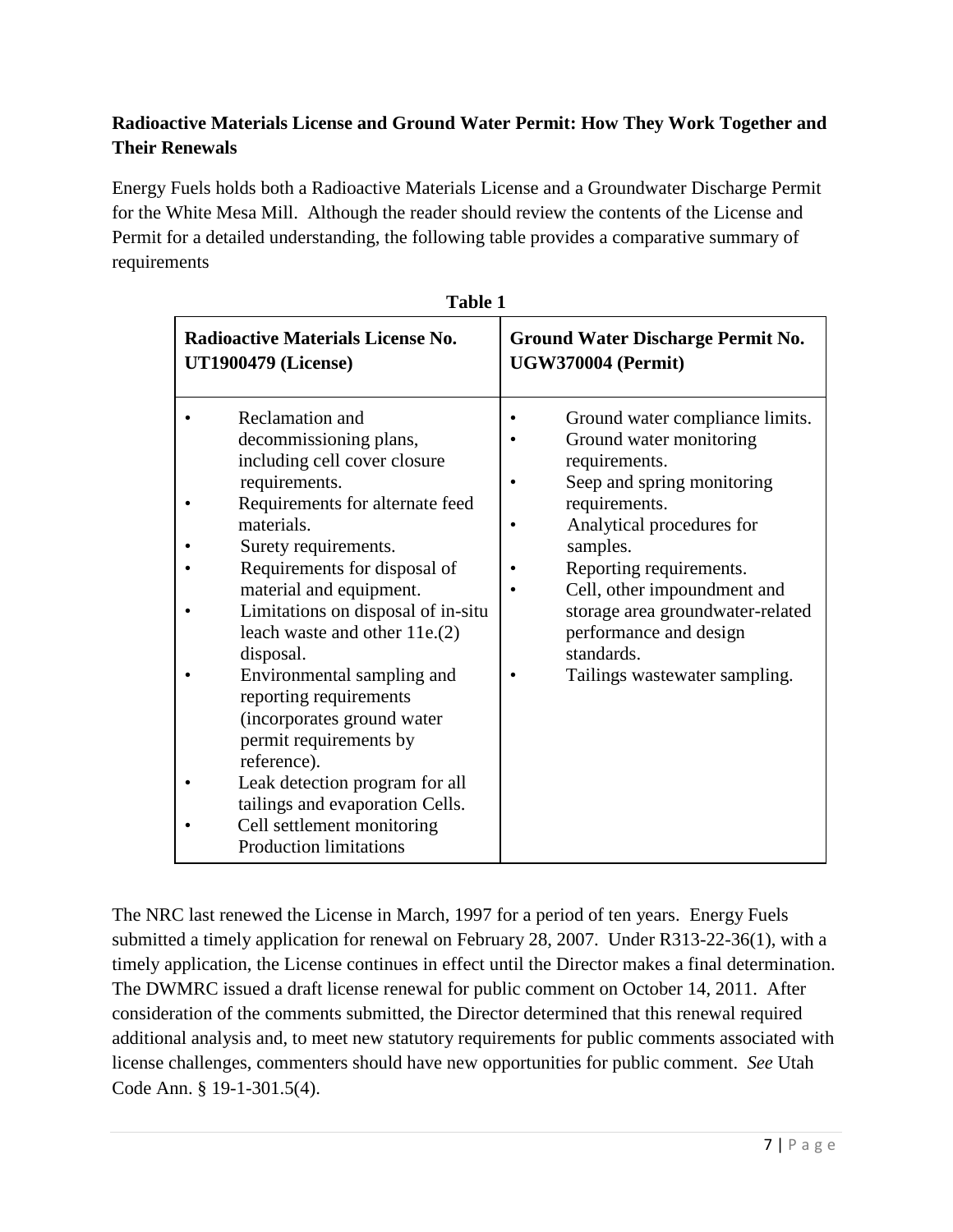The DWMRC originally issued the Ground Water Permit on March 8, 2005 for a period of five years. Energy Fuels submitted a timely application for renewal of the Permit on September 1, 2009. Under R317-6-6.7, with a timely application, the Permit has been administratively extended until the Director makes a final determination. A Statement of Basis and revised Permit are included as Attachment F of the Technical Evaluation and Environmental Assessment.

#### **Introduction**

The purpose of this document is to summarize public comments received between October 14 and December 21, 2011 by the DWMRC regarding the EFRI license renewal for License RML No. UT1900479. Seven letters containing written comments were received during the comment period. One individual also made oral comments at the public hearing held on November 10, 2011at the Blanding Arts and Events Center in Blanding, Utah.

The topics addressed in public comments received by the DRC (including both oral and written comments) are summarized in Table 2. These represent the topics or general categories that the comments were organized into. Following Table 2, the DWMRC will provide its specific responses to these comments. The comments received entirely are contained in Attachment A of the PPS. Due to the large amount of comments, the DWMRC has numbered each comment for reference purposes.

| Table 2. Summary of Topics Addressed in Comments Received by DWMRC          |                                |                              |              |                                   |                      |                  |                      |
|-----------------------------------------------------------------------------|--------------------------------|------------------------------|--------------|-----------------------------------|----------------------|------------------|----------------------|
|                                                                             |                                |                              |              | <b>Commenter</b>                  |                      |                  |                      |
| <b>Topic</b><br><b>Written and Related Oral Comments Received</b>           | Frydenlund<br>David C<br>EFRI) | Tribe<br>Ute<br>Jte Mountain | Sarah Fields | olorado Environmental<br>oalition | <b>Armond Winter</b> | Angel<br>Bradley | <b>Steve Erikson</b> |
|                                                                             |                                |                              |              |                                   |                      |                  |                      |
| Comment Topic #01: General Comments                                         | X                              | X                            | X            | X                                 | X                    |                  |                      |
| Comment Topic #02: Suggested Changes that were<br>incorporated into the RML | X                              |                              | X            |                                   |                      |                  |                      |
| Comment Topic #03: Availability of Documents<br>Associated with the Renewal |                                |                              | X            |                                   |                      | X                |                      |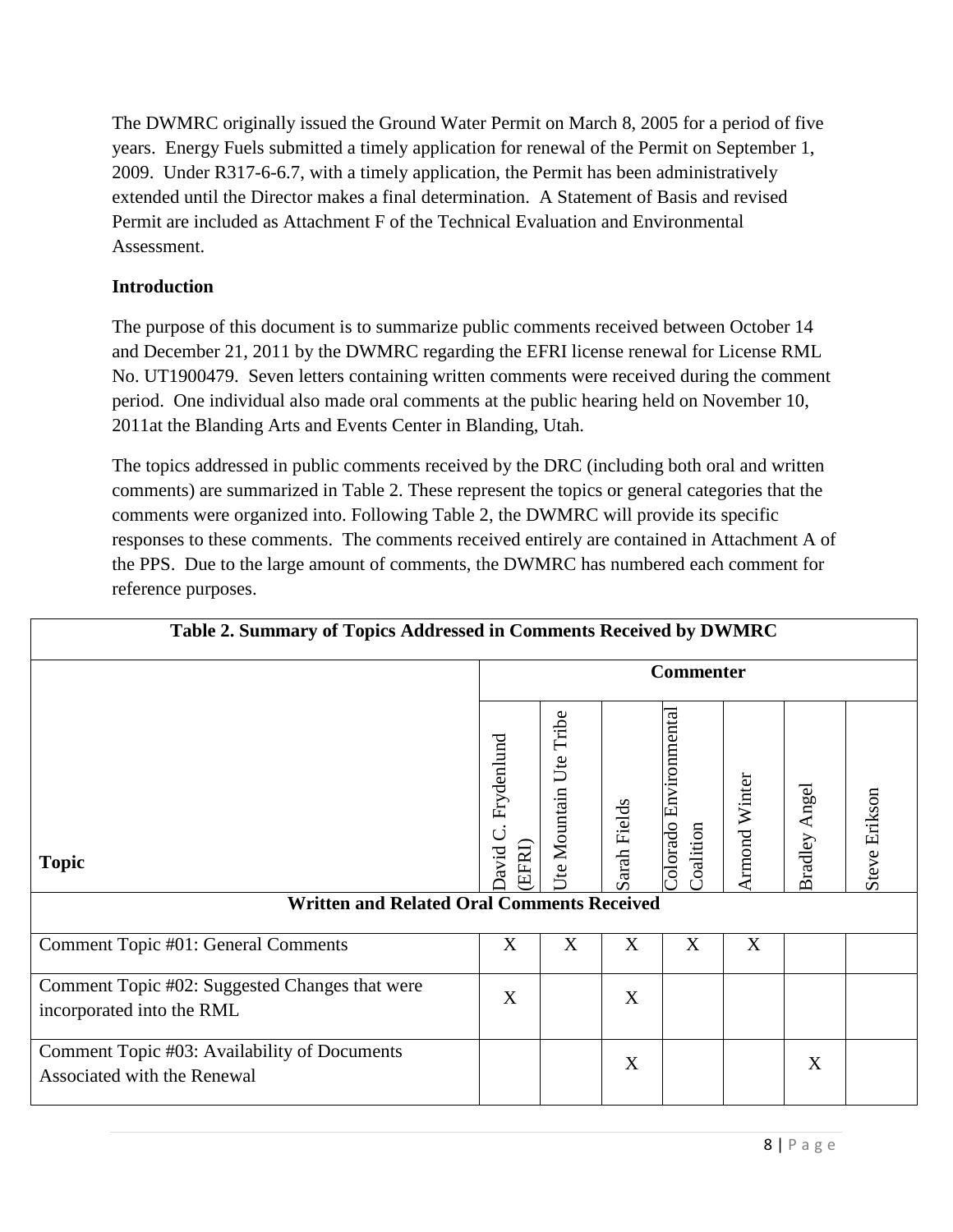| Table 2. Summary of Topics Addressed in Comments Received by DWMRC                           |                               |                        |              |                                     |               |               |               |
|----------------------------------------------------------------------------------------------|-------------------------------|------------------------|--------------|-------------------------------------|---------------|---------------|---------------|
|                                                                                              | <b>Commenter</b>              |                        |              |                                     |               |               |               |
| <b>Topic</b>                                                                                 | David C. Frydenlund<br>(EFRI) | Ute Mountain Ute Tribe | Sarah Fields | Colorado Environmental<br>Coalition | Armond Winter | Bradley Angel | Steve Erikson |
| Comment Topic #04: The DWMRC Review Process and<br>Documenting the Review in the SER.        |                               | $\mathbf X$            | X            |                                     |               |               |               |
| Comment Topic #05: Regulatory Authority of the<br><b>DWMRC</b>                               |                               | X                      |              |                                     |               |               |               |
| Comment Topic #06: Public Comment Process                                                    |                               | $\mathbf X$            | X            |                                     |               | X             |               |
| Comment Topic #07: Compliance History                                                        |                               |                        | $\mathbf X$  |                                     |               |               |               |
| Comment Topic #08: Compliance with Regulatory<br>Limits and the Atomic Energy Act            |                               | X                      | X            |                                     |               |               |               |
| Comment Topic #09: Lack of resources at the DWMRC<br>and DEQ to adequately regulate the Mill |                               | $\mathbf X$            |              |                                     |               |               |               |
| Comment Topic #10: Environmental Assessment and<br>MILDOS-AREA Modeling                      |                               | X                      | X            |                                     |               |               |               |
| Comment Topic #11: Environmental Monitoring and<br>Reporting                                 |                               | X                      | X            |                                     |               | X             |               |
| Comment Topic #12: NEPA                                                                      |                               |                        | $\mathbf X$  | $\mathbf X$                         |               |               |               |
| Comment Topic #13: Endangered Species                                                        |                               |                        | $\mathbf X$  |                                     |               |               |               |
| Comment Topic #14: Traffic                                                                   |                               |                        | X            |                                     |               |               |               |
| Comment Topic #15: Impacts to Cultural and Historical<br><b>Sites</b>                        |                               |                        |              |                                     |               |               |               |
| Comment Topic #16: Fugitive Dust                                                             |                               | X                      |              |                                     |               |               |               |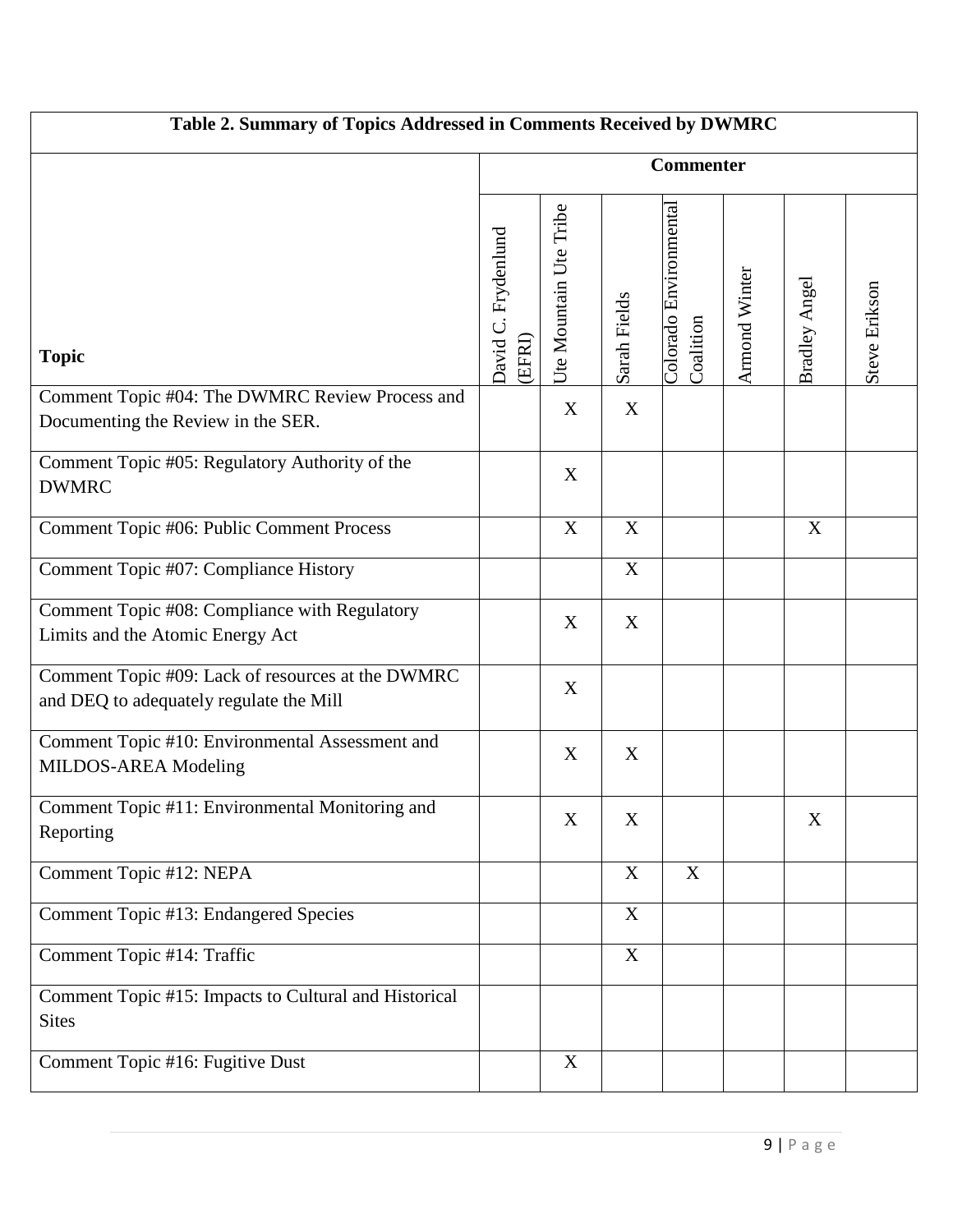| Table 2. Summary of Topics Addressed in Comments Received by DWMRC          |                               |                                                                                                                                                                                                                                                                                                                                                                                                                                     |                  |                                     |               |               |               |
|-----------------------------------------------------------------------------|-------------------------------|-------------------------------------------------------------------------------------------------------------------------------------------------------------------------------------------------------------------------------------------------------------------------------------------------------------------------------------------------------------------------------------------------------------------------------------|------------------|-------------------------------------|---------------|---------------|---------------|
|                                                                             | <b>Commenter</b>              |                                                                                                                                                                                                                                                                                                                                                                                                                                     |                  |                                     |               |               |               |
| <b>Topic</b>                                                                | David C. Frydenlund<br>(EFRI) | $\frac{1}{\sqrt{1 + \frac{1}{\sqrt{1 + \frac{1}{\sqrt{1 + \frac{1}{\sqrt{1 + \frac{1}{\sqrt{1 + \frac{1}{\sqrt{1 + \frac{1}{\sqrt{1 + \frac{1}{\sqrt{1 + \frac{1}{\sqrt{1 + \frac{1}{\sqrt{1 + \frac{1}{\sqrt{1 + \frac{1}{\sqrt{1 + \frac{1}{\sqrt{1 + \frac{1}{\sqrt{1 + \frac{1}{\sqrt{1 + \frac{1}{\sqrt{1 + \frac{1}{\sqrt{1 + \frac{1}{\sqrt{1 + \frac{1}{\sqrt{1 + \frac{1}{\sqrt{1 + \frac{1}{\sqrt{1 + \frac{1}{\sqrt{1 +$ | Sarah Fields     | Colorado Environmental<br>Coalition | Armond Winter | Bradley Angel | Steve Erikson |
| Comment Topic #17: The Land Use Survey                                      |                               |                                                                                                                                                                                                                                                                                                                                                                                                                                     |                  |                                     |               |               |               |
| Comment Topic #18: The USGS Report                                          |                               | $\mathbf X$                                                                                                                                                                                                                                                                                                                                                                                                                         | $\boldsymbol{X}$ |                                     |               |               |               |
| Comment Topic #19: Approval of Reclamation Plan 5.1                         |                               | $\boldsymbol{\mathrm{X}}$                                                                                                                                                                                                                                                                                                                                                                                                           |                  |                                     |               |               |               |
| Comment Topic #20: Surety                                                   |                               | $\mathbf X$                                                                                                                                                                                                                                                                                                                                                                                                                         | X                |                                     |               |               |               |
| Comment Topic #21: Tailing Cell Construction and<br>Liner Integrity         |                               | $\mathbf X$                                                                                                                                                                                                                                                                                                                                                                                                                         | X                |                                     |               |               |               |
| Comment Topic #22: Cover Design (including Radon<br>and ICTM)               |                               | $\mathbf X$                                                                                                                                                                                                                                                                                                                                                                                                                         | X                |                                     |               |               |               |
| Comment Topic #23: Tailing Cell Leak Detection                              |                               | $\mathbf X$                                                                                                                                                                                                                                                                                                                                                                                                                         |                  |                                     |               |               |               |
| Comment Topic #24: DAQ and the Mills Air Approval<br>Order                  |                               | X                                                                                                                                                                                                                                                                                                                                                                                                                                   |                  |                                     |               |               |               |
| Comment Topic #25: Compliance with NESHAPS                                  |                               | $\mathbf X$                                                                                                                                                                                                                                                                                                                                                                                                                         | $\mathbf X$      |                                     |               |               |               |
| Comment Topic #26: Groundwater (Including<br>Chloroform and Nitrate plumes) |                               | X                                                                                                                                                                                                                                                                                                                                                                                                                                   | X                |                                     |               |               |               |
| Comment Topic #27: Stormwater Best Management Plan                          |                               | $\mathbf X$                                                                                                                                                                                                                                                                                                                                                                                                                         |                  |                                     |               |               |               |
| Comment Topic #28: Alternate Feed (Including<br>Thorium)                    |                               | X                                                                                                                                                                                                                                                                                                                                                                                                                                   | X                |                                     |               |               | X             |
| Comment Topic #29: Alternate Feed Circuit                                   |                               |                                                                                                                                                                                                                                                                                                                                                                                                                                     | X                | $\mathbf X$                         |               |               |               |
| Comment Topic #30: Alternate Feed Storage                                   |                               |                                                                                                                                                                                                                                                                                                                                                                                                                                     | X                |                                     |               |               |               |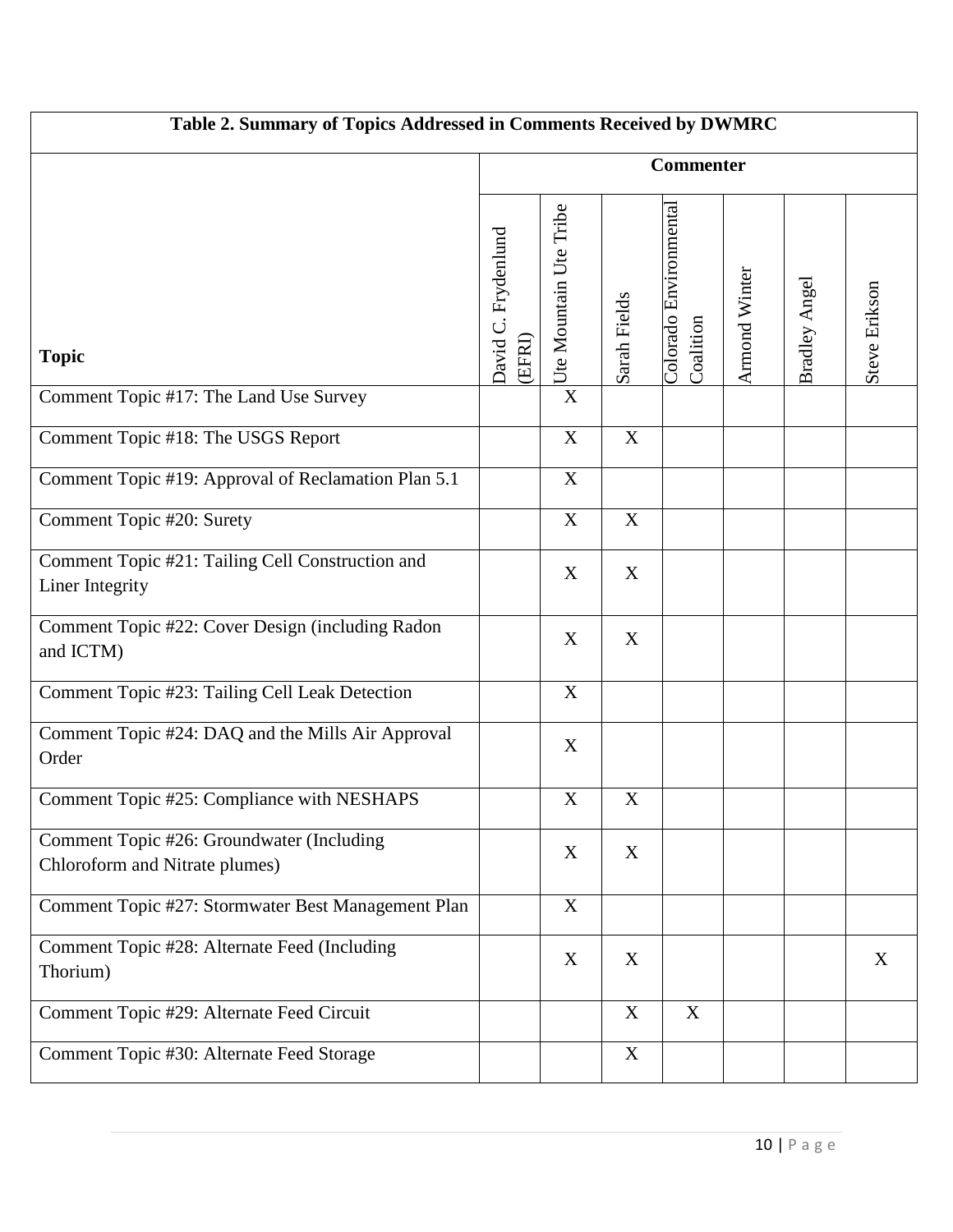| Table 2. Summary of Topics Addressed in Comments Received by DWMRC               |                               |                              |              |                                        |                      |                  |               |
|----------------------------------------------------------------------------------|-------------------------------|------------------------------|--------------|----------------------------------------|----------------------|------------------|---------------|
|                                                                                  | <b>Commenter</b>              |                              |              |                                        |                      |                  |               |
| <b>Topic</b>                                                                     | Frydenlund<br>(EFRI)<br>David | Tribe<br>Ute<br>Ute Mountain | Sarah Fields | Environmental<br>Colorado<br>Coalition | <b>Armond Winter</b> | Angel<br>Bradley | Steve Erikson |
| Comment Topic #31: Radiation Safety Program                                      |                               |                              | X            |                                        |                      |                  |               |
| Comment Topic #32: Occupational Air Monitoring and<br>Derived Air Concentrations |                               |                              | X            |                                        |                      |                  |               |
| Comment Topic #33: 11e.(2) or ISL Disposal                                       |                               | X                            |              |                                        |                      |                  |               |

Before providing specific responses, the DWMRC would like to thank the commenting parties for their time and effort in connection with renewal of the Permit. The DWMRC recognizes that License and associated operations are subject to complex technical, permitting, and legal requirements and that operations at the Mill potentially impact various interests and stakeholders. The DWMRC's goal is to ensure that operations under the License are conducted in compliance with all applicable legal and technical requirements.

### **Comment Topic #01: General Comments**

Several commenters made comments that are in the nature of general observations rather than specific comments on the renewal permit that require a response in this Public Participation Summary. Therefore no changes were made to the RML based on these general observations nor are they addressed in detail here. Examples of these general comments include, but not limited to, suggested changes to the SER and RML by EFRI and comments supporting the addition of the Land Use Survey requirement.

Comments associated with this response are: #2; #7; #8; #9; #10; #22; #23; #24; #25; #48; #49; #50; #51; #52; #53; #56; #59; #70; #74; #79; #89; #137; #145; #153; #156; #157; #180; #199; #200; #212

# **Comment Topic #02: Suggested Changes that were incorporated into the RML**

Several commenters found errors and made suggested changes in the identified License Conditions of the RML. Where appropriate, the DWMRC made the recommended changes to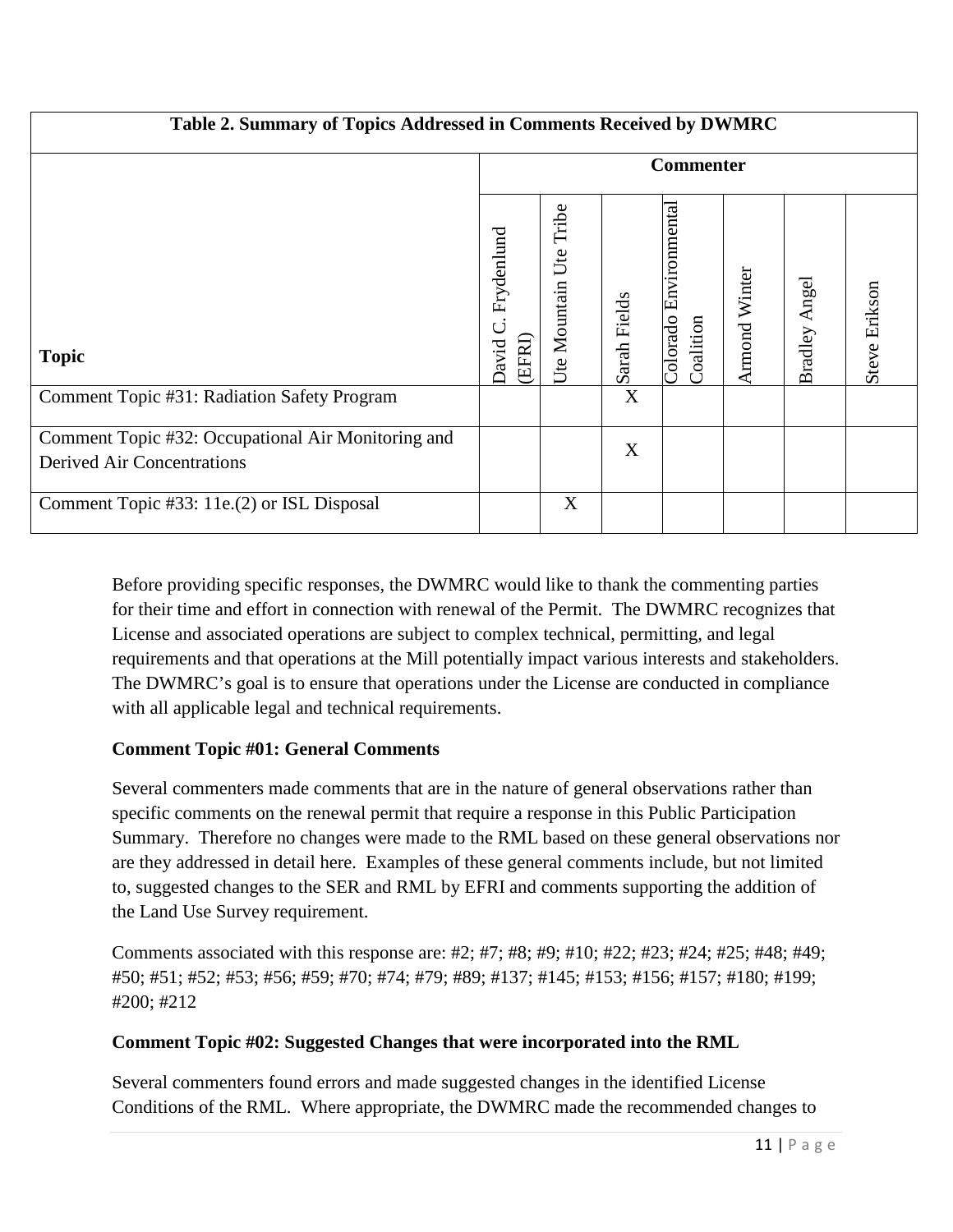the RML. Examples of these errors included, but are not limited to, the misspelling of Oklahoma and EFRI letting the DWMRC know they do not have a Corporate Radiation Safety Officer.

Comments associated with this response are: #1; #3; #4; #5; #6; #138; #140; #146; #152; #154; #155

#### **Comment Topic #03: Availability of Documents Associated with the Renewal**

A couple of the commenters mentioned that they felt that the documents associated with the White Mesa Uranium Mill RML Renewal were not readily available for public review. These comments are not accurate. All of the documents associated with the License Renewal were posted on the DWMRC website. In addition, other documents associated with the White Mesa Mill are available to the public on the DWMRC webpage that include compliance history, construction projects, groundwater sampling reports, and other required reports. NRC guidance documents are found on the NRC webpage. The DWMRC believes the information posted on the webpage allows a person to understand the activities that are going on at the mill. Based on the information that is present. Since the 2011 Public comment period, the Utah Department of Environmental Quality (DEQ) now has the "EZ Records Search" link on the web page to allow people to search for documents in DEQ's electronic filing program. If there is other information a person seeks, they can still request it through the Utah Government Records Access and Management Act (GRAMA).

Comments associated with this response are: # 87; #88

### **Comment Topic #04: The DWMRC Review Process and Documenting the Review in the SER**

A couple of the commenters made comments regarding the 2011 SER to the effect that it did not meet the requirements of the Atomic Energy Act and that it did not communicate clearly what was reviewed by the DWMRC. The SER was written after all the "open issues" were resolved to the Director's satisfaction. Any shortcomings or "incomplete information" with the LRA submittal was documented in the three rounds of DWMRC Interrogatories dated November 24, 2008, July 2, 2009, and December 28, 2009 respectively. The three rounds of DWMRC Interrogatories can be found on the DWMRC website. The Interrogatories specified what criteria was being used (i.e. NRC Guidance) to determine whether the information provided was adequate to meet regulatory compliance. The draft license showed revisions to the RML as appropriate based on the review of the license renewal application and any unresolved issues, excluding groundwater, which was addressed during the Permit Renewal Application review

The DWMRC conducts regular inspections of the Mill regarding Radiological Safety, Groundwater and Engineering concerns. DWMRC Staff determines if EFRI keeps its commitments made in the Renewal Application, requirements found in State Rule and Federal Regulation and conditions in the radioactive material license during regular inspections of the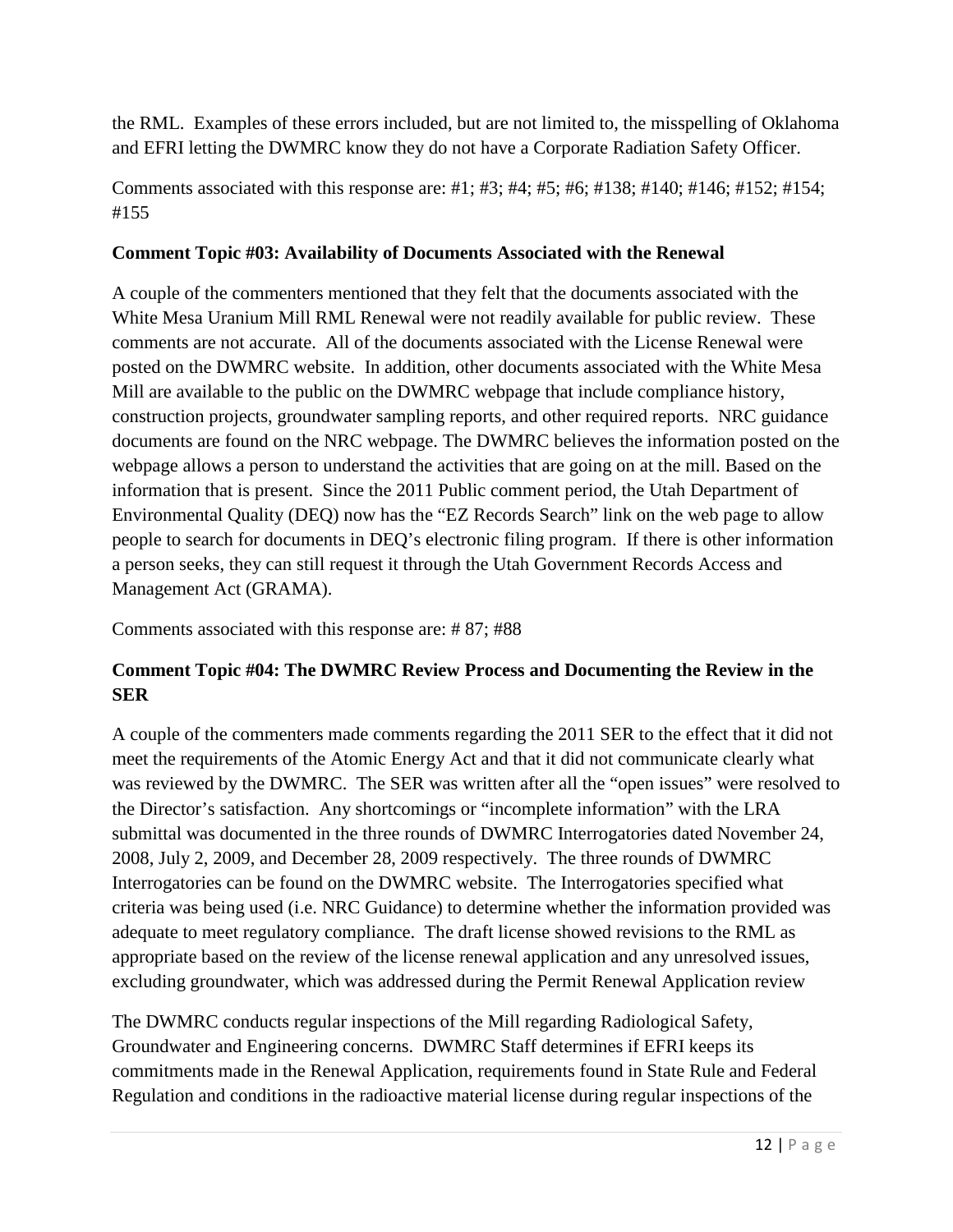Mill. Some observations made during these inspections were also used in the decision process of renewing the RML.

\*Note\*- the 2007 Renewal Application, the Interrogatories, the Responses to the Interrogatories, and the 2011 Safety Evaluation Report can be found at: <https://deq.utah.gov/businesses/E/energyfuels/permits/denisonlicensereapp.htm>

Comments associated with this response are: #89; #90; #91; #92, #93; #165; #204

#### **Comment Topic #05: Regulatory Authority of the DWMRC**

One commenter wanted the State to clearly define that it has regulatory authority over radioactive materials. The State of Utah maintains authority to regulate uranium mills within its borders. The State of Utah received regulatory authority as an agreement State from the NRC in 2004. NRC is authorized to enter into an agreement with the State of Utah in the Atomic Energy Act under section 274. The State of Utah's Legislature granted authority to regulate radioactive materials, including uranium mills, in the State of Utah's Radiation Control Act (Title 19, Chapter 3 Part1), in the Utah Administrative Code R313-12-2 and the RML's opening paragraph.

The same commenter also wanted the DWMRC to add a license condition to the RML that would allow the DWMRC to revoke an RML. The DWMRC already has rules regarding the ability to revoke a radioactive material license. Specifically, R313-14-15(3) allows the Director to issue an order revoking the license or other actions. Therefore, DWMRC does not need to add a provision in the RML at this time.

Comments associated with this response are: #11; #38; #49.

#### **Comment Topic #06: Public Comment Process**

Some commenters stated that the license renewal process denied the public full opportunity to provide public comment. In this matter, all legal requirements relating to the public comment process were satisfied. The DWMRC conducts Public Comment Periods in accordance with State of Utah Rules found in the Utah Administrative Code R313-17-2 *Administrative Procedures; Public Notice and Public Comment Period*, the Director is required to give public notice of major licensing actions. Major licensing actions are defined in R313-17-2(1)(a). Therefore, the public is guaranteed public comment periods allowing the opportunity to participate in important licensing actions regarding this particular radioactive material license.

In this matter, the Public Notice for the 2011 public comment period was published in the *Deseret News*, *Salt Lake Tribune,* and the *San Juan County Recorder*. In addition, the information was posted on the Division's web page and sent out through the Division's LISTSERV. In addition, any RML that is for uranium milling or 11e.(2) disposal also has to follow R313-17-4 *Special Procedures for Decisions Associated with Licenses for Uranium Mills*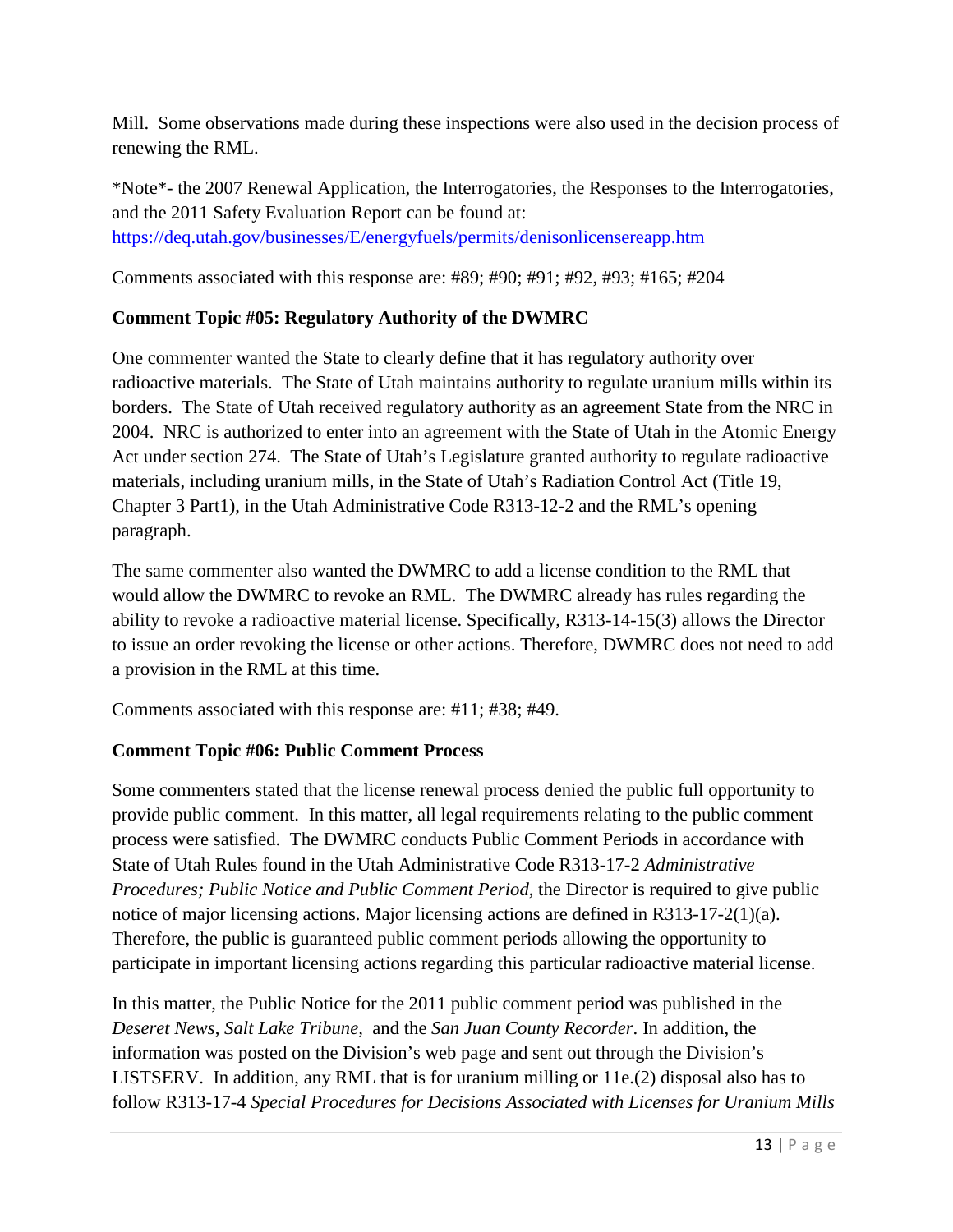*and Disposal of Byproduct Material*. This Rule was implemented after the 2011 Public Comment Period. The Rule outline for the public hearing process  $(42 \text{ USC} \text{ } \text{\&} 2021(o)(3)(A))$  that is required by the Atomic Energy Act for this type of licensee was therefore fully satisfied in this matter.

Comments associated with this response are: #14; #15; #84; #139; #213

### **Comment Topic #07: Compliance History**

Several of the commenters stated that the compliance history of the White Mesa Mill was not fully reviewed and analyzed as part of the RML renewal review. This is not correct. The compliance history was reviewed during the DWMRC review of the license renewal application. For several years, the DWMRC has placed the compliance history for the White Mesa Uranium Mill on the Licensee's web page on the Utah DEQ website. This History documents all enforcement actions (i.e. Notices of Violation, Enforcement Discretion and etc.) for the Mill the DWMRC has issued since taking over regulatory jurisdiction in 2004.

Comments associated with this response are: #87; #96, #125, #166

#### **Comment Topic #08: Compliance with Regulatory Limits and the Atomic Energy Act**

One commenter stated that the DRC did not follow guidelines on being compliant with the AEA in doing an environmental assessment and holding a public meeting. In the renewal application, EFRI submitted Standard Operating Procedures (SOPs) which describe how the Mill is going to operate to maintain regulatory compliance. DWMRC Staff reviewed the Mill's SOPs and through the interrogatory process worked with EFRI to resolve any concerns that were identified during the review of the renewal application. Compliance with regulatory limits is determined and documented during site inspection and review of effluent and groundwater monitoring reports by DWMRC Staff. The Mill is allowed to make adjustments to its SOPs through the SERP committee and its own ALARA audits. SERP committee reports and ALARA audit reports are reviewed annually by DWMRC staff.

EFRI also submitted an Environmental Report and a MILDOS-AREA modeling analysis. DRC staff reviewed both of these documents and found them adequate to demonstrate compliance with regulatory requirements. The Environmental Report prepared and submitted by EFRI was very thorough and similar to a NEPA style review. It discussed the impact of Mill operations on the surrounding areas of the Mill. Long-term impacts of the disposal of uranium mill tailings were considered by the NRC during its review and approval of the original January 30, 1978 Environmental Report for the White Mesa Uranium Project. In addition, impacts from the commercial scale operation of the site were previously evaluated in the Final Environmental Statement (NUREG 0556) (NRC, 1979). The DWMRC has the ability to title its environmental analysis as they deem appropriate. Such titles may include but are not limited to: Technical Analysis, Statement of Basis, Safety Evaluation Report, Technical Assessment, or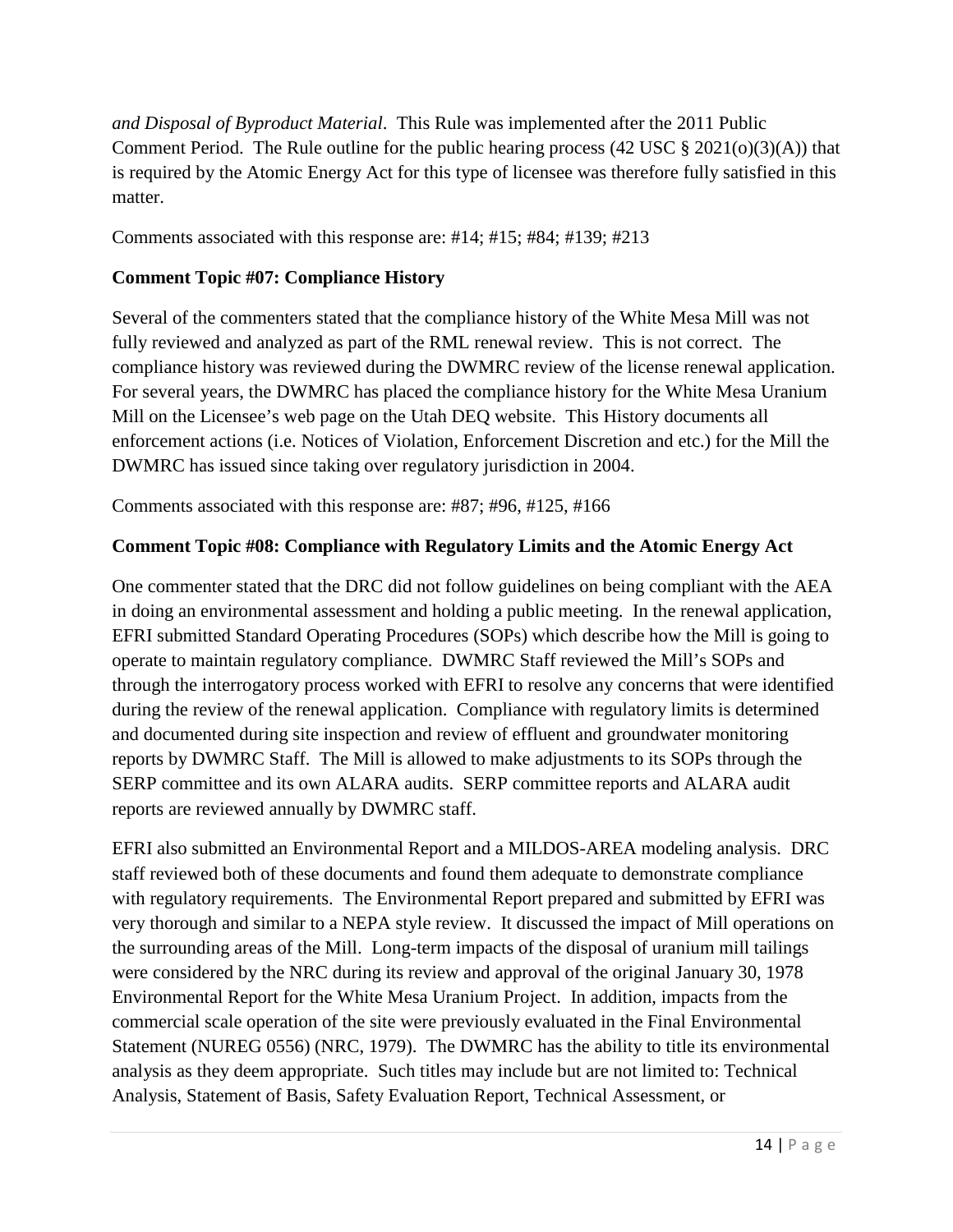Environmental Assessment. The purpose of the report required by UAC R313-24-3 is to advise the public of the environmental issues of concern.

In a letter (DRC-2017-001282) dated February 22, 2017 to the DWMRC, the State of Utah's Office of the Attorney General wrote a response addressing the issue of compliance with the AEA by the State of Utah conducting an independent environmental analysis. It was concluded "there is also no language in the AEA or any other authority that requires an Agreement State to perform completely independent environmental analysis. It is acceptable for an Agreement State to review and analyze environmental analysis submitted by a licensee. Thus, the existing Utah rules are fully consistent with federal requirements."

A Public Hearing will also be included as part of the 2017 public comment period for the renewal of the RML and Ground Water Discharge Permit for the Mill.

Comments associated with this response are: #94; #95; #96: #97; #98; #99; #101; #102;,#103; #104; #105; #106; #107; #136; #164; #167; #168; #172; #173; #194; #198; #205; #207; #208; #210

# **Comment Topic #09: Lack of resources at the DWMRC and DEQ to adequately regulate the Mill**

One commenter expressed concern that the DWMRC does not have the adequate resources to appropriately regulate the Mill. The DWMRC refutes the claim that "DEQ fails to maintain a physical and inspection presence at the facility." The DWMRC committed to performing quarterly inspections throughout the year. This minimum inspection frequency has been followed since the fall of 2004. Furthermore, based on activities at the facility, DWMRC's physical presence has been more than once per quarter. Groundwater compliance/activities, Engineering compliance/activities and radiation safety inspections allows for reasonable and adequate physical presence at the site.

Currently the Uranium Mill Program has two Engineers, two Hydrogeologists, and one Health Physicist. This organizational structure will allow the DWMRC to review submittals in a timely manner and allow staff resources to be allocated to compliance and licensing actions for the regulatory oversight program. No change will be made to the License.

Comments associated with this response are: #12; #13; #17

### **Comment Topic #10: Environmental Assessment and MILDOS-AREA Modeling**

One commenter stated that the DRC did not follow guidelines on being compliant with the AEA by not creating stand-alone analysis of the environmental report. This comment is incorrect. The DWMRC is not required to create a stand-alone analysis of the environmental report. The DWMRC is well aware of the environmental analysis/report requirements of UAC R313-24-3 and the need to require compliance with these requirements. Here, EFRI provided an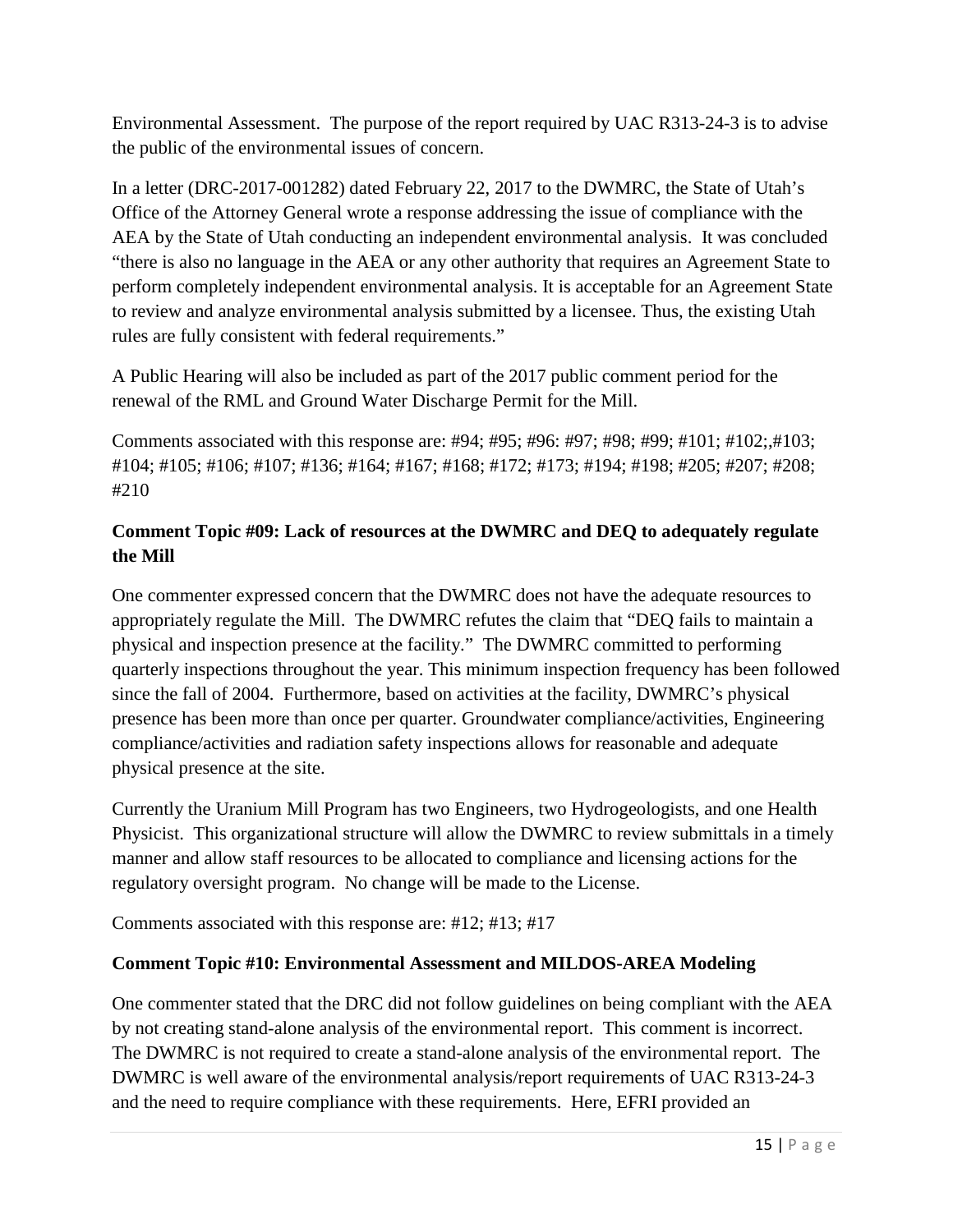Environmental Report in Volume 4 of its 2007 License Renewal Application. The DWMRC provided its review of the Environmental Report in the October 2011 SER. This is all that is required by the AEA. The DWMRC has the ability to title its environmental analysis as they deem appropriate. Such titles may include but are not limited to: Technical Analysis, Statement of Basis, Safety Evaluation Report, Technical Assessment, or Environmental Assessment. The purpose of the report required by UAC R313-24-3 is to advise the public of the environmental issues of concern.

Even though the DWMRC is not required to do so under the AEA, after the 2011 Public Comment period, the DWMRC chose to perform an independent MILDOS assessment which is being made available for public comment and is included as Attachment A of the Technical Evaluation and Environmental Assessment. The DWMRC also included alternate feed materials in its MILDOS-AREA modeling.

Comments associated with this response are: #67; #114; #115; #116; #118; #126; #127; #172; #185; #186; #187; #190; #191; #195; #197

### **Comment Topic #11: Environmental Monitoring and Reporting**

Several commenters had comments regarding the Mill's Environmental Monitoring program and the reporting of the environmental monitoring results. These comments are misplaced. The Mill's Semi-Annual Effluent Monitoring program is based on the NRC Regulatory Guide 4.14 RADIOLOGICAL EFFLUENT AND ENVIRONMENTAL MONITORING AT URANIUM MILLS. In Regulatory Guide 4.14, it states that this monitoring is done "To ascertain whether the regulatory requirements of the NRC (including **10** CFR Part 20 dose limits, release limits, and the "as low as is reasonably achievable" requirement), mill license conditions, and the requirements of 40 CFR Part 190 - Environmental Radiation Protection Standards for Nuclear Power Operations, have been met. These requirements are also found in State of Utah's UAC Title R313. No change will be made to the SER.

An example of the type of monitoring that is done at the Mill is with Thermoluminescent dosimeters. These dosimeters are used at the Mill's monitoring station to document gamma results and are reported in the Semi-Annual Effluent Monitoring Reports. The Semi-Annual Effluent Monitoring Reports are reviewed by the DWMRC when they are submitted. Below in Table 3 are the reported results from 2015 and 2016. As demonstrated below, the annual gamma exposure from the Mill is below the regulatory limit of 100 mrem/year (R313-15-301(1)(a)). The Semi-Annual monitoring reports are found on the DWMRC webpage at: <http://www.deq.utah.gov/businesses/E/energyfuels/whitemesamill.htm>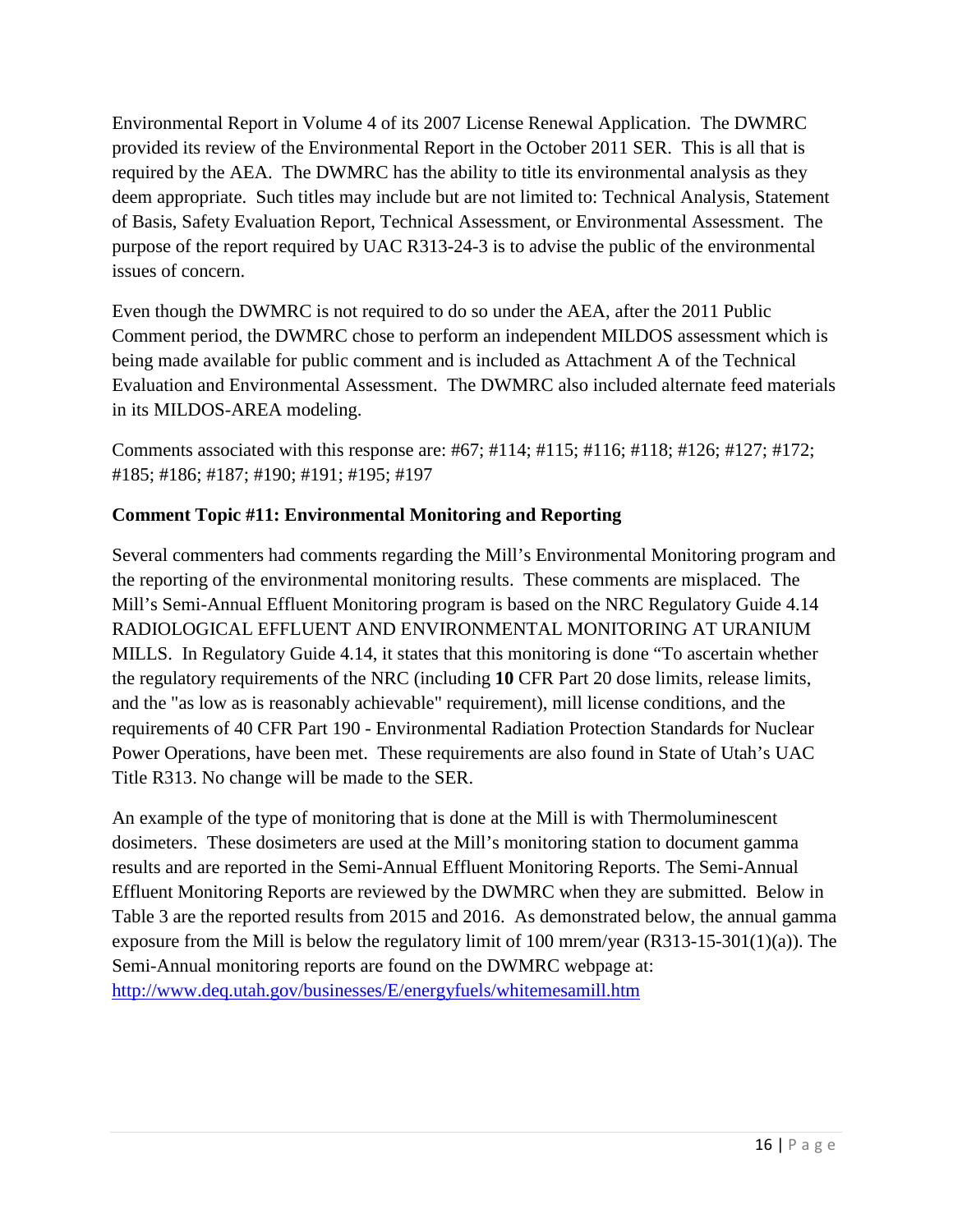| Monitoring<br><b>Stations</b> | 2015      |                     |           |              | 2016      |                |                |           |
|-------------------------------|-----------|---------------------|-----------|--------------|-----------|----------------|----------------|-----------|
|                               | $1st$ Qtr | 2 <sup>nd</sup> Qtr | $3rd$ Qtr | $4^{th}$ Qtr | $1st$ Qtr | $2nd$ Qtr      | $3rd$ Qtr      | $4th$ Qtr |
| $BHV-1$                       | 2.3       | 0.4                 | 12.3      | 11.4         | 5.7       | 3.3            | 5.0            | 4.0       |
| $BHV-2$                       | 2.9       | 2.0                 | 2.3       | 4.3          | 0.0       | 1.9            | 1.8            | 4.8       |
| BHV-3                         | 0.0       | 0.0                 | 0.0       | 0.0          | 0.0       | 0.0            | 0.0            | 0.0       |
| BHV-4                         | 0.2       | 0.0                 | 6.1       | 3.6          | 0.0       | 0.0            | 0.0            | 1.2       |
| $BHV-5$                       | 3.2       | 3.1                 | 10.1      | 13.1         | 3.9       | 2.4            | $\theta$       | 2.1       |
| BHV-6                         | 0.0       | 4.9                 | 6.1       | 0.6          | 1.0       | 0.0            | $\Omega$       | 0.4       |
| BHV-7                         | 0.6       | $\overline{0}$      | 7.2       | 3.3          | 0.0       | $\overline{0}$ | $\overline{0}$ | 4.3       |
| BHV-8                         | 0.0       | $\overline{0}$      | 9.5       | 3.4          | 0.0       | $\mathbf{1}$   | 0.8            | 1.8       |

#### **Table 3: Gamma Monitoring Results**

\*\* Results are reported in mrem/quarter

\*\*\* Annual Limit for an individual member of the public is 100 mrem/year

Comments associated with this response are: #39; #125; #135; #190; #215;

#### **Comment Topic #12: NEPA**

Several commenters expressed their opinion that the review of the Mill's renewal application did not conform to the National Environmental Policy Act. As stated in Title II Section 102 of the National Environmental Policy Act (NEPA), NEPA only applies to Federal Agencies. Therefore, EFRI is not required to show compliance with NEPA because:

- a. The State of Utah has not adopted the NEPA regulations to demonstrate environmental compliance with uranium mills in UAC R313-24, nor are they required;
- b. The White Mesa Uranium Mill is not located on federally controlled lands;
- c. Federal funds are not being used to finance the White Mesa Uranium Mill operations; and
- d. The White Mesa Uranium Mill is not regulated by a federal agency.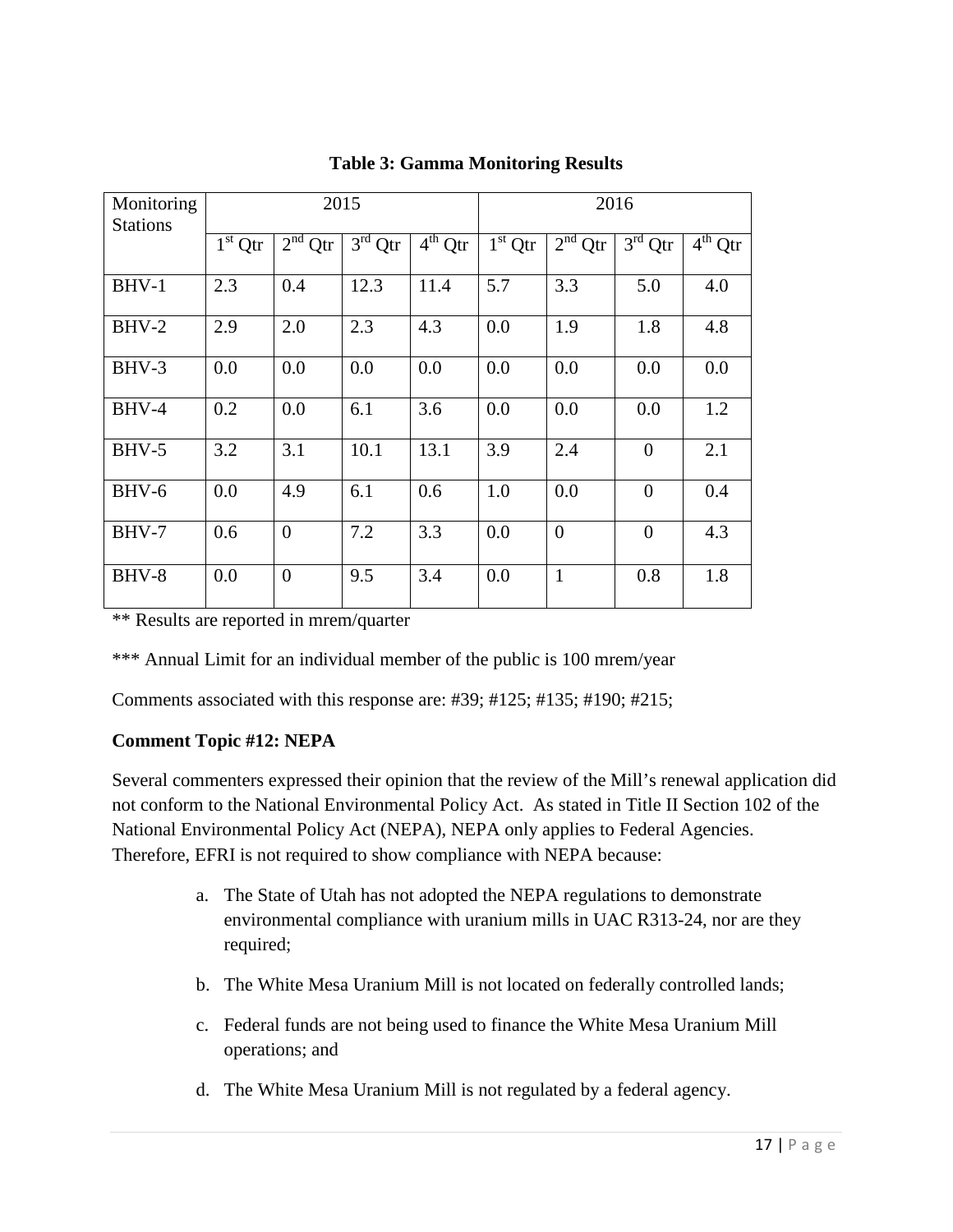In other words, NEPA applies to actions by "any Federal agency" having jurisdiction over a proposed "Federal or federally assisted undertaking." As the "undertaking" at issue here is a License Renewal of the Uranium Mill that is a private entity and receives no federal assistance. Because the site is regulated by a State of Utah agency, NEPA is not applicable. However, the DWMRC did perform an environmental analysis as required by UAC R313-24-3(d)(3).

Comments associated with this response are: #100; #209; #211

#### **Comment Topic #13: Endangered Specie**s

One commenter expressed concerns with endangered species and if a review was completed as part of the license renewal application. In connection with its environmental analysis, the DWMRC did compare the original 1978 Environmental Report and the listed endangered and threatened species list for San Juan County, Utah dated January 6, 2012 found on the U.S. Fish and Wildlife Service website. This was included in the original License Renewal package that went out for public comment in October 2011.

|                              | <b>1978 Final Environmental Report</b> | <b>January 6, 2012</b>       |                                 |  |  |
|------------------------------|----------------------------------------|------------------------------|---------------------------------|--|--|
| <b>Common Name</b>           | <b>Scientific Name</b>                 | <b>Common Name</b>           | <b>Scientific Name</b>          |  |  |
| <b>Black-footed ferret</b>   | Mustella nigripes                      | <b>Black-footed ferret</b>   | Mustella nigripes               |  |  |
| Sheathed deathcamas          | Zigadenus vagintus                     | Bonytail chub                | Gila elegans                    |  |  |
| Spearleaf buckwheat          | Erigonum<br>humivagans                 | California condor            | Gymnogyps<br>californianus      |  |  |
| Drab phacelia                | Phacelia indecora                      | Colorado<br>pikeminnow       | Ptychocheilus lucius            |  |  |
| Isely milkvetch              | Astragalus iselyi                      | Greenback cutthroat<br>trout | Oncorhynchus<br>clarkia stomias |  |  |
| Cronquist milkvech           | Astragalus<br>cronquistii              | Gunnison sage-<br>grouse     | Centrocercus<br>minimus         |  |  |
| Kachina daisy                | Erigeron kachinensis                   | Humpback chub                | Gia cypha                       |  |  |
| American peregrine<br>falcon | Falco pereginus<br>anatum              | Isely milkvetch              | Astragalus iselyi               |  |  |
| Spotted bat                  | Euderma maculatum                      | Mexican spotted owl          | Strix occidentalis              |  |  |

| 'able |  |
|-------|--|
|-------|--|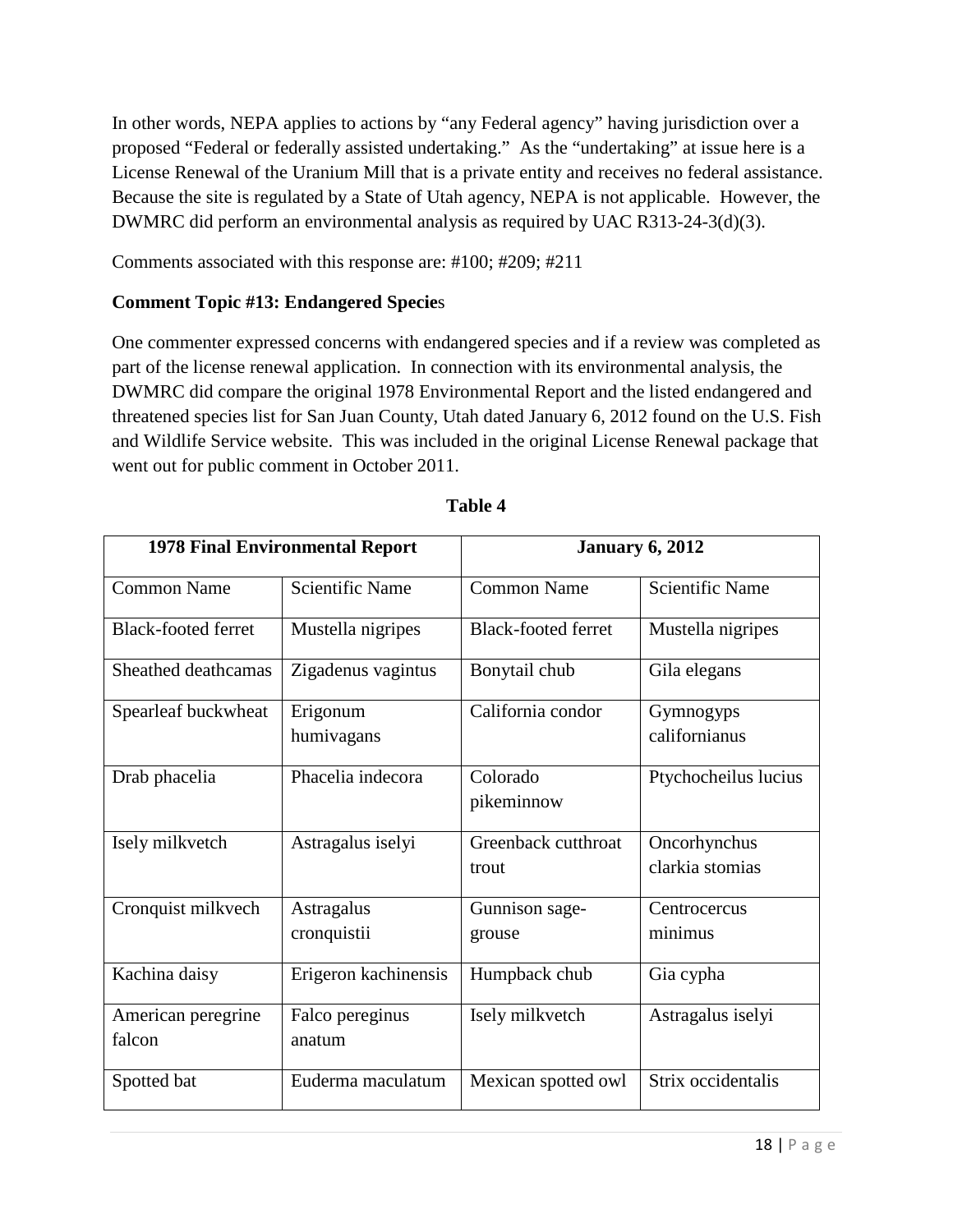|                  |                |                                  | lucida                                 |
|------------------|----------------|----------------------------------|----------------------------------------|
| Abert's Squirrel | Sciurus aberti | Navajo sedge                     | Carex specuicola                       |
|                  |                | Razorback sucker                 | Xyrauchen texanus                      |
|                  |                | Southwest willow<br>flycatcher   | Empidonax traillii<br>extimus          |
|                  |                | Western yellow-<br>billed cuckoo | Coccyzus<br>americanus<br>occidentalis |

The Black-footed ferret and Isely milkvetch are the only two listed species on both lists. All of the other species listed in the 1978 Environmental Report are no longer listed as an endangered species or were only being considered in 1978 and were never added to the endangered species list. None of the Species listed as Endangered or Threatened in San Juan County are found in the immediate vicinity of the Mill and therefore are not a compliance issue. In EFRI's Environmental Report impact on wildlife a review of endangered species in the area was also evaluated.

Comments associated with this response are: #179

### **Comment Topic #14: Traffic**

One commenter had comments regarding the impact traffic to and from the Mill has on the local community due to the Mill. In response to comments received, the DWMRC did compare the transportation numbers found in the original 1978 Environmental Report to current transportation numbers. The 1979 Final Environmental Statement assumed that ore shipments would first go to the two buying stations and then be transported to the Mill. While this assumption has not proven to be the practice, this change is immaterial because the truck routes have not changed. The report also assumed a 160 mile radius from each buying station and 22,670 trucks hauling 680,000 tons of ore per year to the Mill site. The 1991 LRA did not report transportation data. Transportation numbers are variable and therefore change from year to year. For example, transportation numbers from the Mill in 2010 were 8,060 loads of natural ore and 208 loads of alternate feed ore. These loads brought in 123,563 tons of natural ore and 7,644 tons of alternate feed ore in 2010. This is 36% of the number of truck loads and 19% of the total number of tons from original estimates from the Mill site projection in 1979. Therefore, the environmental impacts from transportation of ore have decreased over time. The U.S. Department of Transportation (DOT) has jurisdiction over transportation issues. The DWMRC does not have jurisdiction over ore shipments until the shipments enter the restricted area of the Mill. Yellowcake shipments become DOT jurisdiction when they leave the Mill's property.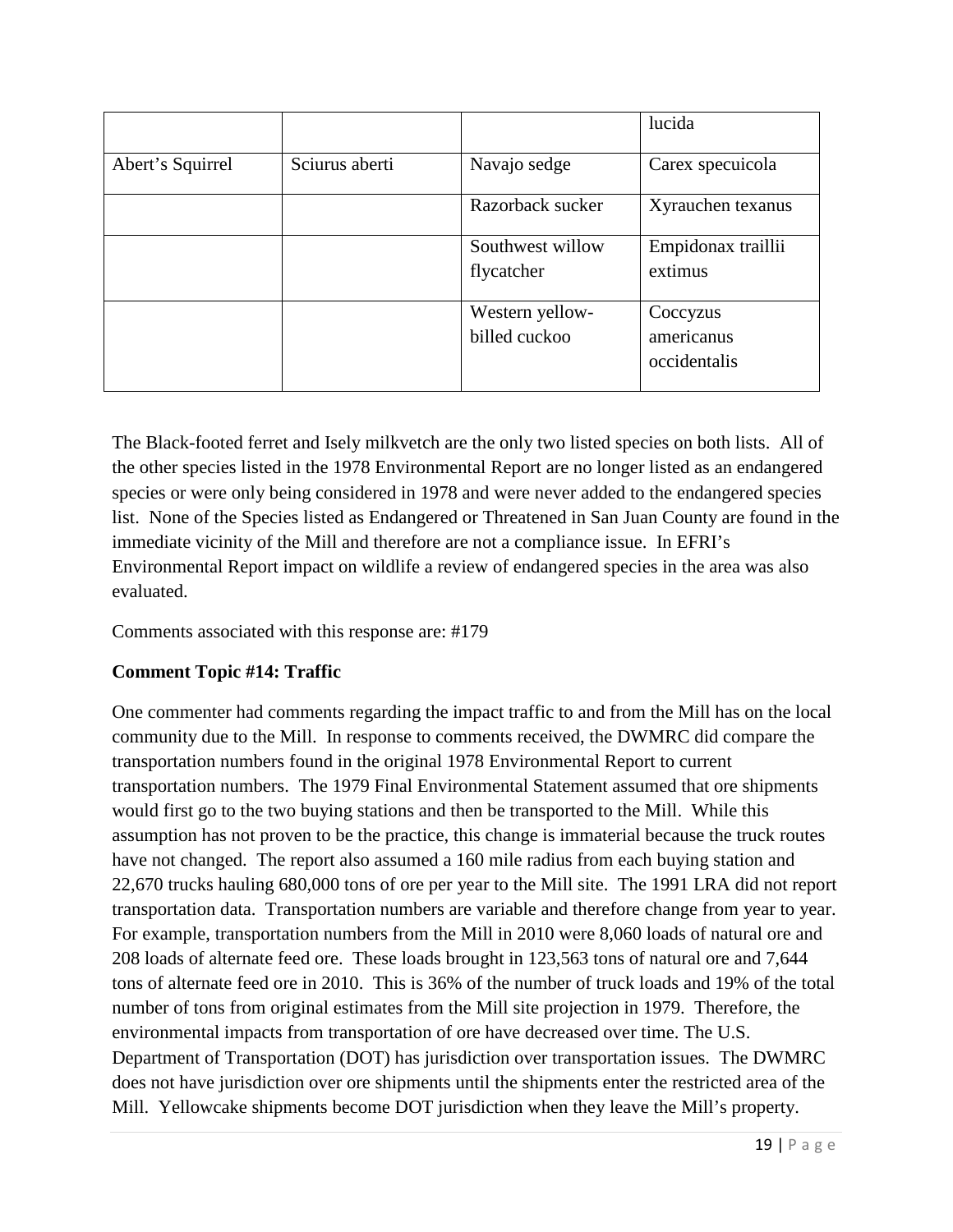Based on the foregoing, traffic impacts were adequately considered and do not require any changes to the License.

Comments associated with this response are: #174; #175; #176; #177

## **Comment Topic #15: Impacts to Cultural and Historical Sites**

One commenter expressed concerns over protection of cultural and historical site on and adjacent to the Mill's property. The potential impact of adjacent cultural sites is adequately addressed. Impacts to cultural and historical sites within the proposed White Mesa Uranium Project were previously evaluated in Appendix E of the Final Environmental Statement (NUREG 0556) (NRC, 1979). In addition, License Condition 9.7 specifies what must be done when a cultural or historical site is encountered. EFRI meets its obligations to cultural resources by meeting the requirements in License Condition 9.7.

One commenter expressed the concern that an archeological study was not done for the construction of Tailings Cell 1. The State of Utah obtained regulatory authority to administer the Uranium Mill program in Utah from the NRC in August 2004, and the DWMRC included the conditions previously approved by the NRC in the License. Tailings Cell 1 was constructed prior to the DWMRC receiving regulatory authority. Additionally, License Condition 9.7 is a remnant from the original NRC issued RML. The NEPA process, which applied during the time that the Mill was regulated by the NRC, requires that an archeological and historical investigation be performed. Therefore, the DWMRC understands that an appropriate survey was conducted for Tailings Cell 1 at that time. In any event, that is a question for the Nuclear Regulatory Commission, not the DWMRC. However, if new construction activities occur at the site (such as a tailings cell), License Condition 9.7 will require the licensee to administer a cultural resource inventory; similar to what was completed for Tailings Cell 4B.

Comments associated with this response are: #141; #142; #143; #144; #170; #201; #214

# **Comment Topic #16: Fugitive Dust**

Many commenters voiced a concern about the potential of fugitive dust coming from the Mill's ore pad which has both native and alternate feed ore on it. The DWMRC reviewed the Mill's Standard Operating Procedure (SOP) on dust management during the License Renewal and found it to be adequate to meet legal requirements and to protect contiguous properties. No change will be made to the License. In addition, the DWMRC has reviewed the Semi Annual Effluent Monitoring Reports which includes particulate air sampling. The effluent releases for particulate air sampling have not exceeded the regulatory limits. Below in Table 5 are the monitoring results from 2016. For other sampling results from previous years, please see the Semi-Annual monitoring reports which are found on the DWMRC webpage at: <http://www.deq.utah.gov/businesses/E/energyfuels/whitemesamill.htm>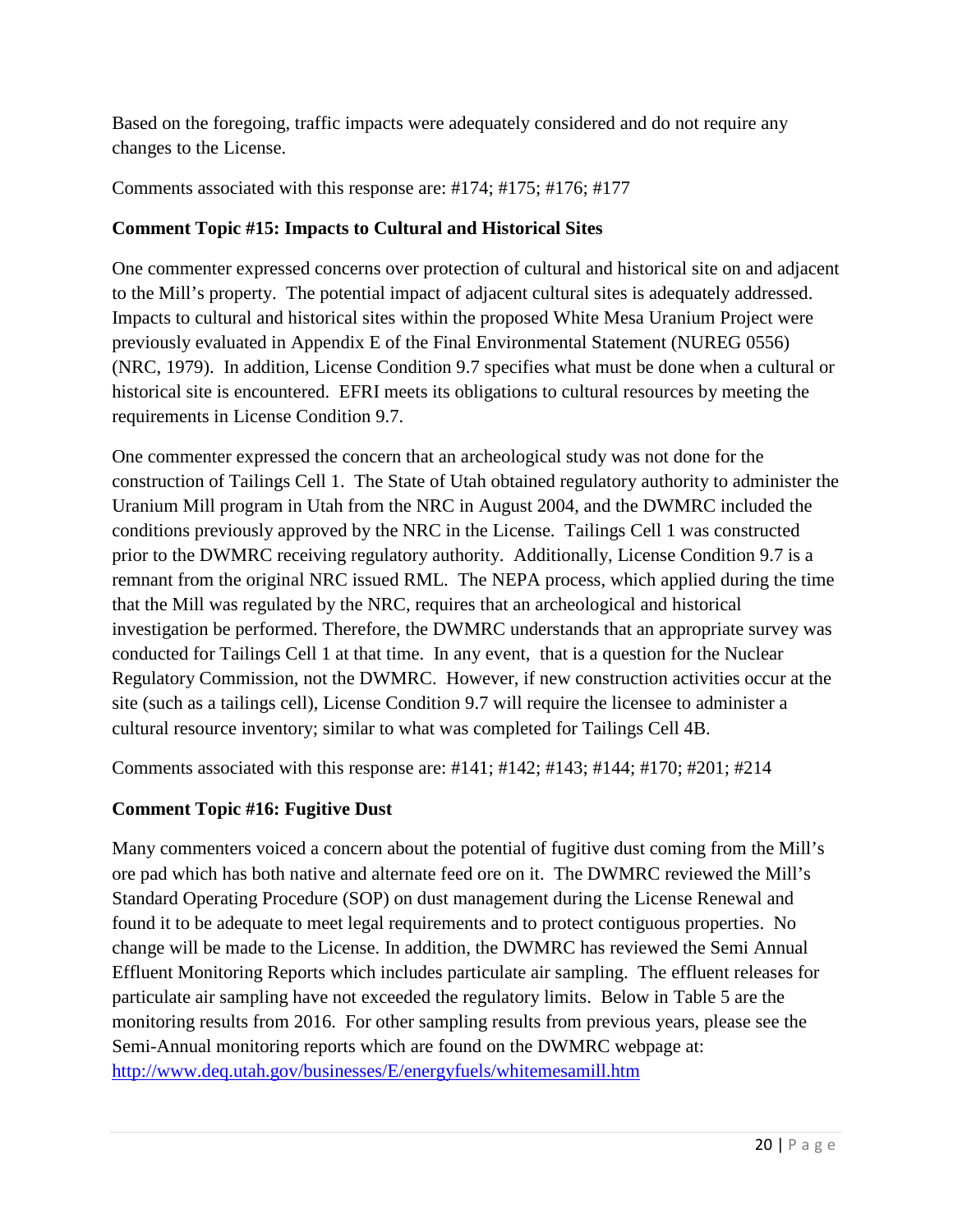| <b>Results for Uranium-Natural</b> |                                        |                                        |                                        |                                        |                             |                                             |  |  |  |
|------------------------------------|----------------------------------------|----------------------------------------|----------------------------------------|----------------------------------------|-----------------------------|---------------------------------------------|--|--|--|
|                                    |                                        |                                        |                                        |                                        |                             |                                             |  |  |  |
| Monitoring<br><b>Station</b>       | 1st Qtr,<br>2016<br>Result<br>(uCi/ml) | 2nd Qtr,<br>2016<br>Result<br>(uCi/ml) | 3rd Qtr,<br>2016<br>Result<br>(uCi/ml) | 4th Qtr,<br>2016<br>Result<br>(uCi/ml) | 2016<br>Average<br>(uCi/ml) | Effluent<br>Contration<br>Limit<br>(uCi/ml) |  |  |  |
| BHV1                               | 2.00E-16                               | 1.10E-16                               | 1.10E-15                               | 9.80E-16                               | 5.98E-16                    | 9.00E-14                                    |  |  |  |
| BHV2                               | 7.00E-16                               | 2.00E-16                               | 4.20E-16                               | 4.10E-16                               | 4.33E-16                    | 9.00E-14                                    |  |  |  |
| BHV4                               | 5.00E-16                               | 2.90E-15                               | 6.20E-15                               | 4.10E-15                               | 3.43E-15                    | 9.00E-14                                    |  |  |  |
| BHV5                               | 1.40E-15                               | 3.90E-15                               | 7.10E-15                               | 5.10E-15                               | 4.38E-15                    | 9.00E-14                                    |  |  |  |
| BHV6                               | 7.00E-16                               | 1.20E-14                               | 6.90E-15                               | 8.90E-15                               | 7.13E-15                    | 9.00E-14                                    |  |  |  |
| BHV7                               | 8.00E-16                               | 1.50E-15                               | 2.60E-15                               | 1.60E-15                               | 1.63E-15                    | 9.00E-14                                    |  |  |  |
| BHV8                               | 2.00E-16                               | 1.10E-15                               | 1.20E-15                               | 1.20E-15                               | 9.25E-16                    | 9.00E-14                                    |  |  |  |
|                                    |                                        |                                        | <b>Results for Thorium-230</b>         |                                        |                             |                                             |  |  |  |
| Monitoring<br><b>Station</b>       | 1st Qtr,<br>2016<br>Result<br>(uCi/ml) | 2nd Qtr,<br>2016<br>Result<br>(uCi/ml) | 3rd Qtr,<br>2016<br>Result<br>(uCi/ml) | 4th Qtr,<br>2016<br>Result<br>(uCi/ml) | 2016<br>Average<br>(uCi/ml) | Effluent<br>Contration<br>Limit<br>(uCi/ml) |  |  |  |
| BHV1                               | 3.00E-17                               | 7.00E-17                               | 8.70E-17                               | 7.80E-17                               | 6.63E-17                    | 2.00E-14                                    |  |  |  |
| BHV2                               | 6.00E-18                               | 3.00E-17                               | 6.90E-17                               | 1.90E-17                               | 3.10E-17                    | $2.00E-14$                                  |  |  |  |
| BHV4                               | 2.00E-17                               | 5.00E-17                               | 4.40E-16                               | 3.00E-16                               | 2.03E-16                    | 2.00E-14                                    |  |  |  |
| BHV5                               | 6.00E-16                               | 4.00E-16                               | 7.60E-16                               | 6.60E-16                               | 6.05E-16                    | 2.00E-14                                    |  |  |  |
| BHV6                               | 1.00E-16                               | 1.00E-16                               | 4.00E-16                               | 3.30E-16                               | 2.33E-16                    | 2.00E-14                                    |  |  |  |
| BHV7                               | 1.00E-16                               | 9.00E-17                               | 1.70E-16                               | 1.20E-16                               | 1.20E-16                    | 2.00E-14                                    |  |  |  |
| BHV8                               | 2.00E-17                               | 1.00E-16                               | 8.40E-17                               | 6.00E-17                               | 6.60E-17                    | 2.00E-14                                    |  |  |  |
|                                    |                                        |                                        | <b>Results for Radium-226</b>          |                                        |                             |                                             |  |  |  |
| Monitoring<br>Station              | 1st Qtr,<br>2016<br>Result<br>(uCi/ml) | 2nd Qtr,<br>2016<br>Result<br>(uCi/ml) | 3rd Qtr,<br>2016<br>Result<br>(uCi/ml) | 4th Qtr,<br>2016<br>Result<br>(uCi/ml) | 2016<br>Average<br>(uCi/ml) | Effluent<br>Contration<br>Limit<br>(uCi/ml) |  |  |  |
| BHV1                               | 3.00E-16                               | 9.00E-16                               | 1.80E-16                               | 1.30E-16                               | 3.78E-16                    | 9.00E-13                                    |  |  |  |
| BHV2                               | 8.00E-17                               | 3.00E-16                               | 8.10E-17                               | 5.00E-17                               | 1.28E-16                    | 9.00E-13                                    |  |  |  |
| BHV4                               | 5.00E-17                               | 4.00E-16                               | 2.20E-15                               | 4.80E-16                               | 7.83E-16                    | 9.00E-13                                    |  |  |  |
| BHV <sub>5</sub>                   | 6.20E-15                               | 6.00E-16                               | 1.10E-15                               | 9.60E-16                               | $2.22E-15$                  | 9.00E-13                                    |  |  |  |
| BHV <sub>6</sub>                   | 9.00E-16                               | 6.00E-15                               | 7.20E-16                               | 4.80E-16                               | 2.03E-15                    | 9.00E-13                                    |  |  |  |
| BHV7                               | 1.00E-15                               | 9.00E-16                               | 4.10E-16                               | 2.50E-16                               | 6.40E-16                    | 9.00E-13                                    |  |  |  |
| BHV8                               | 3.00E-16                               | 1.90E-15                               | 3.30E-16                               | 8.50E-17                               | 6.54E-16                    | 9.00E-13                                    |  |  |  |
|                                    | <b>Results for Lead-210</b>            |                                        |                                        |                                        |                             |                                             |  |  |  |

# **Table 5: White Mesa Mill Air Monitoring Station for Particulates**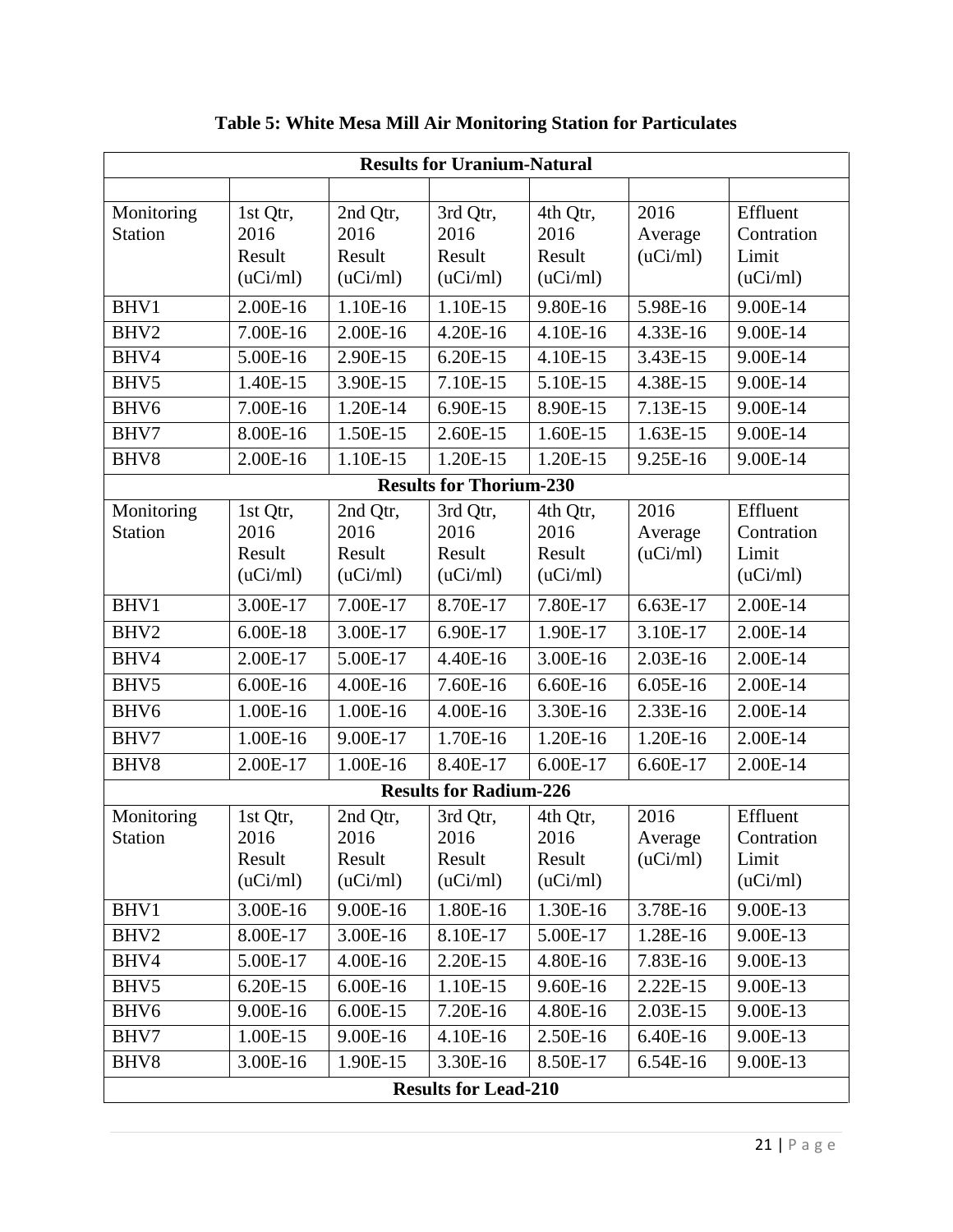| Monitoring                     | 1st Qtr, | 2nd Qtr, | 3rd Qtr, | 4th Qtr, | 2016     | Effluent   |  |
|--------------------------------|----------|----------|----------|----------|----------|------------|--|
| <b>Station</b>                 | 2016     | 2016     | 2016     | 2016     | Average  | Contration |  |
|                                | Result   | Result   | Result   | Result   | (uCi/ml) | Limit      |  |
|                                | (uCi/ml) | (uCi/ml) | (uCi/ml) | (uCi/ml) |          | (uCi/ml)   |  |
| BHV1                           | 1.40E-14 | 9.60E-15 | 1.20E-14 | 2.20E-14 | 1.44E-14 | 6.00E-13   |  |
| BHV2                           | 1.50E-14 | 1.30E-14 | 1.00E-14 | 2.10E-14 | 1.48E-14 | 6.00E-13   |  |
| BHV4                           | 1.70E-14 | 8.80E-15 | 3.40E-16 | 2.20E-14 | 1.20E-14 | 6.00E-13   |  |
| BHV5                           | 2.30E-14 | 1.50E-14 | 2.90E-16 | 2.10E-14 | 1.48E-14 | 6.00E-13   |  |
| BHV <sub>6</sub>               | 1.70E-14 | 2.10E-14 | 3.20E-15 | 2.10E-14 | 1.56E-14 | 6.00E-13   |  |
| BHV7                           | 1.70E-14 | 1.50E-14 | 2.80E-15 | 1.50E-14 | 1.25E-14 | 6.00E-13   |  |
| BHV8                           | 1.60E-14 | 1.10E-14 | 7.60E-15 | 1.40E-14 | 1.22E-14 | 6.00E-13   |  |
| <b>Results for Thorium-232</b> |          |          |          |          |          |            |  |
| Monitoring                     | 1st Qtr, | 2nd Qtr, | 3rd Qtr, | 4th Qtr, | 2016     | Effluent   |  |
| <b>Station</b>                 | 2016     | 2016     | 2016     | 2016     | Average  | Contration |  |
|                                | Result   | Result   | Result   | Result   | (uCi/ml) | Limit      |  |
|                                | (uCi/ml) | (uCi/ml) | (uCi/ml) | (uCi/ml) |          | (uCi/ml)   |  |
| BHV1                           | 2.00E-18 | 3.00E-18 | 9.50E-18 | 4.80E-18 | 4.83E-18 | 2.00E-14   |  |
| BHV2                           | 4.00E-18 | 4.00E-18 | 5.20E-17 | 2.20E-18 | 1.56E-17 | 2.00E-14   |  |
| BHV4                           | 2.00E-18 | 5.00E-18 | 7.10E-18 | 4.50E-18 | 4.65E-18 | 2.00E-14   |  |
| BHV5                           | 6.00E-17 | 3.00E-18 | 3.00E-17 | 1.30E-17 | 2.65E-17 | 2.00E-14   |  |
| BHV <sub>6</sub>               | 1.00E-17 | 4.00E-18 | 1.20E-17 | 9.50E-18 | 8.88E-18 | 2.00E-14   |  |
| BHV7                           | 5.00E-18 | 3.00E-18 | 5.50E-18 | 4.80E-18 | 4.58E-18 | 2.00E-14   |  |
| BHV8                           | 2.00E-18 | 2.00E-18 | 4.70E-18 | 3.20E-18 | 2.98E-18 | 2.00E-14   |  |

Comments associated with this response are: #39; #41; #63; #158; #159

### **Comment Topic #17: The Land Use Survey**

Several commenters stated that the new License Condition 12.3, which will require the Mill to do a Land Use Survey, is inadequate. The purpose of the Land Use Survey Report is to document the changes to land use surrounding the Mill property. This survey will help EFRI identify potential routes of exposure to nearby residents. The DWMRC believes that License Condition 12.3 is adequate to meet the intended purpose, when implemented in connection with all other provisions of the License.

Comments associated with this response are: #34; #35; #51

### **Comment Topic #18: The USGS Report**

Prior to the 2011 Public Comment Period for the renewal of the Mill's RML, the U.S. Geological Survey released a report on the White Mesa Uranium Mill. There were several comments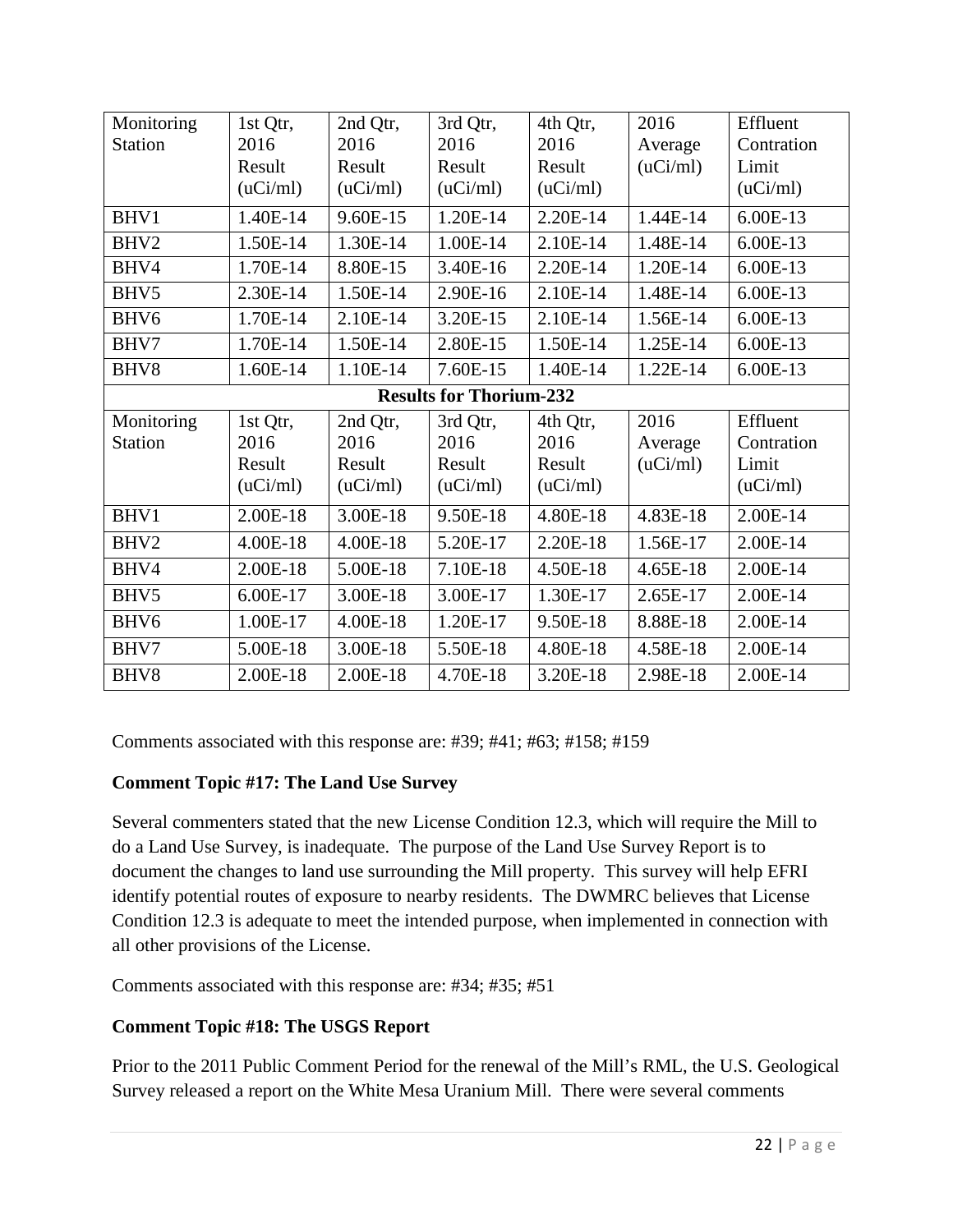received regarding the 2011 U.S. Geological Survey Report (USGS Report). See [http://pubs.usgs.gov/sir/2011/5231/.](http://pubs.usgs.gov/sir/2011/5231/) Following is a response to the most significant issues raised in that report.

Off-site Particulates: Regulatory Background

Many of the comments received assume that it is illegal or unsafe for any contaminants to blow from the Mill site to off-site areas. Completely eliminating blowing contaminants is not realistic for an industrial facility and complete elimination is not required by law. R313-15-301(1)(a) and (b) establish the standard:

*(1) Each licensee or registrant shall conduct operations so that:* 

*(a) The total effective dose equivalent to individual members of the public from the licensed or registered operation does not exceed one mSv (0.1 rem) in a year, exclusive of the dose contributions from background radiation, from any medical administration the individual has received, from exposure to individuals administered radioactive material and released, under Rule R313-32 (incorporating 10 CFR 35.75 by reference), from voluntary participation in medical research programs, and from the licensee's or registrant's disposal of radioactive material into sanitary sewerage in accordance with Section R313-15-1003; and,*

*(b) The dose in any unrestricted area from external sources, exclusive of the dose contributions from patients administered radioactive material and released in accordance with Rule R313-32 (incorporating 10 CFR 35.75 by reference), does not exceed 0.02 mSv (0.002 rem) in any one hour . . . .*

In addition, off-site effluent standards are established as specified in R313-15-302. See especially R313-15-302(2)(b)(i):

*(2) A licensee or registrant shall show compliance with the annual dose limit in Section R313-15-301 by:* 

- *. . .*
- *(b) Demonstrating that:* 
	- *(i) The annual average concentrations of radioactive material released in gaseous and liquid effluents at the boundary of the unrestricted area do not exceed the values specified in Table II of Appendix B of 10 CFR 20.1001 to 20.2402, (2010), which is incorporated by reference . . . .*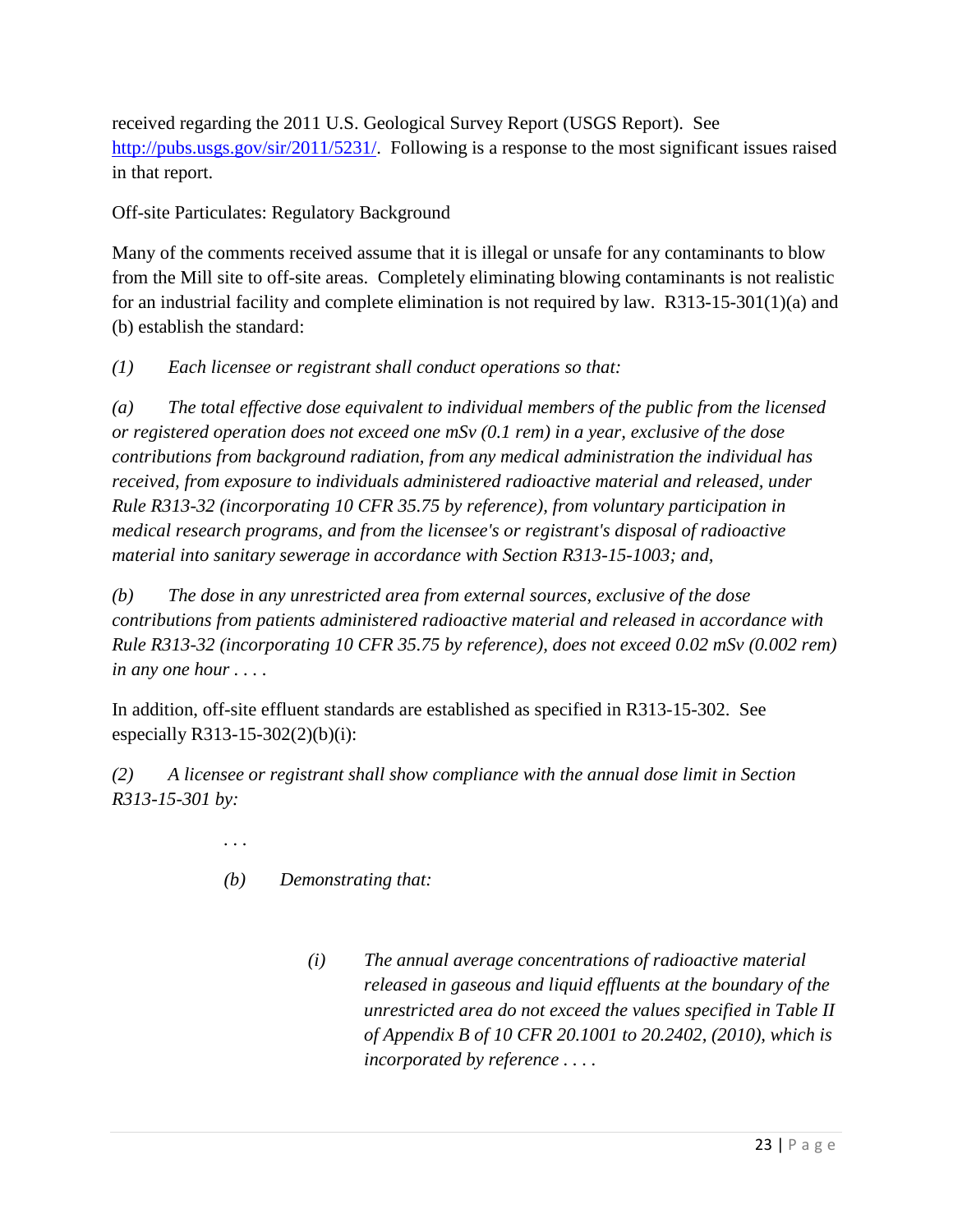See http://www.nrc.gov/reading-rm/doc-collections/cfr/part020/part020-appb.html for the provisions of Table 6. See the DWMRC MILDOS-AREA modeling results found in Attachment A of the TEEA.

#### Sediment Results

The USGS Report identifies seven off-site sediment samples that have uranium concentrations that are in excess of local background concentrations determined by the USGS. All of those samples were taken in areas northeast of the Mill but still on EFRI property. (USGS Report, Figure 33.) Analytical results for uranium for those samples are listed in Table 6. As also indicated in Table 4, USGS performed statistical analyses on those sample results and determined that four of those samples could be attributed to "natural weathering" rather than "ore migration."

| Sample Site | Caused by "Ore<br>Migration" or<br>"Natural"<br>Weathering"** | $U$ (ppm)*** | $V$ (ppm)*** |
|-------------|---------------------------------------------------------------|--------------|--------------|
| $MW2-S2A$   | Ore Migration                                                 | 6.6          | 73           |
| $MW2-S3A$   | Ore Migration                                                 | 5.9          | 73           |
| MW2-S4A     | Natural Weathering                                            | 5.7          | 71           |
| $MW2-S5A$   | Ore Migration                                                 | 4.9          | 79           |
| $MW2-S7A$   | Natural Weathering                                            | 3.7          | 58           |
| MW2-S8A     | <b>Natural Weathering</b>                                     | 3.9          | 66           |
| MW2-S9A     | Natural Weathering                                            | 3.6          | 60           |

**Table 6: Off-Site Sediment Samples that Exceed Highest Uranium Background Level\***

\* See USGS Report, Figure 33. Highest background level is 3.6 ppm, from location WMS-32; see USGS Report, Figure 31 for map of location.

\*\* See USGS Report, Figure 38.

\*\*\* Values are from USGS Report, Appendix 2, p. 110.

One other site with analytical results below background levels was also identified as having uranium that came from "ore migration" rather than "natural weathering." For that site, WM2- S10A, the analytical results show 2.6 ppm Uranium and 56 ppm Vanadium.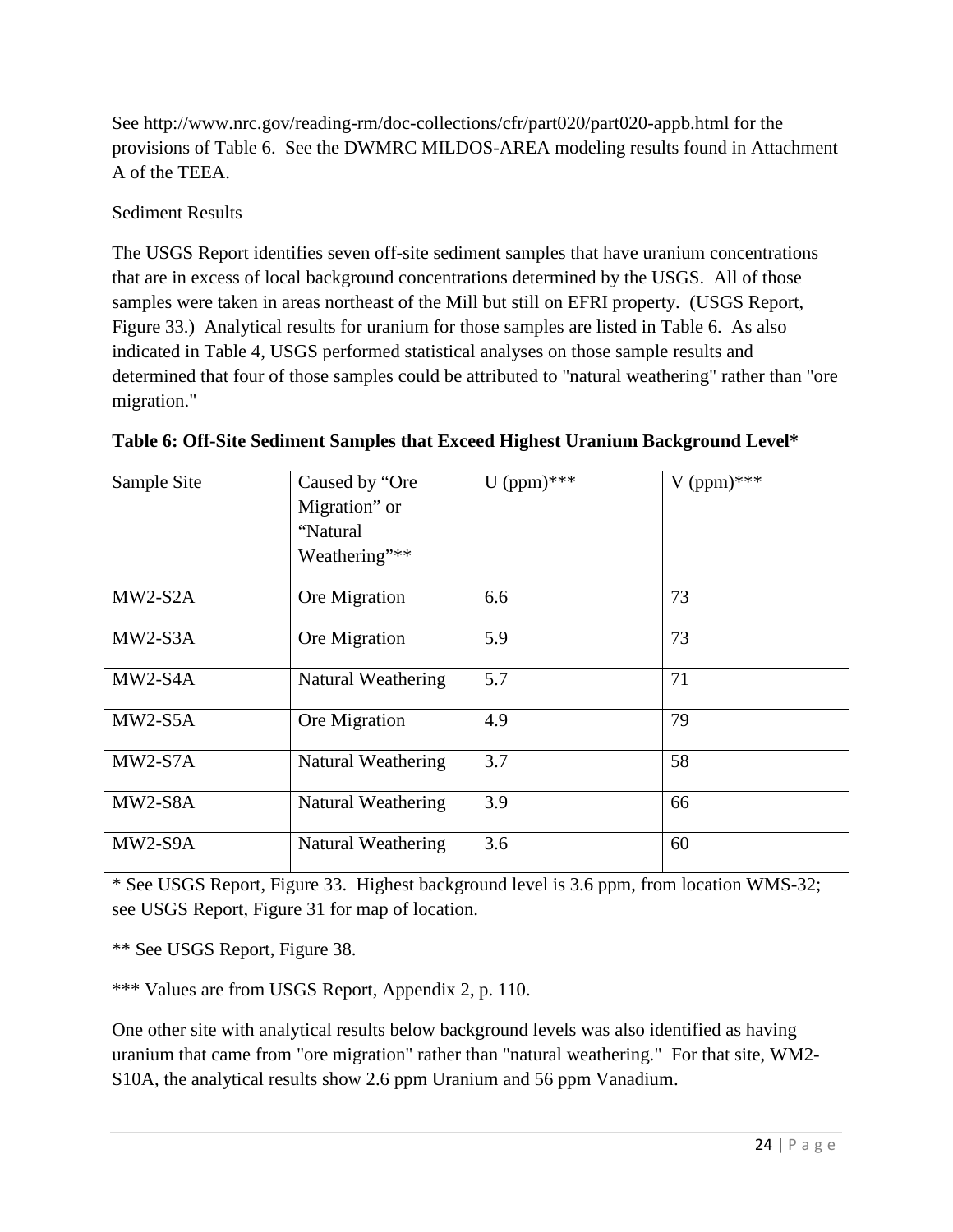These results do show that additional sampling and analysis is appropriate to determine whether the requirements outlined in Part 2.1 are being met. That additional study should also address at least the following:

- Appropriate background levels. USGS's Study was similar to a screening study and three background samples are appropriate for that purpose. For regulatory purposes, we would generally require more background samples in order to ensure that the area has been appropriately characterized. The appropriate background level would have to be selected after considering the range and variation of the background sample results, and also after consideration of the relevance of background concentrations established during the National Uranium Resource Evaluation program.
- Additional sampling and analysis for better characterization. Where there is evidence of off-site contamination, seven samples would not ordinarily be considered a sufficient number of samples to characterize that contamination. Additionally, the nature of the uranium (e.g., whether it is present alone or with daughter products) will affect the analysis.
- Whether contamination is continuing. The nature of the regulatory response will vary depending on whether the contamination is from a continuing source. There are a number of potential sources for the contamination that would not be continuing: past practices at the Mill that have since been improved, potential historical sources, such as the ore-buying station at Shirttail Junction and ore trucks delivering to and exiting from that station. One way to determine whether the contamination is continuing is to collect particulates at air effluent sampling sites. That collection and analysis show that there is currently very little off-site migration of air effluent, suggesting that contamination may be from historical rather than current practices. Since 2011, the Mill has increased the number of soil samples to 52. A map of the soil sample locations can be found in Appendix I of  $2<sup>nd</sup>$  Half 2015 Semi-annual Effluent Monitoring Report. Please refer to the following link below

http://www.deq.utah.gov/businesses/E/energyfuels/docs/2016/03mar/SAER%20July%20- %20Dec%202015%20-%20Final.pdf.

• The source of the contamination. To be effective, a regulatory response must address the source of contamination. If contamination is continuing from the Mill site, it could be from wind-blown particulates from the ore pad or the tailings cells, or from stack emissions. Practices at the Mill have changed since the site opened as an ore station in the late 1970's There were also historical sources of potential radionuclide contamination in the area that are no longer in operation: there was an ore buying station located south of Shirttail Junction, and there were also trucks of ore going to and from that station. In contamination investigations, it is necessary to establish causation. DWMRC would also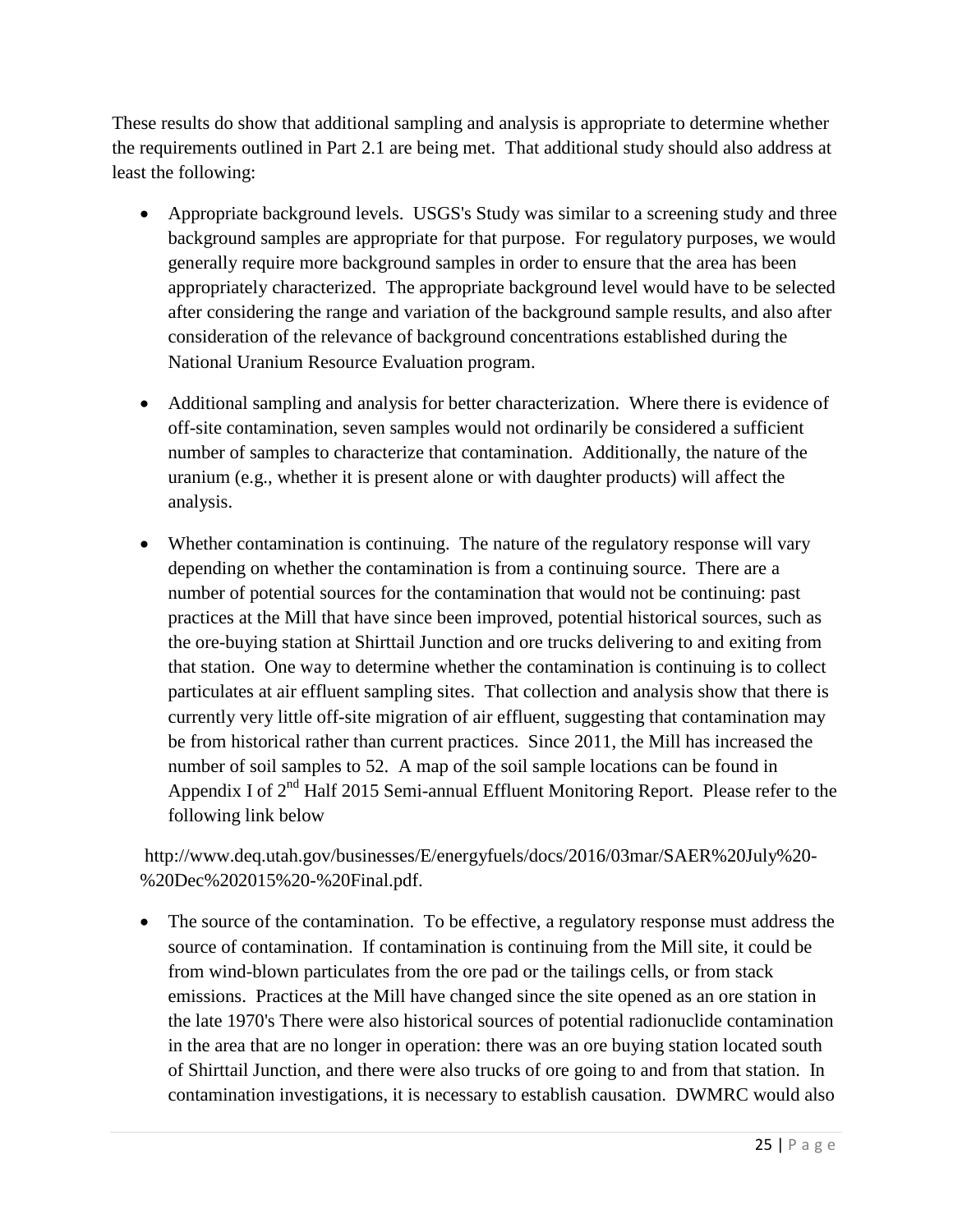want to consider whether the USGS's determination that most of the exceedances over background resulted from "natural weathering" rather than "ore migration" continues to makes sense in the light of additional sampling information.

• The actual and potential uses of the affected off-site area. Understanding use is an important component of evaluating risk. The risks have been compared to the EPA's residential risk screening levels, although there are no residents in that area.

In the meantime, DWMRC has evaluated sample results against guidance used by the EPA to determine whether additional, immediate action is warranted at this time. Specifically, it has looked at the following results from the USGS Report:

- The value of all of the uranium samples ranges from 2.6 ppm (WM2-S10A) to 6.6 ppm (MW2-S2A). This includes samples that are below background and samples that USGS determined were the result of "natural weathering" rather than "ore migration."
- The value of all of the vanadium samples ranges from 56 ppm (WM2-S10A) to 79 ppm (MW2-S5A).

#### Residential soil screening levels

The EPA has established screening levels for residential soils for hundreds of contaminants based on specified exposure assumptions that the EPA determined were reasonable for a residential scenario. Levels at or below EPA screening levels are considered to be "no action" levels -- levels where impacts are very unlikely to be seen. For cancer risks, levels between "no action" levels and 100 times "no action" levels are considered to warrant further study to determine whether the levels present result in a significant risk, based on site-specific considerations.<sup>[4](#page-25-0)</sup>

For uranium, the EPA's no action level for a residential scenario is 2.07 ppm for cancer risks<sup>[5](#page-25-1)</sup>, and 230 ppm for non-cancer risks<sup>[6](#page-25-2)</sup>. For vanadium, EPA's no action level for a residential scenario is 390 ppm for non-cancer risks; there are no expected cancer risks from vanadium in its naturally-occurring form.

All of the off-site values in Table 3 are below screening levels except that all off-site samples exceed the "no action" level for uranium for cancer risks. DWMRC has determined that it is appropriate to gather additional site-specific data about the area rather than initiating an immediate response to address cancer risk for uranium for several reasons:

<span id="page-25-0"></span> <sup>4</sup> This statement is based on EPA's cancer risk range, which is 10-6 (one in one million excess cancer risk, the "no action" level), to 10-4 (one in 10,000), which is the level EPA uses for immediate action.

<span id="page-25-1"></span>See http://epa-prgs.ornl.gov/radionuclides/download/res\_soil\_rad\_prg\_august\_2010.pdf.

<span id="page-25-2"></span> $6$  See http://www.epa.gov/reg3hwmd/risk/human/rb-

concentration\_table/Generic\_Tables/docs/composite\_sl\_table\_run\_NOV2013.pdf.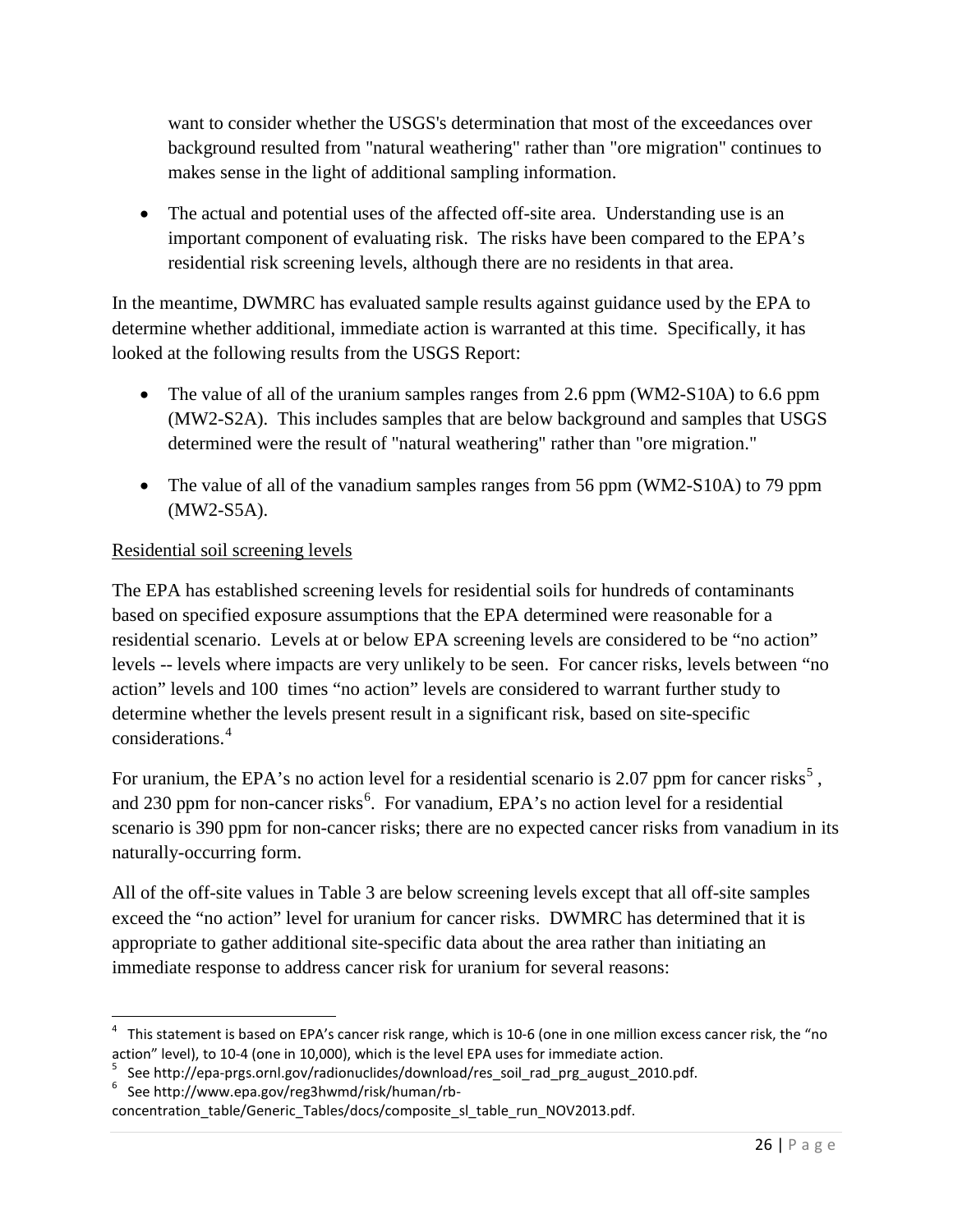- Although the analytical results in Table 3 above exceed EPA's "no action" level, they are all substantially lower than 207 ppm, the level at which the EPA immediate action would be triggered.
- The assumptions behind the "residential" scenario for cancer risk evaluation are likely to be very conservative for this site. For example, a resident is assumed to be on site for 350 days per year, 24 hours per day, for 70 years, including six years as a child. Adults are assumed to ingest 100 mg of contaminated soil per day, and children are assumed to ingest 200 mg of contaminated soil per day as a child. All of these assumptions are conservative for the area where samples were collected, since the land in that area is uninhabited.
- The USGS data by itself is insufficient, for the reasons described above, to support denial of a license renewal.

### Soil levels established to protect ground water

The EPA also establishes levels for soils to ensure that ground water is protected from soil contaminants. For uranium, that level is established at 14 ppm to ensure that the ground water meets MCLs (30 µg/L). All of the off-site values are below this level.

For vanadium, the level for soil contamination to protect ground water is established at 63 ppm<sup>[7](#page-26-0)</sup>. Most of the samples taken by USGS are above this level. DWMRC has determined that it is appropriate to gather additional site-specific data about the area rather than initiating an immediate response to address risks to ground water from vanadium for several reasons:

- The levels found were very near the EPA soil level for protection of ground water. Just as for cancer risks, the EPA will not take immediate action at sites that are near that level, but will instead study a site further to determine what the site-specific risks are. The EPA does not take immediate action unless the levels present are significantly greater than the EPA soil level for protection of ground water.
- As for the residential scenario discussed above, EPA's screening levels are based on generic inputs rather than site-specific ones. Some of the generic inputs are designed to be conservative. For example, the analysis assumes that the source of contaminants is infinite. The specific levels that would be protective of ground water east of the White Mesa site will have to be derived using site-specific values.

#### Sagebrush Results

<span id="page-26-0"></span>The primary purpose of the sagebrush study was to determine where there were areas of eolian – wind-blown – transport of materials from the Mill site. (USGS Report, p. 57.) The sagebrush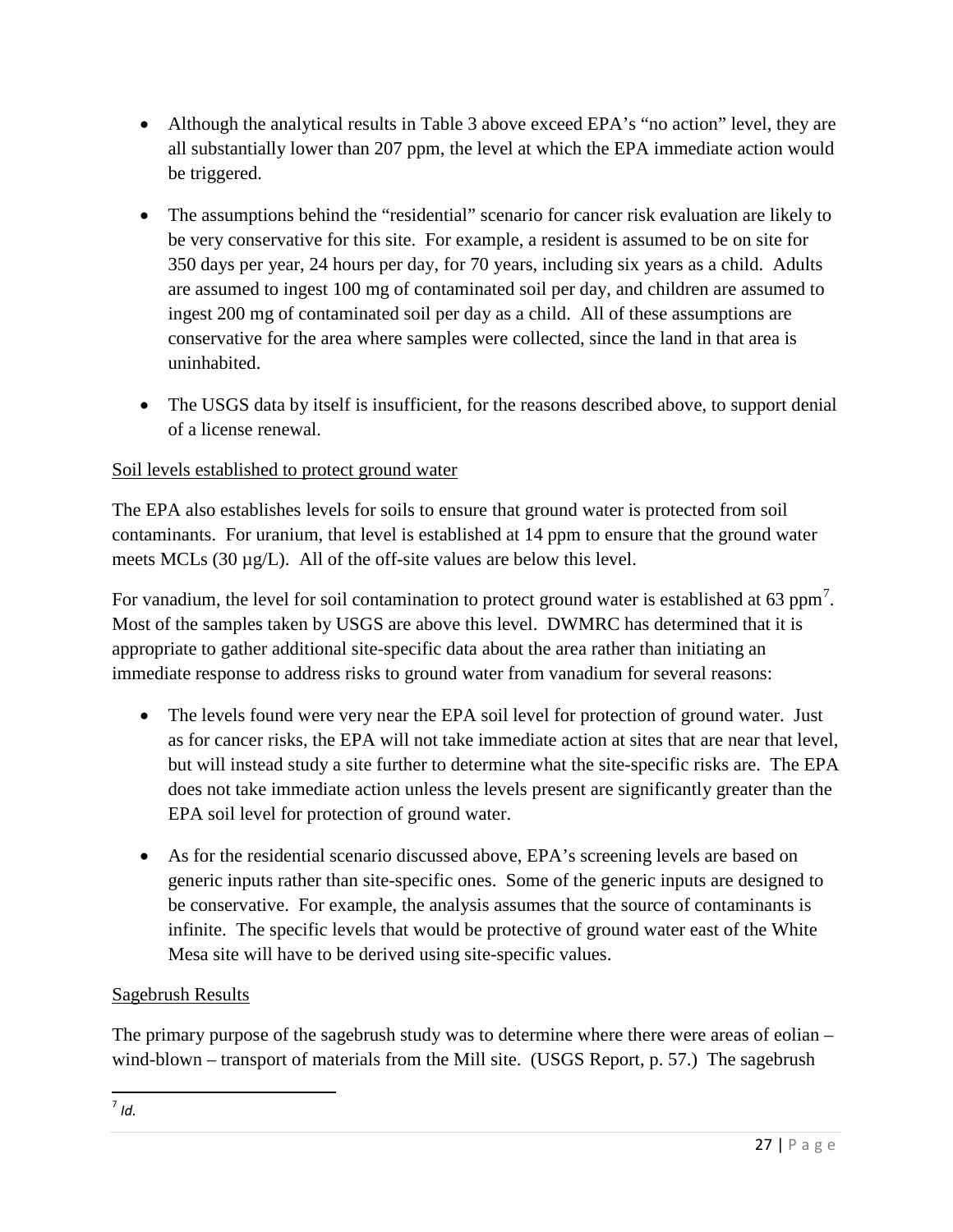study was not intended to, and cannot, provide compliance information that can be used in a regulatory context. However it did provide insight regarding the spatial distribution of windblown uranium and vanadium contaminants resulting from Mill operations. Samples taken in the northeast part of the study area did display elevated uranium and vanadium concentrations and that spatial pattern does correlate with the sediment uranium and vanadium concentrations. It should also be noted that of the 12 samples taken in the eight eastern sample grids, only one – Site  $15$ -1 – was clearly elevated above samples taken in less affected areas.<sup>[8](#page-27-0)</sup> That area is near sediment samples taken at the location WM2-S2A; see Table 5 and associated text above.

Because the twigs and unwashed leaves of each of the sagebrush were reduced to ash and analyzed together (USGS Report, p. 7), there is no way to distinguish between contaminants from dust deposited on the leaf surface, which will be derived from wind-blown dust, and contaminants coming up through the root system. This information would be critical to determining the causal mechanism for the spatial concentration patterns observed, and how to respond as a regulator.

To be clear, these were not faults with the USGS sagebrush study. The Study was designed only to show the spatial patterns of contaminants in and on local vegetation.

In summary, the sagebrush study provides valuable information for the purpose for which it is intended: it shows where elevated uranium and vanadium vegetation concentrations exist that appear to coincide with elevated sediment concentrations. It is still unclear if this is due to wind distribution of contaminants onto plant tissue, root uptake from contaminated soils, or both.

#### Ground Water Sampling Results

The USGS sampled wells and springs in the area. The USGS Report concluded that the  $^{234}U^{238}U$  and  $^{235}U^{238}U$  activity ratio values at all well and spring sampling sites other than Entrance Spring are indicative of natural sources of uranium and are not evidence of offsite migration of uranium. USGS Report, Figure 45, p. 68.

The primary ground water concern raised by the USGS Study, then, was with respect to periodic elevated levels of uranium in Entrance Spring. Entrance Spring is a seep on the east side of Highway 191, offsite from the Mill's property. It is considered to be a surface expression of ground water.

Two of USGS's eight samples showed results that are greater than the maximum contaminant level of 30 ug/L. $^9$  $^9$  One of the last six Energy Fuels monitoring results also showed a level

<span id="page-27-0"></span><sup>-&</sup>lt;br>8  $8$  Because the purpose of the study was to show wind-blown contaminant distribution, USGS did not identify and sample background areas.

<span id="page-27-1"></span> $^9$  See USGS Report, Appendix 1, at p. 99, Entrance Spring samples collected on 12/13/07 and 3/13/08.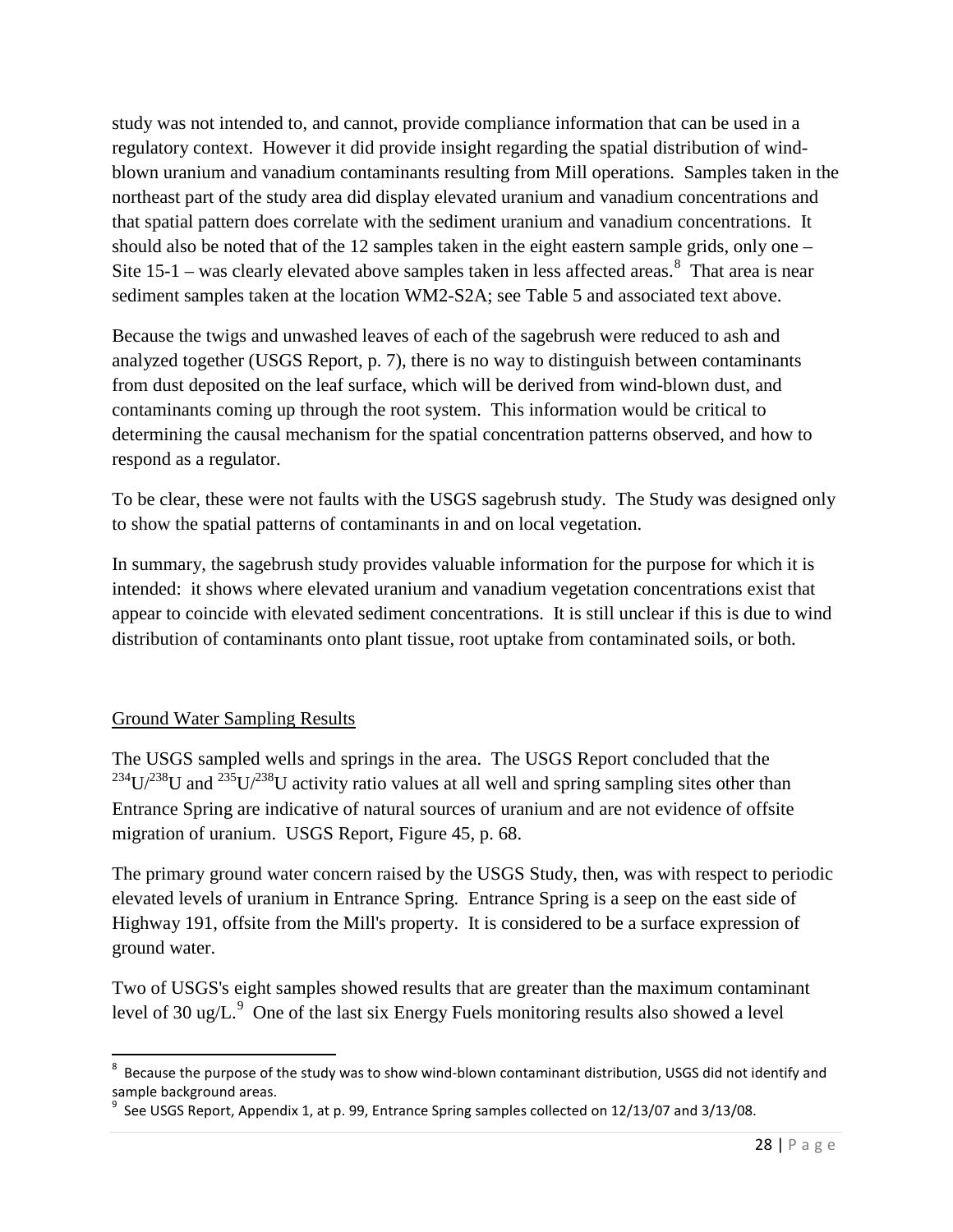elevated above 30 ug/L. As the USGS Report indicated, these results could be due to nearby sediment contamination that is concentrated in the arroyo where the spring is located, or it could be due to ground water contamination.

The DWMRC does not agree that this data suggest a need for corrective action at this time for a number of reasons:

- Both the USGS (USGS Report, p. 99) and Energy Fuels' results (http://www.radiationcontrol.utah.gov/Uranium\_Mills/denison/seepsspringsampling\_rpt. htm) have been temporally inconsistent, with a few samples above the drinking water standard but more of them below the standard. More monitoring is needed to determine whether there is a trend or an explanation for the inconsistent results.
- Spatial and temporal trends must be considered. As the first water elevation map in Attachment G shows, Entrance Spring was directly downgradient from the Wildlife Ponds in 2012. As described in General Response, Part 1.5, those ponds caused ground water mounding centered at the Wildlife Ponds, and at least 24 feet of new saturation. Two of the most likely explanations of contamination in Entrance Spring are that the new saturation of those previously unsaturated zones would increase the ground water and contaminant travel speed and would also cause leaching of previously unsaturated natural uranium into that ground water, or that contaminants in and around the wildlife ponds were mobilized and entered the ground water. Entrance Spring is nearly directly downgradient from the ground water mounding caused by the Wildlife Ponds. Because those ponds have recently been drained, the ground water elevation and direction has changed as seen in the second map in Attachment G, which is from the most recent report. A downward trend would be expected in the future if the saturation of previously unsaturated zones is the source; the length of time for that trend to be seen would depend on the speed of the ground water.
- The mechanism for contamination must be understood in order to ensure effective corrective action, if that becomes necessary. There are several mechanisms for contamination that should be considered if further monitoring demonstrates a problem; most of these were acknowledged by USGS:
	- The ground water could be contaminated from a source somewhere along its travel route, either from Mill activities, from natural uranium minerals in the vadose zone between the former location of the wildlife ponds and the spring, or from another source;
	- Contamination from particulates wind-blown from the Mill could be mobilized by precipitation and affecting the ground water, which later emerges at the spring; or,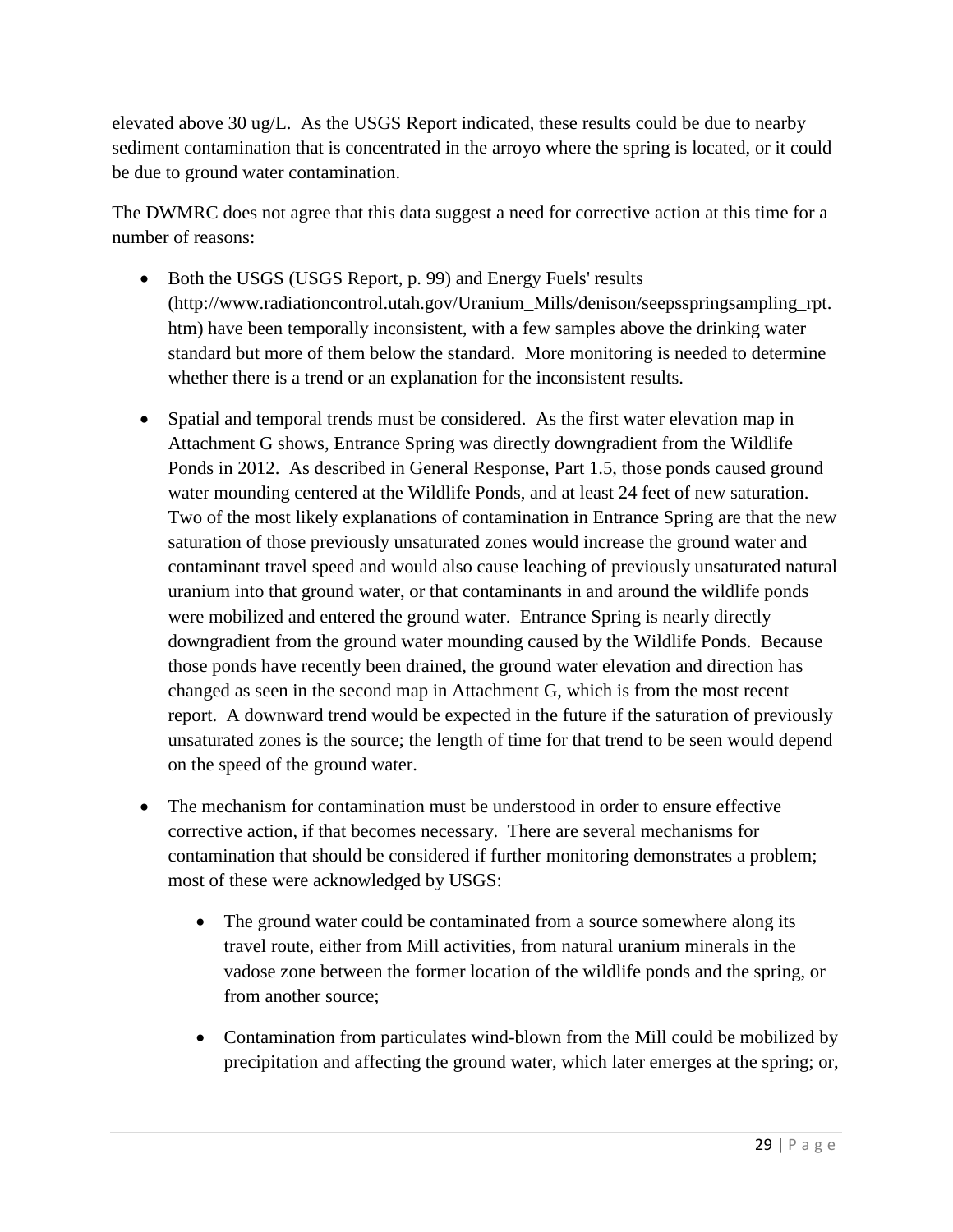- Contamination from particulates that were deposited on or near Highway 191 as a result of historical activities (e.g., ore trucks) could be moved by storm water to locations in the immediate vicinity of Entrance Spring, which could in turn affect the water after it emerges.
- More study is also necessary to determine whether the results are sufficient to have statistical confidence.
- Entrance Spring is up-gradient or cross-gradient from the tailings cells so contamination at Entrance Spring does not suggest leaking from tailings cells that would require more immediate action.

The results do not warrant additional corrective action at this time. In coming years, the DWMRC will collect split samples at the location to determine if there is any trend.

Comments associated with this response are: #43; #46; #47; #196

### **Comment Topic #19: Approval of Reclamation Plan 5.1**

There were several comments regarding the Mill's Reclamation and Decommissioning plan. Specifically the cover design for the Mill's tailing cells and when the Mill would be required to place that cover. The DWMRC remains vitally interested in achieving final cover and decommissioning on all tailings cells whose available storage volume is exhausted. The DWMRC also recognizes that final cover cannot be placed until dewatering has progressed to the point that differential settlement within the tailings and cover materials will not compromise the cover's ability to exclude precipitation from infiltrating into the tailings mass, and carrying contaminants through any imperfections in the liner system to the soils below the cell. The pace of dewatering is largely dictated by natural processes that cannot be accelerated without potentially compromising the integrity of the liner. The DWMRC, in cooperation with EFRI, is taking an aggressive approach to accelerate the dewatering process in ways that will not jeopardize the liner system. This approach includes placing a Radon barrier on Cell 2 along with a test section of a more modern, evapotranspirative (ET) design for final cover than the traditional rock-armor erosion barrier. It is hoped that surcharging the tailings in this manner will accelerate the dewatering process, and provide a workable means of accelerating the covering of Cell 3 once its period of activity comes to a close. Early indications are encouraging; since installation of the primary Radon barrier on Cell 2, fluid available and the resulting pace of dewatering have increased markedly.

Details of the features of the new ET cover design have been made available for public inspection and comment on the Division webpage as part of the review process for Reclamation Plan Revision 5.1 and is also included as Attachment A of the Technical Evaluation and Environmental Assessment. Any future changes to design modifications of the Reclamation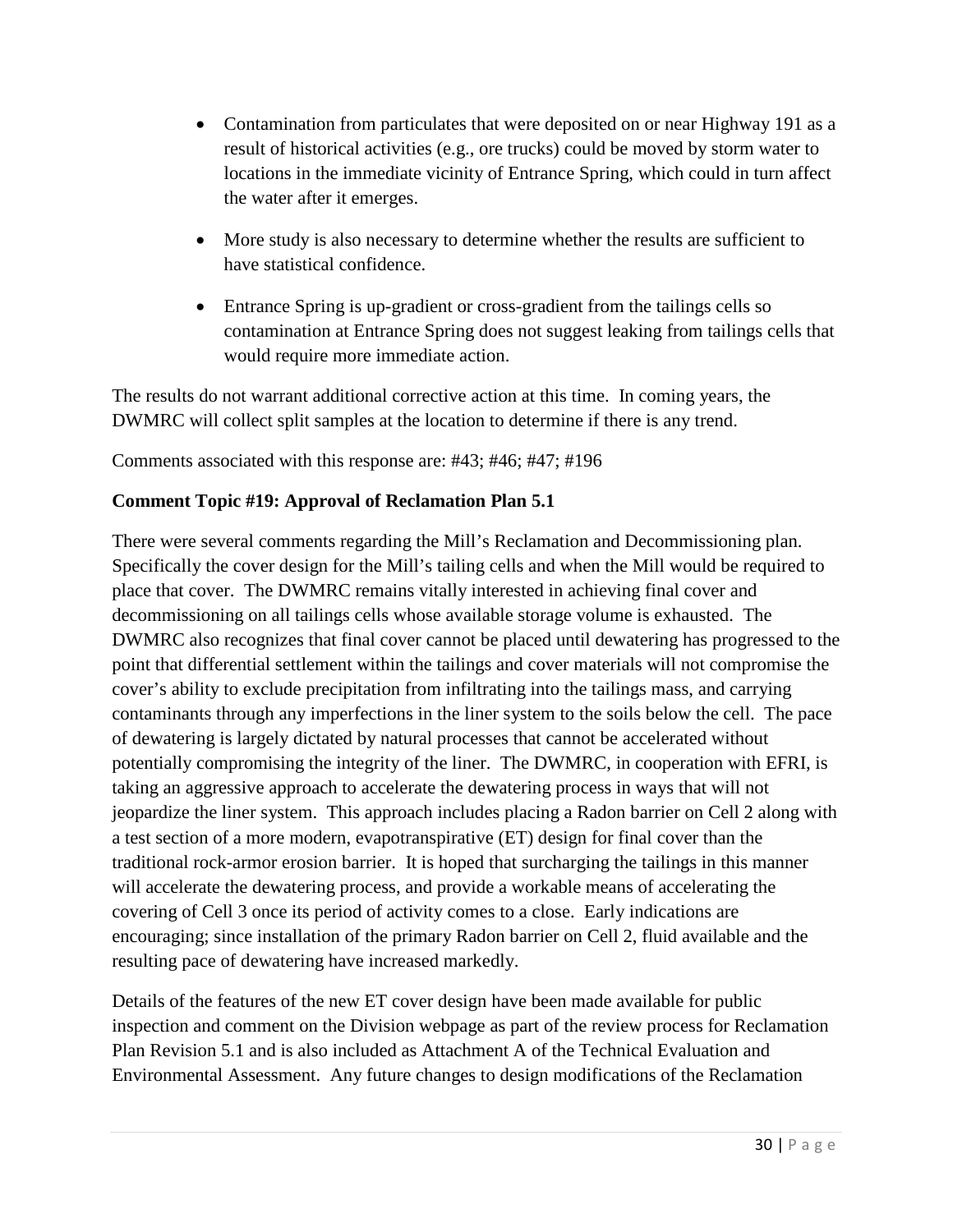Plan will require review and approval by the DWMRC Director. Except as noted above, no other changes will be made to the License.

Comments associated with this response are: #19; #30; #31; #32; #72; #73; #75; #76; #77; #78; #133; #134; #203; #204

#### **Comment Topic #20: Surety**

There were several comments regarding the amount and adequacy of the Mill's Surety fund. License Condition 9.5 (LC 9.5) addresses the Mill's surety. The surety is an amount of money set aside to cover the cost of final reclamation and closure in the event the Licensee is unable or unwilling to do so. The last paragraph of LC 9.5 outlines that the surety shall also include the cost of groundwater remediation. If EFRI happens to go out of business before the Mill is reclaimed and closed, the surety needs to have the appropriate amount of money to complete groundwater remediation. Therefore, the requirement shall remain as written in LC 9.5.

The surety is based on the approved Reclamation Plan and approved changes to the facility, and is reviewed and approved on an annual basis by the DWMRC (See L.C. 9.5 and L.C. 9.11). The existing Reclamation Plan will be replaced when Reclamation Plan 5.1 is approved. When the RML went to public comment in 2011, the DWMRC put restrictions on the Mill in the License until approval of Reclamation Plan 5.0 (see License Condition 9.1). Reclamation Plan 5.0 was made available to the public when it was put on the DWMRC website, and the Ute Mountain Ute Tribe (the Tribe) did provide comments regarding Reclamation Plan 5.0, as well as the related surety in part IV of the Tribe's comments.

Reclamation Plan Revision 5.1 retains much of Reclamation Plan 5.0, but has incorporated several improvements and refinements. The DWMRC is affording the Licensee an opportunity to perform an in-situ demonstration of the performance of the tailings cell cover system proposed in Reclamation Plan 5.1. The surety will reflect both the ET cover system proposed in the Reclamation Plan 5.1 and the rock armor cover system previously approved for use in the event the proposed cover system fails to perform as planned. Adjustments to the plan will be made to reflect deficiencies identified during the demonstration study. Comments regarding the Reclamation Plan 5.1 will be addressed concurrently with comments received during the license renewal comment period in 2017.

On November 2, 2016 the DWMRC approved the 2016 surety in the amount of \$22,580,768. The DWMRC considers the Tribe's comments regarding surety during surety reviews.

The surety estimate must be based on the work being done by a third party. The DWMRC routinely checks that quotes included in the surety submittals reflect market rate, and that they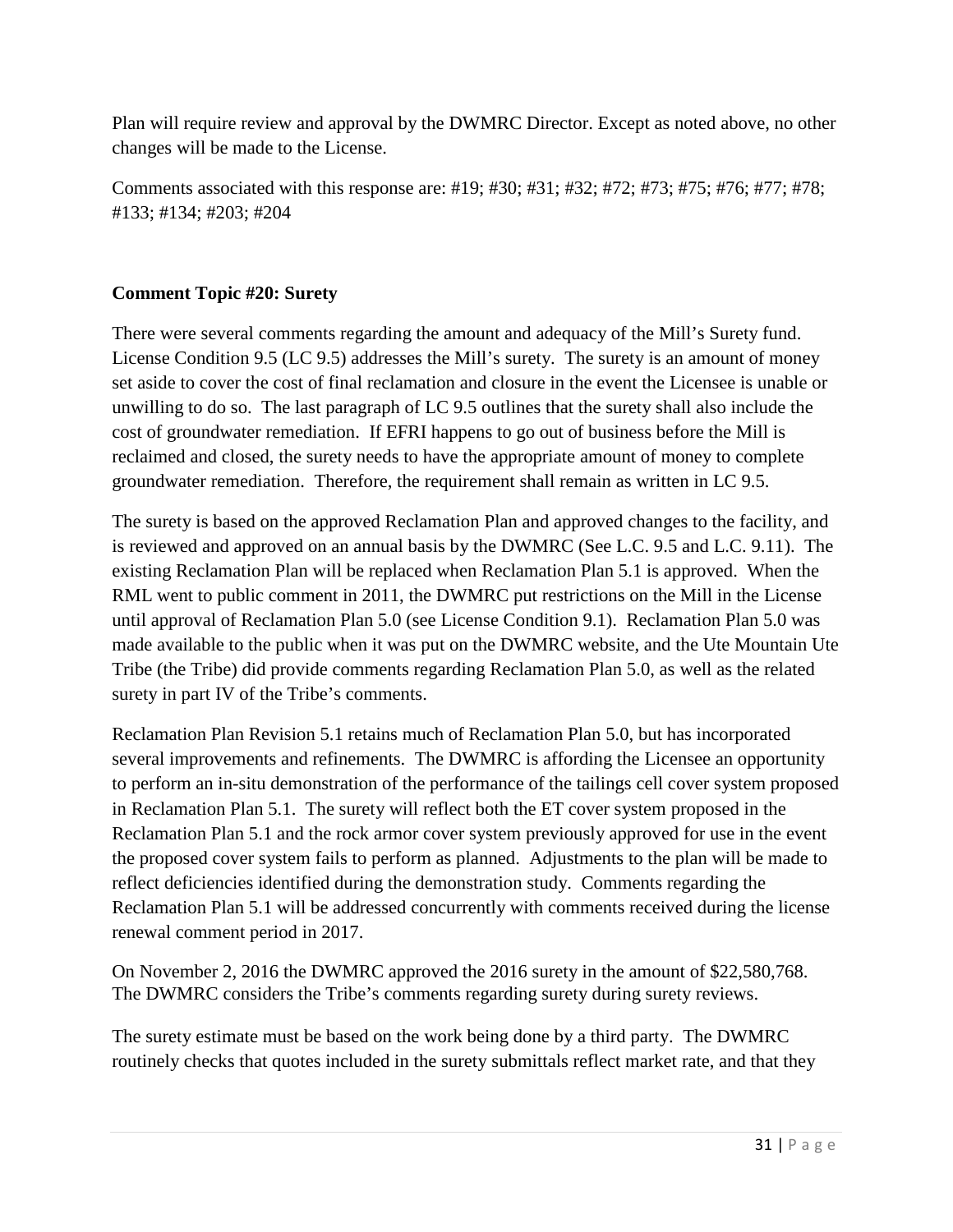comprise no more than 5% of the total of the surety amount. Any erroneous quotes, corresponding to "inside pricing," only available to the mill, are investigated and corrected.

Ground water and any applicable change of windblown contamination cleanup costs will need to be part of the new Reclamation Plan and the corresponding surety estimate.

Pertaining to RRD Letter Table 3.6, twenty-five percent (25%) is the current minimum DWMRC acceptable surety estimate contingency (NUREG-1757, Volume 3 (2003) as adopted in R313-22- 35(3)(h)). Based on available information, the 25% contingency factor is conservative and adequate.

Existing licensing, bonding, and UDEQ contract administration costs are based on median figures for such work as of in the 2016 edition of *Facilities Construction Cost Data* by R.S. Means, and the current existing approved reclamation plan design.

The long term care fund is a regulated exact figure, required and derived via 10CFR40 Appendix A, Criterion 10, as in effect and updated on March 4 annually.

Benchmarking of costs is not used by DWMRC as an acceptable method to determine surety estimates. It is not tailored to specific characteristics for each site.

Escalating of costs to a future date has not been a part of DWMRC practice, as surety cost estimates are required by rule to be updated annually, and the facility closure is not expected to take more than two years from the time decommissioning begins. However, the DWMRC is studying the issue of cost escalation and the most appropriate means of estimating escalation (which of the many escalation factors published in the industry) is most appropriate.

Comments associated with this response are: #2; #14, #43, #78; #80, #81, #82, #83, #85, #86

### **Comment Topic #21: Tailings Cell Construction and Liner Integrity**

Several comments expressed concern on how the tailing cells were constructed and the ability of the liners to prevent leakage. Approved by the NRC, Impoundment Cells 1, 2, and 3 have a single polyvinyl chloride flexible membrane liner and an integral leak detection system. The leak detection technology used would not meet current Best Available Technology standards but did at the time of the original design. The NRC initially approved Cell 4A. The DWMRC required retrofit of Cell 4A, and approved Cell 4B were approved by the DWMRC. The design and construction of Cells 4A and 4B meet improved design and construction standards under Best Available Technology requirements for liners and leak detection as those standards existed at the time.

The leak detection systems in the older cells would not meet current Best Available Technology. However, leaks detected in June, 2010 in the Cell 1 liner demonstrated that the technology as employed does work. Plant personnel lowered the level of liquids in Cell 1, which holds process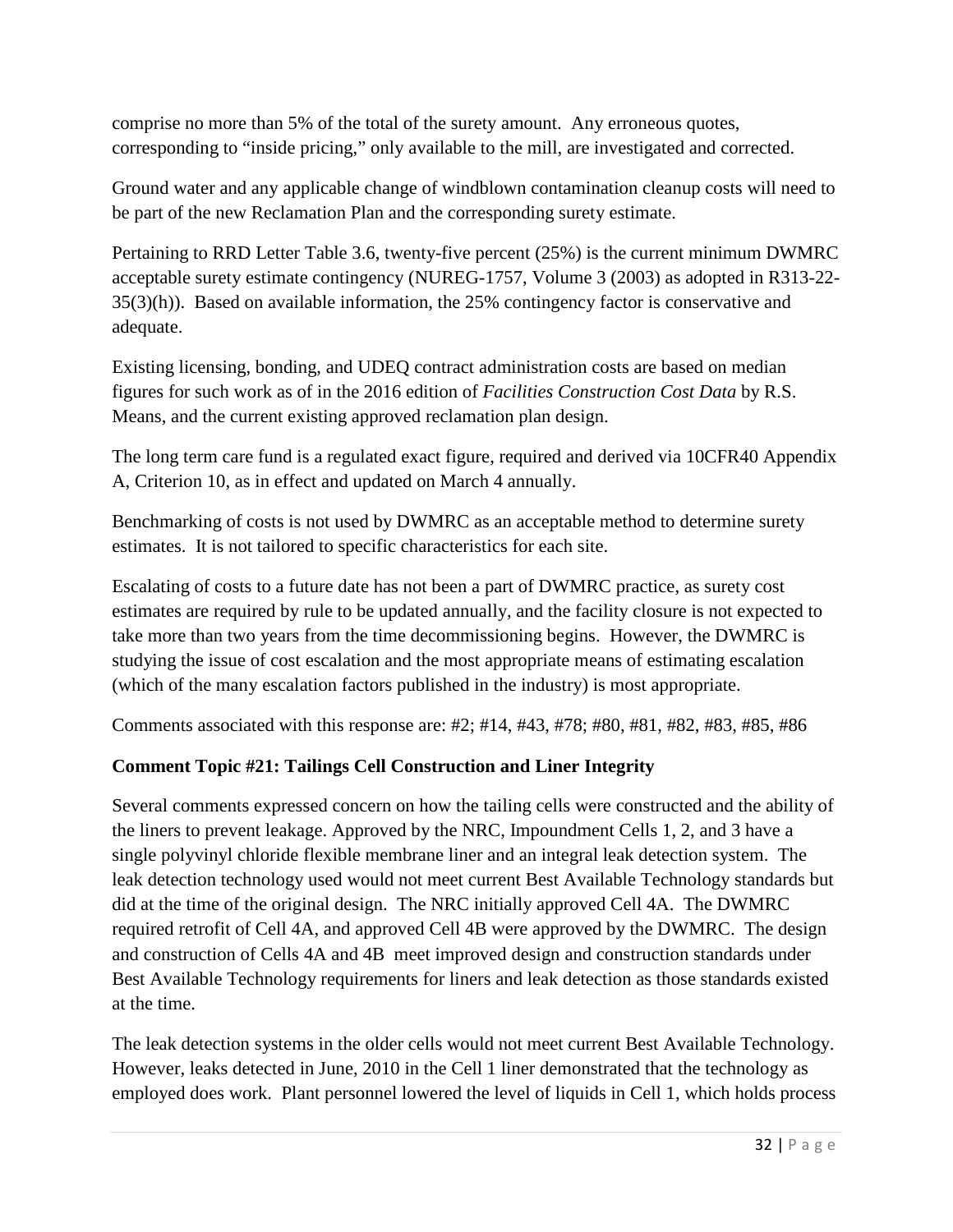and storm water liquids, to allow inspection and repair of the liner. Upon reintroducing liquid into the cell, the leak detection system again had fluids from the cell. A repeat repair, completed in the  $2<sup>nd</sup>$  Quarter of 2012 succeeded, a conclusion that the DWMRC verified during an on-site inspection on June 6, 2013.

Comments associated with this response are: #19; 20; #21; #33; #60; #61; #62; #72; #73; #121

#### **Comment Topic #22: Cover Design (including Radon and ICTM)**

A few comments relate to the final cover design, suggesting that it is not adequate and that inactive (full) cells should be decommissioned and closed as soon as possible. The reclamation plan contains provision for placement of an engineered multi-layer cover system over every tailings cell and disposal area as each is filled and decommissioned. The purpose of the cover is to minimize both infiltration of water into the tailings mass below and emanation of Radon from the tailings to the atmosphere. A secondary benefit of the cover is to reduce "shine", or release of radioactivity through shielding.

In lieu of the approved rock armor design, the Licensee has proposed to install a state-of-the-art evapotranspirative cover system (ET cover) over the tailings cells and disposal area upon closure of those elements. The design incorporates, from bottom to top, a layer of approximately 2.5 feet of platform fill/secondary Radon attenuation barrier, a four-foot layer of primary Radon attenuation barrier, a 3.5-foot layer for water storage/biointrusion prevention/ frost protection/ secondary Radon attenuation, and a 0.5-foot layer for erosion protection. Plant variety and target density have been provided in the Reclamation Plan. The design reflects infiltration and contaminant transport modeling, and was completed in consultation with recognized specialists in the field.

The DWMRC staff has not reached consensus with the Licensee on the design of the proposed ET cover system. The DWMRC staff has reservations about the success to expect in achieving the plant variety and density required to meet the objectives of the cover system. To answer the staff's concerns, the Licensee has designed a test cell in which has been constructed the full cover system as designed. Instrumentation will allow monitoring of precipitation received and infiltration through the cover system, as well as facilitating observation of the success of plant growth and establishment. As the test section produces data, the design can be evaluated, and, if necessary, adjusted.

The infiltration and contaminant modeling focused on demonstrating the long-term ability of the cover to protect nearby groundwater quality. As a result, the ET cover is not part of the license renewal and there will be future opportunities for the public to review the data and provide comments on the ET cover proposal in the future, as new data becomes available.

Comments associated with this response are: #75; #132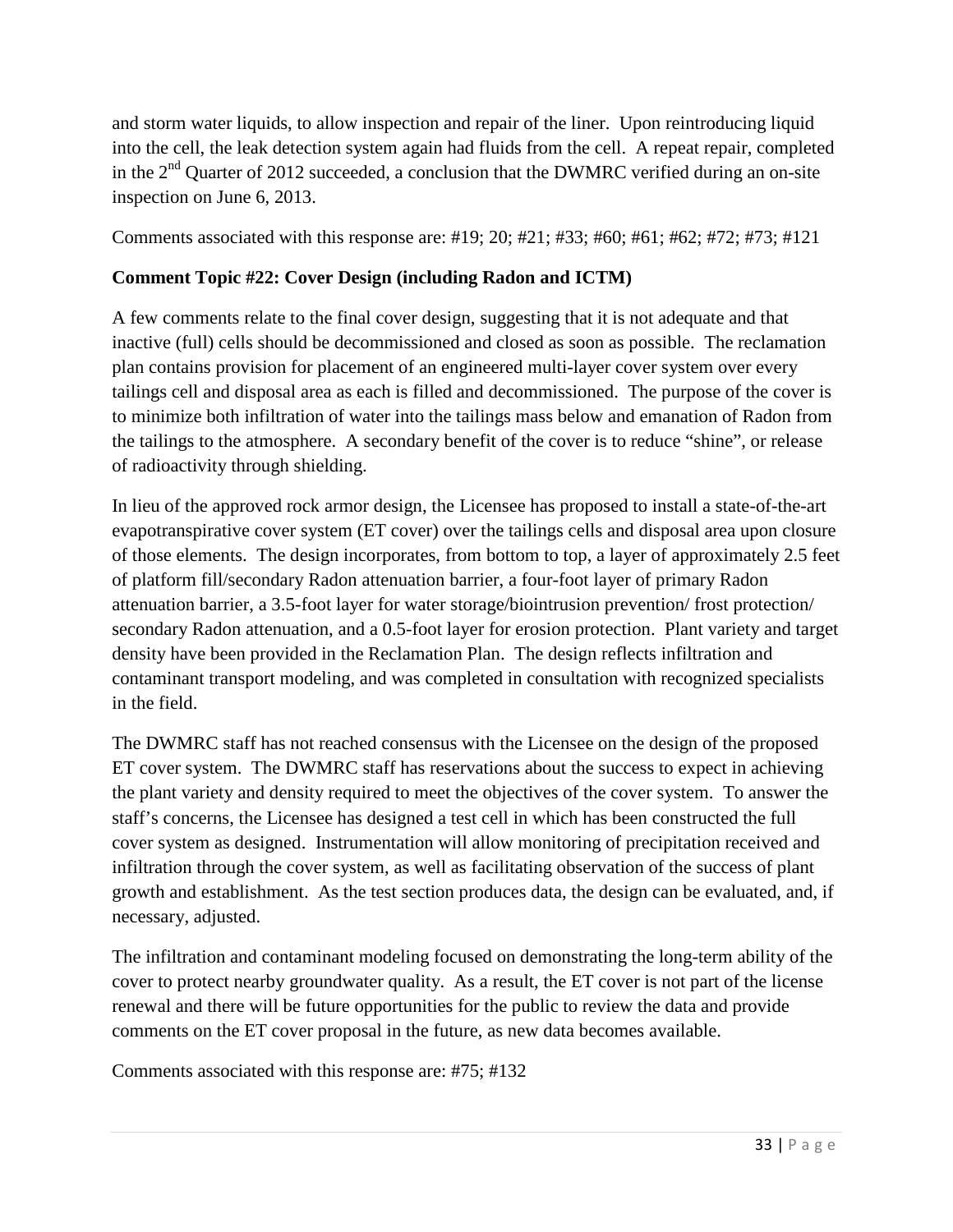#### **Comment Topic #23: Tailings Cell Leak Detection**

Several comments were made about the tailing cells potentially leaking and the ability of the leak detection systems in each tailings cell to detect leaks. The DWMRC expressed similar concerns in the DWMRC February 11, 1999 letter regarding groundwater contamination resulting from potential seepage from the tailings impoundments. These concerns were fully resolved with the 2008 University Report. This is documented in the referenced September 2009 Statement of Basis (pages 2 - 4).

When the State of Utah obtained Agreement State status from the NRC in August 2004 for the uranium mill regulatory program; tailings management system Cells 1, 2, and 3 were already constructed, as follows:

- Cell 2 was completed in May of 1980
- Cell 1, was completed in June 1981
- Cell 3, was completed in September, 1982

These cells consist of a single PVC FML liner and have limited leak detection systems (LDS). Although, it would be great if Cells 1, 2, and 3 had the same construction as Tailings Cells 4A and 4B, the DWMRC does not have the authority to mandate that EFRI retrofit existing facilities using Best Available Technology (BAT). Therefore, the Director was left with only one option and required EFRI to install eight new monitoring wells immediately adjacent to the tailings cells (September 2004 Statement of Basis (pages 27 and 28). Because the LDS at Cells 1, 2, and 3 are expected to be less sensitive to detect any potential cell leakage than current BAT, these monitoring wells can be the "first line of defense" to detect any cell leakage. These monitoring wells were installed in 2005 and are routinely sampled by EFRI. To date no evidence of cells leakage has appeared in any of the eight monitoring wells. See also Comment Topic #21: Tailing Cell Construction and Liner Integrity, regarding the repair of leaks that developed in the Cell 1 liner. Note that the leak detection system worked as designed.

Comments associated with this response are: #17; #18; #34; #121

#### **Comment Topic #24: DAQ and the Mills Air Approval Order**

Several commenters made comments about the White Mesa Mill's regulatory oversight regarding its air approval order. The Mill's Air Approval Order is not regulated by the DWMRC and is not part of this licensing action. However, the White Mesa Mill is a minor source under Utah Air Quality rules. The DAQ approval order establishes a number of requirements:

- It limits Energy Fuels to 720,720 tons of ore processing annually;
- Limits on fuel consumption for the two dryers of 267,960 MMBtu heat input;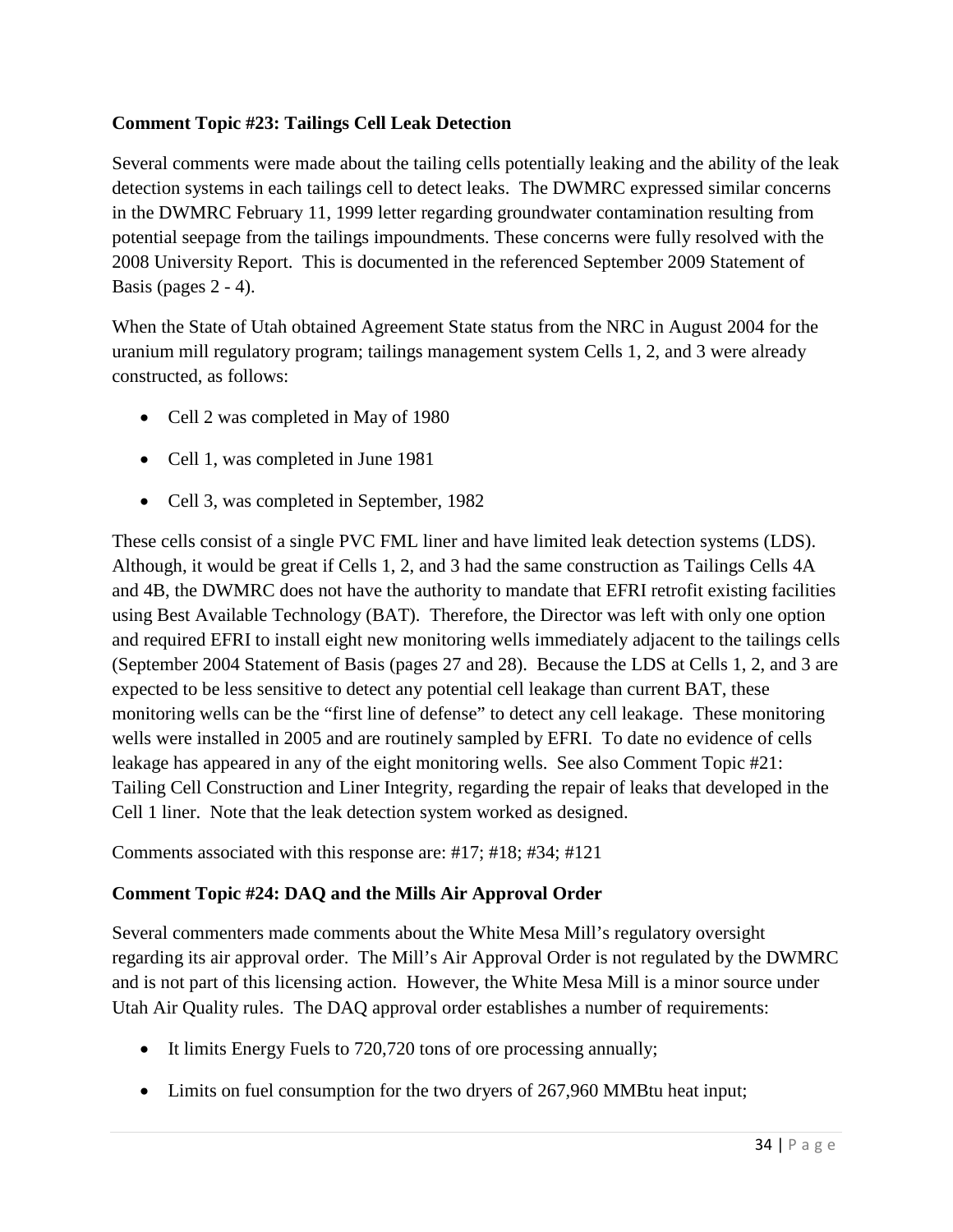- Limits on the superior boiler of 220,752 MMBtu heat input;
- Visible emission limitations on ore loading areas (15% opacity);
- Visible emission limitations on the vanadium circuit (15% opacity);
- Visible emission limitations on baghouses and boilers (10% opacity);
- Visible emission limitations on all other points (20% opacity);
- Stack testing limits for PM10 on the vanadium circuit scrubber stacks and the yellowcake dryer stacks;
- Requirements that Energy Fuels use only propane or liquid natural gas in the dryers, calciner, furnaces and boilers;
- Numerous requirements to minimize fugitive dust from unpaved operational areas, haul roads and storage piles;
- Requirements that the ore grizzly is be enclosed on 3 sides and have water sprays to minimize fugitive dust; and,
- Requirements for minimization of fugitive dust from the tailings retention areas.

The DAQ also oversees the application of NSPS Subpart Dc, which applies to Energy Fuels' boiler.

As one of approximately 1,300 "minor sources" in Utah, the DAQ is required pursuant to its EPA delegation under the Clean Air Act to inspect the White Mesa Mill once every five years. The DAQ has been able to inspect the facility once every three years.

The DWMRC does not rely on the Licensee's Air Approval Order regarding wind dispersal or fugitive dust. The Licensee has requirements it must adhere to under the RML and the Air Approval Order. Based on the DWMRC's review of the requirements we do not believe there are regulatory gaps. Environmental Air monitoring station results around the facility have demonstrated the Licensee is in compliance with effluent release limits. Furthermore, the majority of the alternate feed materials located at the Mill cannot be dispersed by wind, because they are stored in 55-gallon drums or Supersacks until they are processed through the Mill. The Mill staff conducts regular inspections of the drums to identify any leaking drums. If any leaking drums are identified, they are placed in over pack drums. The DWMRC inspectors also look for damaged or leaking drums when conducting inspections at the facility. DWMRC acknowledges there are two alternate feed materials that are not stored in drums that are stored on the ore pad. Again, analytical results of the air monitoring stations around the Mill facility document that there is very little radioactive material leaving the facility's boundary. Effluent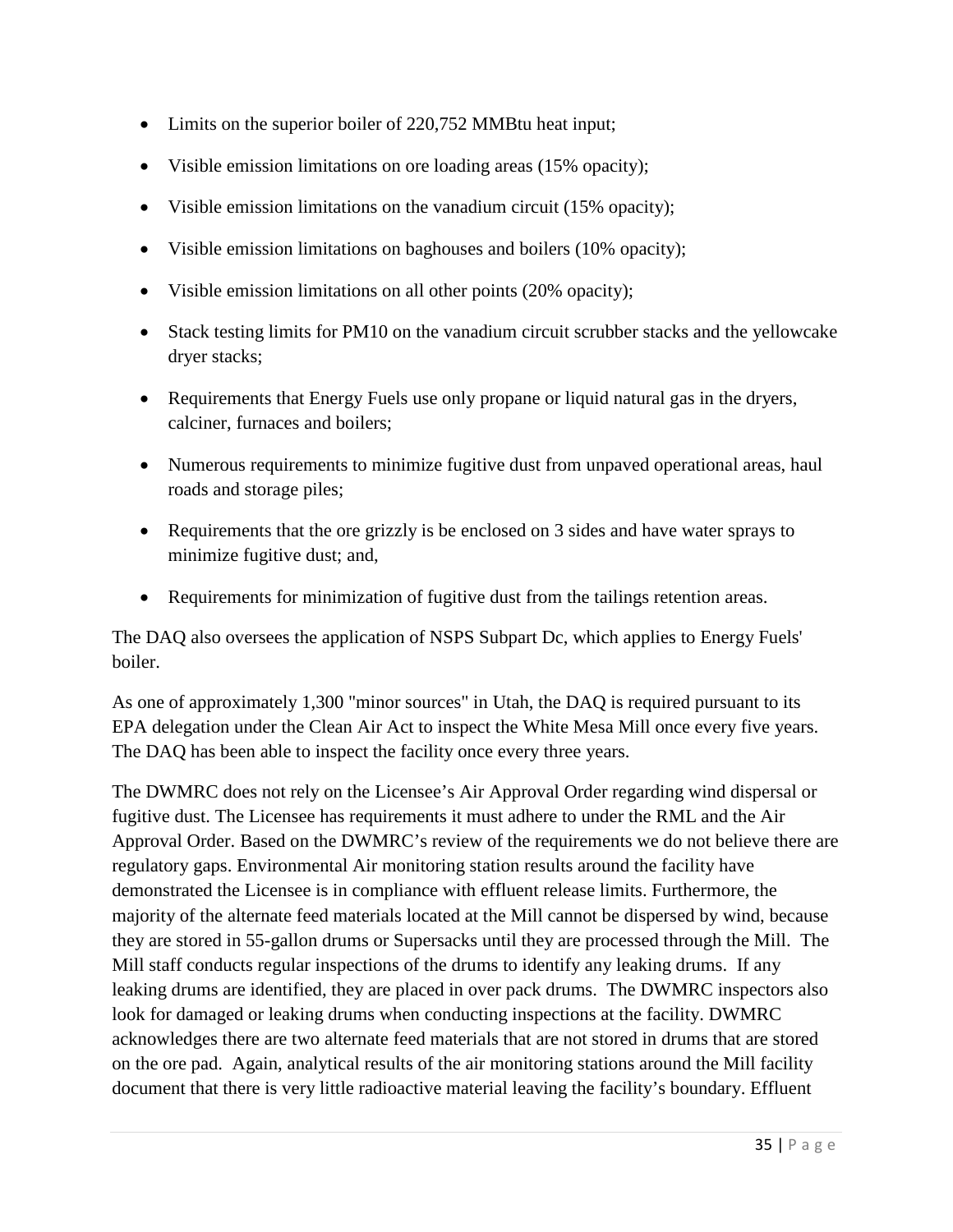monitoring results are compared to Effluent Concentration Limits (ECL's) on a Semi-Annual basis and have been found well below the ECL's. In addition, the Mill does have a fugitive dust procedure and an alternate feed management procedure in place that is adequate to address this concern. The DWMRC addressed alternate feed management and dust control issues in the first two rounds of Health Physics Interrogatories for the License Renewal. A summary of these inquiries were addressed in the SER. All associated documents including the Licensee's responses are located on the DWMRC Web page and were made available to the public during the review process.

Comments associated with this response are: #11; #40; #41; #42; #52; #76

### **Comment Topic #25: Compliance with NESHAPS**

A large number of comments were in regard to the Mill's compliance to NESHAP regulations. The DWMRC has no authority to enforce the requirements of Subpart W – NESHAP. Compliance with NESHAP is through DAQ and the EFRI Air Quality Approval Order. As a result, NESHAP compliance falls outside the scope of this permit renewal. Nevertheless, the DWMRC understands that the Mill is in compliance with NESHAP requirements, generally described below.

The NESHAPs regulation, Subpart W, limits a uranium mill to two tailings cells in operation at any given time. The White Mesa Mill has one evaporation cell and four cells licensed and permitted to receive tailings. However, only two of those cells are in "operation." This position is based on the definition of "operation" as found in 40 CFR 61.251(e):

*"Operation means that an impoundment is being used for the continued placement of new tailings or is in standby status for such placement. An impoundment is in operation from the day that tailings are first placed in the impoundment until the day that final closure begins."*

Cell 1: This cell is currently used for liquid management and evaporation, and no tailings have been placed in the cell. It is therefore not considered operational under the definition of "operation."<sup>[10](#page-35-0)</sup>

Cell 2: Tailing placement has ceased and a temporary cover has been placed over it. Final closure activities (dewatering) have begun and the cell is no longer active. This cell is also not in operation under the definition of that word.

Cell 3: This cell is active. Temporary cover placement has begun and when the cell is full and temporary cover has been placed over the cell, dewatering of the cell will begin.

<span id="page-35-0"></span> $10$  In a separate NESHAPs rulemaking action regulating uranium mill tailings, EPA described uranium mill tailings: "Uranium mill tailings are sand-like wastes that result from the processing of uranium ore. Tailings are stored in large surface impoundments, called piles . . . . " Preamble for EPA's final rule action relating to 10 CFR Part 61, Subpart T, 59 FR 36280 (July 15, 1994). The use of the term "disposal" in 40 CFR 61.252 also suggests that the rule writers were not contemplating applying the rule to a surface impoundment.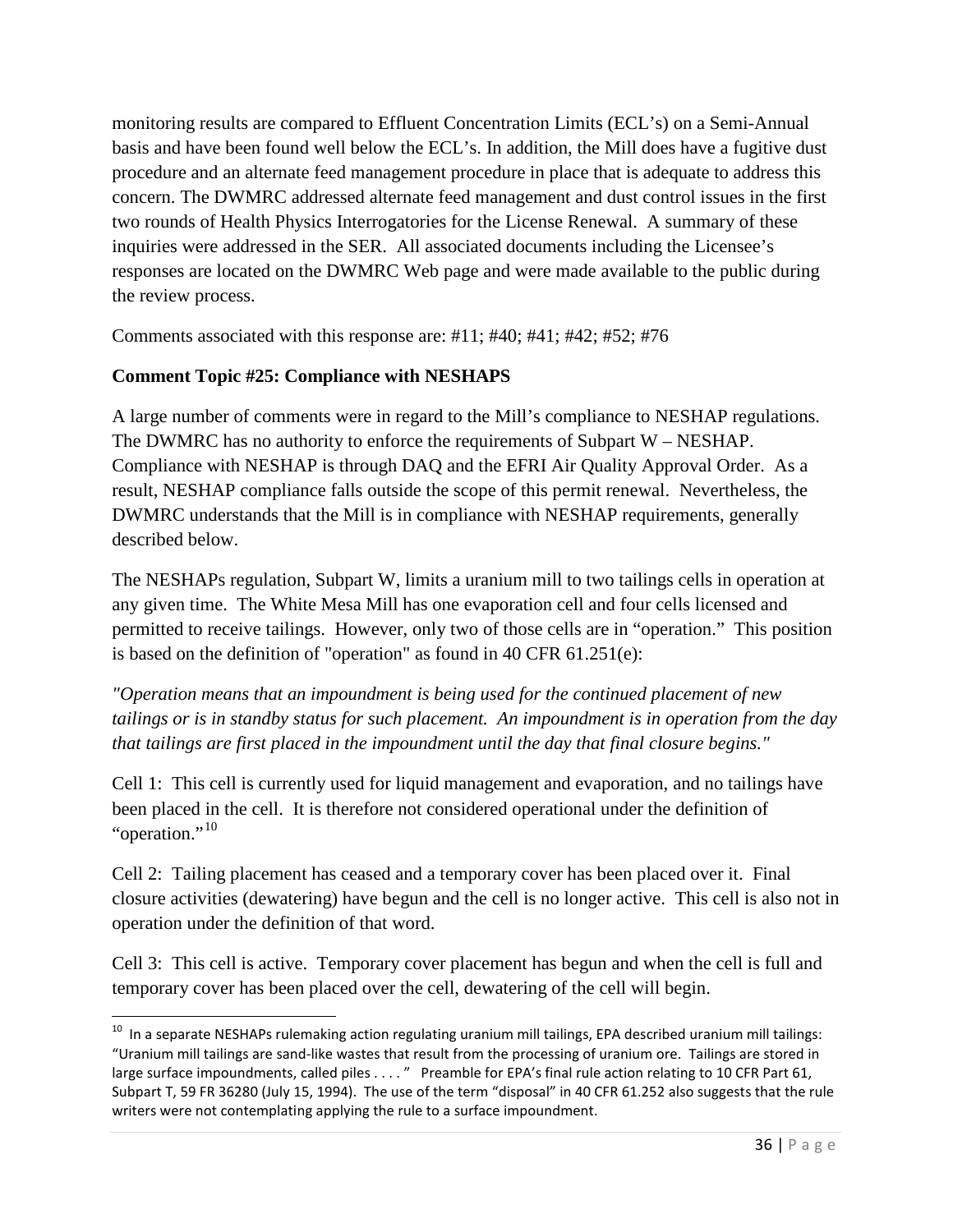Cell 4A: This cell is active and receiving tailings.

Cell 4B: This cell is currently used for liquid management and evaporation, and no tailings have been placed in the cell. It is therefore not considered to be in operation under the definition of that term.

Comments associated with this response are: #54; #55; #117; #128; #160; #161; #162; #163; #192

#### **Comment Topic #26: Groundwater**

There were several comments regarding various groundwater issues relating to the site, including, but not limited to, groundwater contamination, monitoring and reporting. The DWMRC believes that these comments have now been adequately addressed, as described more fully below. License Condition 9.12 requires the Licensee to have a valid Ground Water Quality Discharge Permit (Permit). Groundwater contamination issues are not addressed in the RML, but through the Permit. When the State of Utah applied for agreement state status, the State proposed to use the Utah Ground Water Quality Protection regulations (UAC R317-6) to regulate groundwater at the Mill. The NRC agreed with this proposal, which is documented in the August 27, 2003 Volume 68 of the Federal Register pages 51,516 through 51,518 and in the State of Utah's application to become an agreement State for 11e.(2) material.

Under the RML, the Permit, and the Corrective Action Plans, Energy Fuels has completed and monitors a total of 75 ground water monitoring wells, generally described as follows:

- 28 monitoring wells placed to detect any leaks from the tailings cells. The leak detection systems for Cells 1, 2, and 3 use older, less sophisticated technology, the DWMRC required installation of eight new wells adjacent to the tailings cells in 2005. These wells perform as a first line of defense to detect any tailings cell leakage. These supplemented the original seven the NRC required. When the DWMRC undertook oversight of the facility, it also began requiring Energy Fuels to sample on-site up-gradient and far downgradient wells. The construction of Cells 4A and 4B led to installing additional wells.
- 38 monitoring wells associated with characterizing the chloroform groundwater contamination, as described below.
- 9 monitoring wells associated with characterizing the nitrate groundwater contamination, as described below.

This monitoring network has increased since the State of Utah took over regulatory responsibilities from the NRC from 16 to 75 monitoring wells. The DWMRC posts sampling results on-line, including maps of monitoring well locations in quarterly groundwater monitoring reports, found at: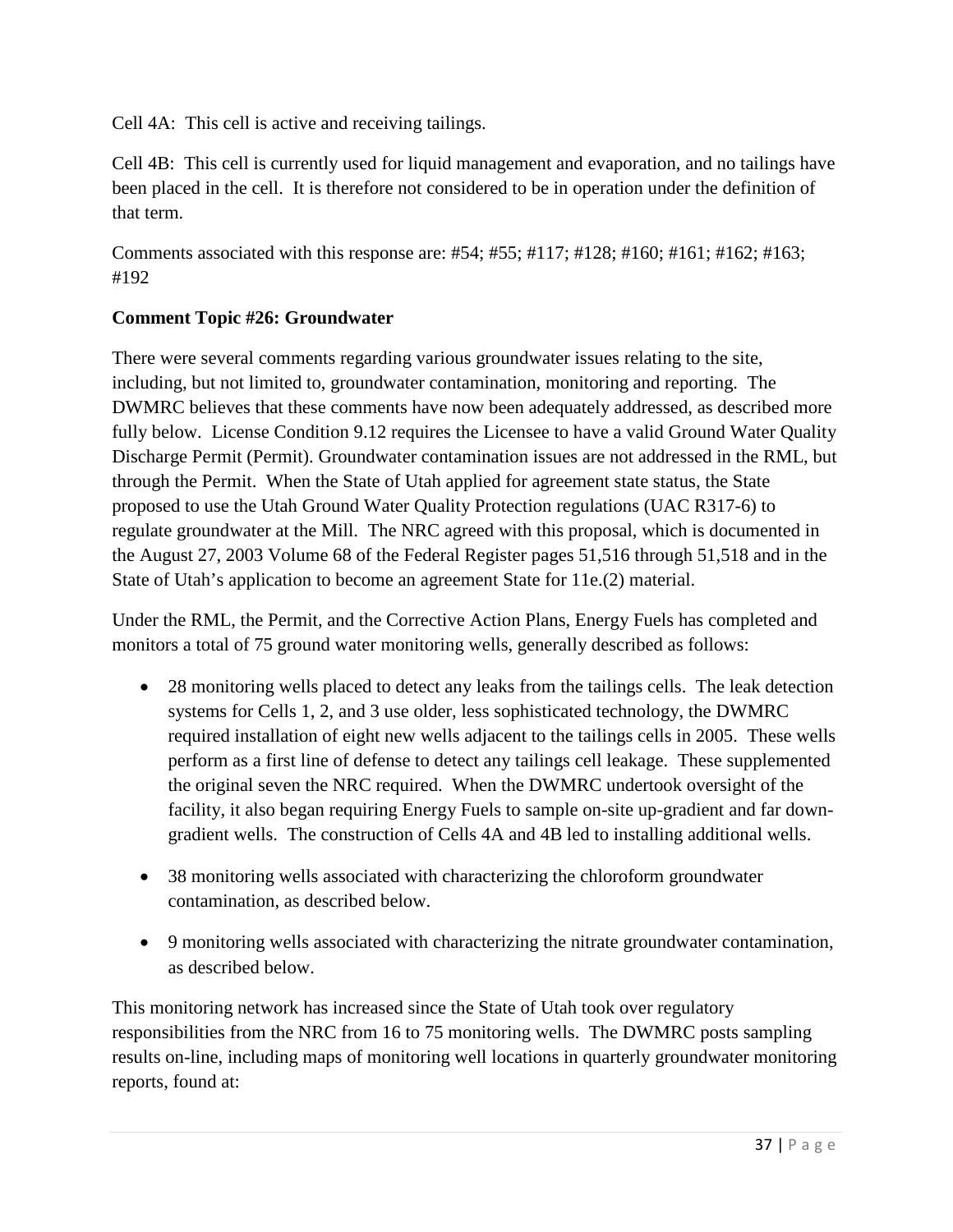http://www.deq.utah.gov/businesses/E/energyfuels/whitemesamill.htm

The DWMRC evaluates the monitoring results for each well that is sampled for compliance with standards for 38 different constituents and for trends in the data that may show a need for further action.

Some of the commenters expressed concern about potential leakage from Cell 1, Cell 2, and Cell 3. There is no evidence of leakage from these cells. In addition to other lines of evidence, DWMRC staff look for increasing trends for four indicator parameters (chloride, uranium, fluoride, and sulfate). These indicators will appear in sample results at elevated and increasing levels if cell leakage has occurred. These constituents serve well as indicators because:

- The process water (tailings solution) contains significant concentrations of them;
- They are more mobile (non-reactive) indicators in groundwater and will show up at monitoring wells sooner than other available indicators; and
- Should demonstrate increasing concentrations and an upward trend in groundwater concentration.

Regional groundwater in the shallow aquifer moves across the Mill site to the south-southwest. To understand ground water movement at the White Mesa Mill site, one must also know about the Wildlife Ponds which EFRI constructed to lure wildlife away from tailings cells. EFRI constructed two of these unlined ponds in the early 1980s, and the third one in 1995. Piped water from Recapture Reservoir, North of Blanding city, was used to fill the ponds. In 2001, the DWMRC required Energy Fuels to place a series of piezometers around the site to learn more about rising ground water elevation observed in monitoring well MW-4. That well showed an increase in ground water elevation of 24 feet from 1995 to 2001. Water leaking from the unlined Wildlife Ponds, the only possible source of such a substantial amount of water, caused this increase. This increase in the water table would likely have leached and mobilized natural uranium and other constituents as a result of saturation of zones beneath the site that had previously been unsaturated. It could also have mobilized contaminants in and around the wildlife ponds themselves.

The ground water head elevation continued to rise in well MW-4 until the Mill drained and discontinued use of the two northern wildlife ponds during 2011.

### **Chloroform Plume Corrective Action**

A DWMRC split sampling event occurred in May, 1999. Results from that event revealed excess chloroform concentrations in monitoring well MW-4, located along the eastern margin of the site. Because these concentrations exceeded the Utah Ground Water Quality Standard of 70 µg/L, the DWMRC issued a Ground Water Corrective Action Order against Energy Fuels on August 23, 1999. The Order required completion of: 1) a contaminant investigation report to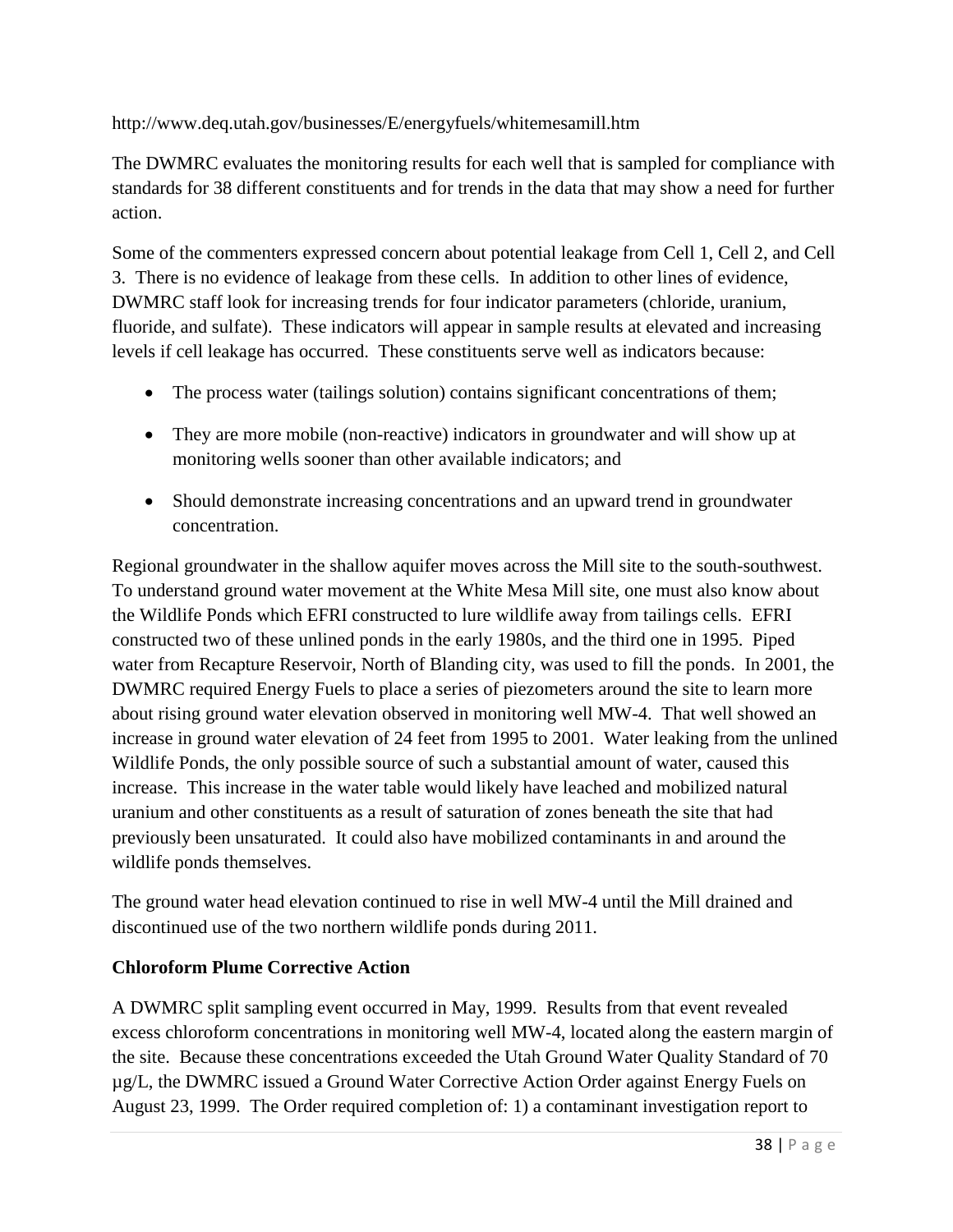define boundaries for the contaminant plume, and 2) a groundwater corrective action plan to clean it up. EFRI installed twenty new monitoring wells (since increased to 38 wells) at the site as part of the investigation. Monitoring from this investigation identified the chloroform plume. These samples also revealed other VOC contaminants associated with chloroform.

A map showing the location of the chloroform plume, as determined by evaluating sampling results, and maps showing ground water direction, both current and recent past, are found at.

http://www.deq.utah.gov/businesses/E/energyfuels/reports/chloroform\_rpt.htm

The Director ultimately agreed with Energy Fuels that the source of the contamination was most likely to be historic laboratory wastewater disposal activities. Historically, the mill sent laboratory waste to sewage leach fields. Since construction of Cell 1 in 1981, it has received all laboratory waste from the mill.

The Director based his determination that the chloroform plume originated from laboratory wastewater sent to sewage leach fields, and not leaking from tailings cells, on the following facts, among others:

- The location of the highest levels of chloroform contamination occurs at or near the sewage leach fields;
- The contaminant plume lies up-gradient or cross-gradient from the tailings cells;
- Monitoring wells down-gradient from the tailings cells do not show chloroform contamination; and,
- As described below, the remediation program has reduced contaminant concentrations, indicating that no continuous source, such as a leaking tailings cell, exists for the contaminants
- As with every ground water corrective action, assumptions about the source drive design of the corrective action plan (assumptions that in this case rely on the evidence cited above), and investigators test those assumptions with ground water monitoring as corrective action proceeds. Results of remediation that conflict with the assumptions will lead the DWMRC to evaluate whether to reopen the matter.

In this case, the monitoring results support the assumptions made about the source. Energy Fuels began in April, 2003 to pump contaminated groundwater and place it into Cell 1, for evaporation or reuse in the milling process. Groundwater monitoring results show this initial remediation effort was effective as shown in the table below.

**Table 7**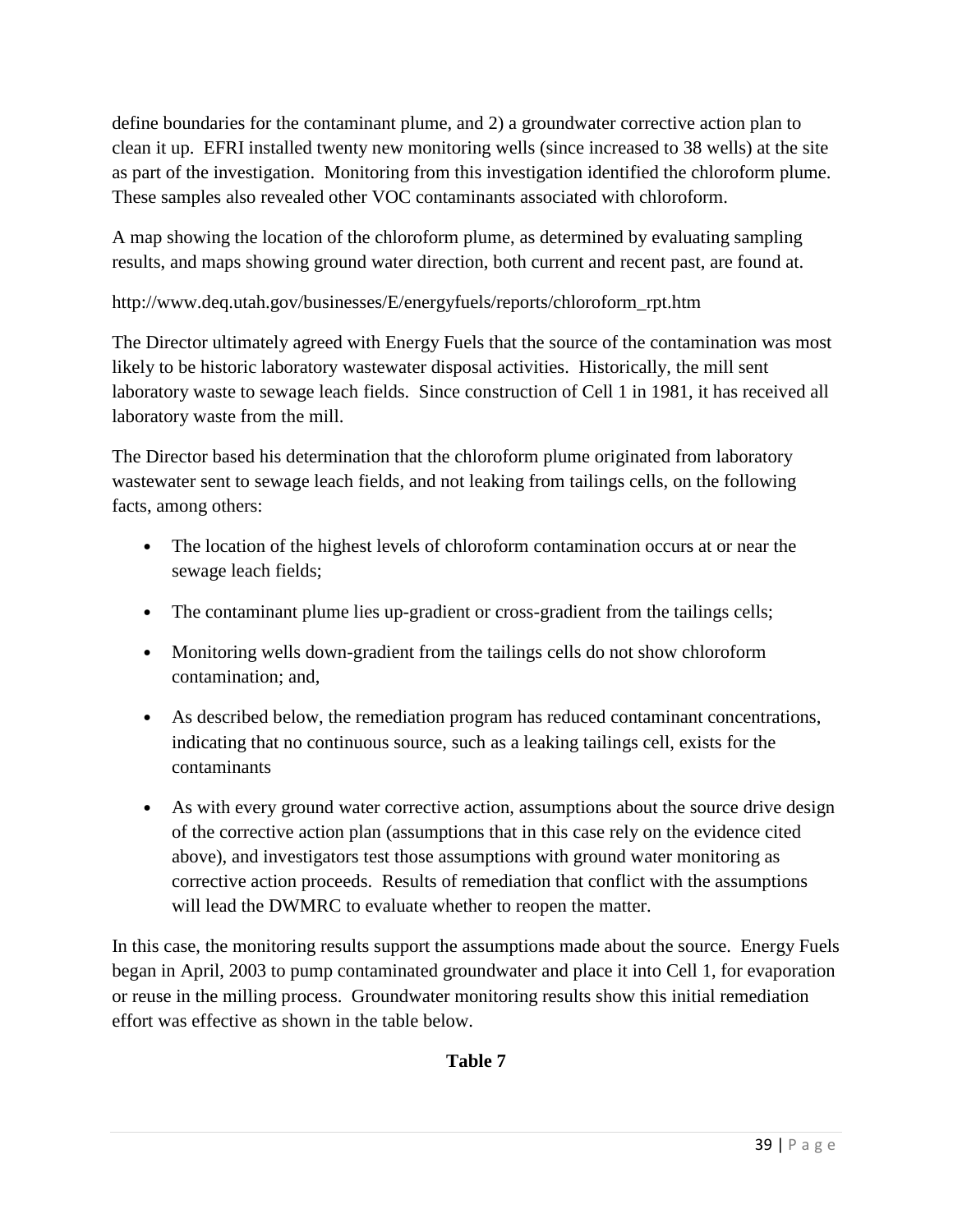### **Chloroform Plume Monitoring Results**

| Chloroform             | Date of                  | Highest                   | <b>Most Recent</b>     | Percent       |
|------------------------|--------------------------|---------------------------|------------------------|---------------|
| plume                  | Sampling with Chloroform |                           | (10/16)                | Decrease from |
| monitoring wellHighest |                          | Concentration, Chloroform |                        | Highest to    |
|                        | Concentration            | $\mu$ g/L                 | Concentration, Current |               |
|                        |                          |                           | $\mu$ g/L              | Chloroform    |
|                        |                          |                           |                        | Concentration |
| $MW-4$                 | $05-Aug$                 | 3,500                     | 1,470                  | 58.00%        |
| TW4-1                  | $05$ -May                | 3,080                     | 1,330                  | 56.82%        |
| <b>TW4-4</b>           | $05-Aug$                 | 3,200                     | 1,430                  | 55.31%        |
| TW4-7                  | $05-Aug$                 | 3,100                     | 886                    | 71.42%        |

Reduction of contaminant concentrations indicates that the pumping program works, and eliminates the probability of a continuous source, such as a leaking cell, contributing contaminants.

The Director approved the Corrective Action Plan for Chloroform following a public comment period, and incorporated it into a September 14, 2015, Stipulation and Consent Order, Docket Number UGW20-01-SCO. This approval carries conditions, stipulated penalties and timelines outlined in the Stipulation and Consent Order. The remediation plan requires Energy Fuels to pump the groundwater and treat it by evaporation and/or use as process water. The remediation strategy appears successful as shown in Table 7 above.

As with every ground water corrective action, assumptions about the source drive design of the corrective action plan (assumptions that in this case rely on the evidence cited above), and investigators test those assumptions with ground water monitoring as corrective action proceeds. Results of remediation that conflict with the assumptions will lead the DWMRC to evaluate whether to reopen the matter.

#### **Nitrate Plume Corrective Action**

During a review of the Energy Fuels April 30, 2008 New Wells Background Report and other Energy Fuels reports, the DWMRC noted results for five monitoring wells in the mill site area with Nitrate + Nitrite (as N) (hereafter Nitrate) concentrations above the Utah Ground Water Quality Standard (10 mg/L).

After identifying the Nitrate Plume and sharing the information with Energy Fuels, the Director and Energy Fuels entered into a January 28, 2009 Stipulated Consent Agreement that required Energy Fuels to complete a Contaminant Investigation Report to determine the potential sources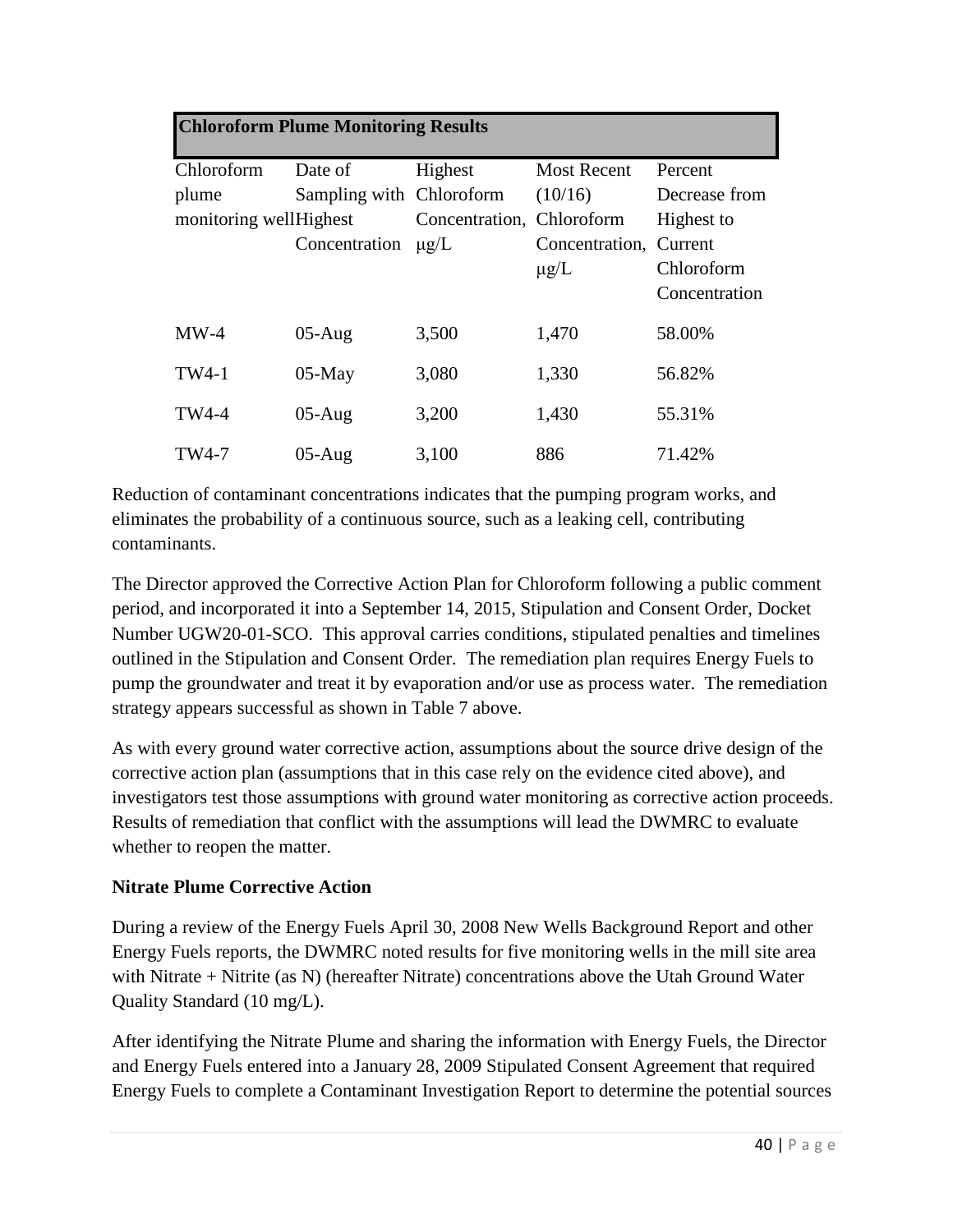of the Nitrate contamination. EFRI installed nineteen additional wells to determine the extent of the contamination.

A map showing the location of the Nitrate Plume, as determined by evaluating sampling results, can be found at the following:

### http://www.deq.utah.gov/businesses/E/energyfuels/plans/nitrateCAP.htm

Energy Fuels has submitted two reports to the DWMRC. The reports identify the extent of the Nitrate plume but Energy Fuels and the DWMRC disagreed about what the reports indicated about the likely source of the plume. Energy Fuels did not believe that the results adequately demonstrated an on-site source. The DWMRC believed that the reports provided sufficient evidence to conclude that the plume likely originated primarily from the Ammonium Sulfate Crystal tank on the Mill site. The Director reached this conclusion based on the following facts, among others:

- The location of the highest levels of contamination occurs at or down-gradient from the tanks; The contaminant plume occurs up-gradient or cross-gradient from the tailings cells, demonstrating that the tailings cells do not contribute to the contamination; and
- Monitoring wells downgradient from the tailings cells do show nitrate, but not in concentrations above standards or with increasing trends. Nitrate occurs naturally in ground water, so its presence in concentrations below standards does not indicate a problem.

Although Energy Fuels did not agree with that analysis, it did agree to implement a corrective action plan to clean up the plume. Energy Fuels completed and submitted the Nitrate Corrective Action Plan to the DWMRC on May 7, 2012. The Director approved the Corrective Action Plan following a public comment period, and incorporated it into a December 12, 2012, Stipulation and Consent Order, Docket Number UGW12-04. This approval carries conditions, stipulated penalties, and timelines outlined in the Stipulation and Consent Order. The remediation plan requires Energy Fuels to pump the groundwater and treat it by evaporation and/or use as process water. Pumping under the remediation plan began in January, 2013. It is too early in the remediation process to determine whether there are trends in ground water monitoring results that are responsive to the pumping.

As with every ground water corrective action, assumptions about the source drive design of the corrective action plan (assumptions that in this case rely on the evidence cited above), and investigators test those assumptions with ground water monitoring as corrective action proceeds. If remediation results conflict with the conclusions and assumptions upon which the corrective action is based, the DWMRC will evaluate whether to reopen the matter.

### **Monitoring Well MW-20 and MW-22**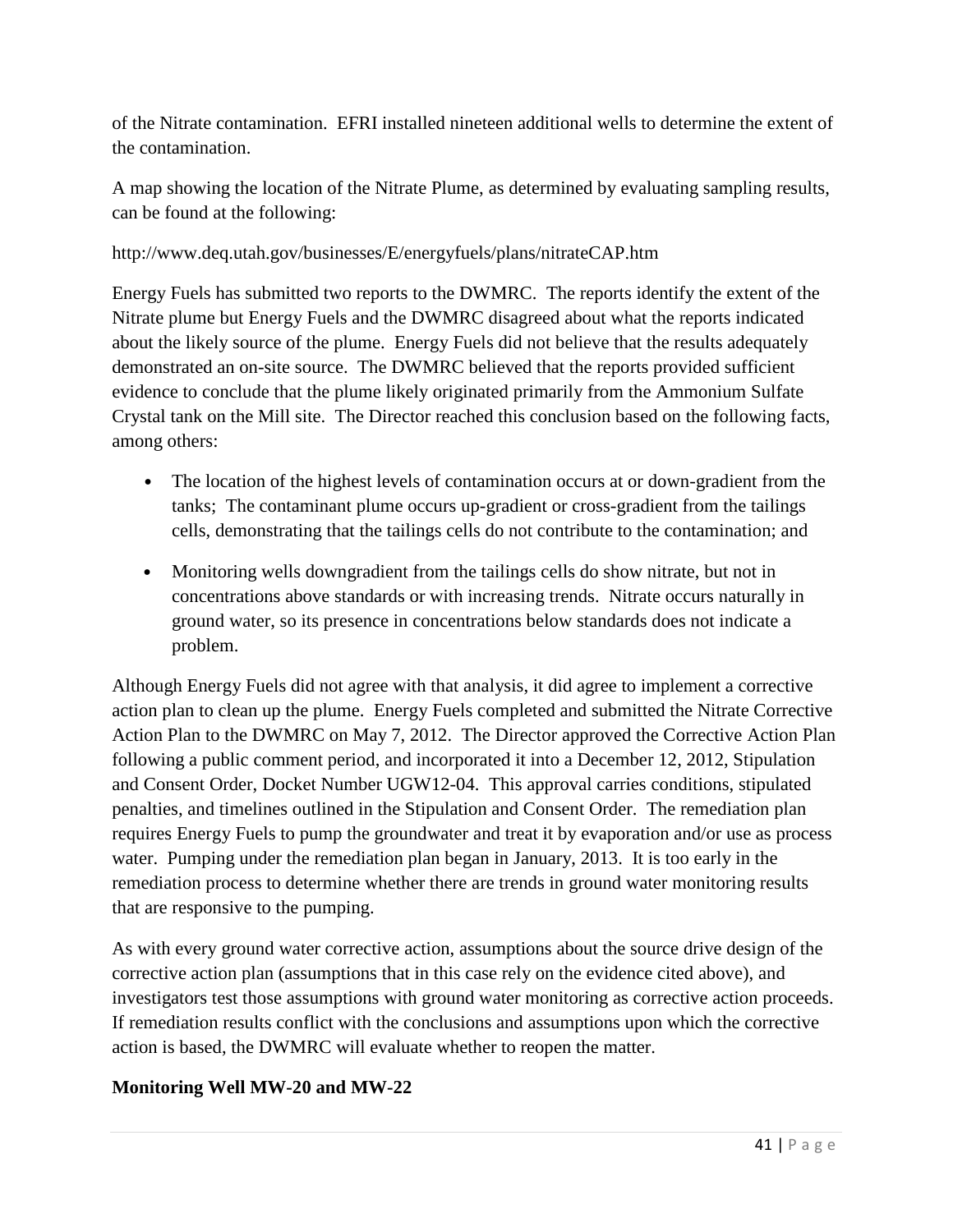Monitoring wells MW-20 and MW-22 were installed in 1994 and are located at a distance of more than ¾ mile and one mile south of the tailings cells, respectively. When the State of Utah began oversight of the Mill in August 2004, no monitoring data for these wells existed. The DWMRC first required monitoring these wells in a March 17, 2008, Permit modification.

The Ute Mountain Ute Tribe has commented that these two wells should be treated as points of compliance. When a well is specified as a point of compliance, it means that if there is any exceedance of a compliance limit, the Licensee must perform an assessment of the sources, extent and potential dispersion of the contamination, and an evaluation of potential remedial action to restore and maintain ground water quality to insure that Permit limits will not be exceeded at the compliance monitoring point.

In order to determine whether these two wells should be considered points of compliance, the DWMRC required Energy Fuels to submit a report with information about background groundwater quality for the wells and groundwater velocities in the vicinity of wells MW-20 and MW-22. Based on this report, submitted on June 1, 2012, the Director determined that there was not sufficient information to deem the monitoring wells as points of compliance. This determination was based on the following considerations, among others:

- The distance between monitoring wells MW-20 and MW-22 and the nearest tailings impoundment. MW-20 is about three quarters of a mile away and MW-22 is about a mile away and cross gradient from the downgradient edge of Cell 4A making it unlikely that groundwater quality in samples from these wells today has been influenced by potential tailings cell seepage.
- The calculated average linear groundwater velocities for MW-20 and MW-22 of 0.33 feet per year (ft/yr) and 0.43 ft/yr, respectively. Therefore, it would take several thousand years before wastewater from the tailings cells could impact wells MW-20 and MW-22. This also means that any exceedances in the two wells would likely be attributable to another source.
- The presence of one other far-downgradient monitoring wells (MW-3A) between MW-20 and the nearest tailings cell. Results from this monitoring well located near the tailings cells would show evidence of any leakage before MW-20 and MW-22.

Monitoring at MW-20 and MW-22 has shown some exceedance of standards, mostly for uranium. The DWMRC was concerned that these observations could be related to tailings cell leakage. The Study described in Part 1.5.5 of this General Response was conducted to answer this question; for the reasons described in that section, the evidence indicates that the tailings cells are not impacting the wells.

Monitoring at the wells demonstrates that there are constituents present at levels greater than standards. These results will continue to be monitored for concentrations and trends but the DWMRC is not requiring any further action at this time for the following reasons: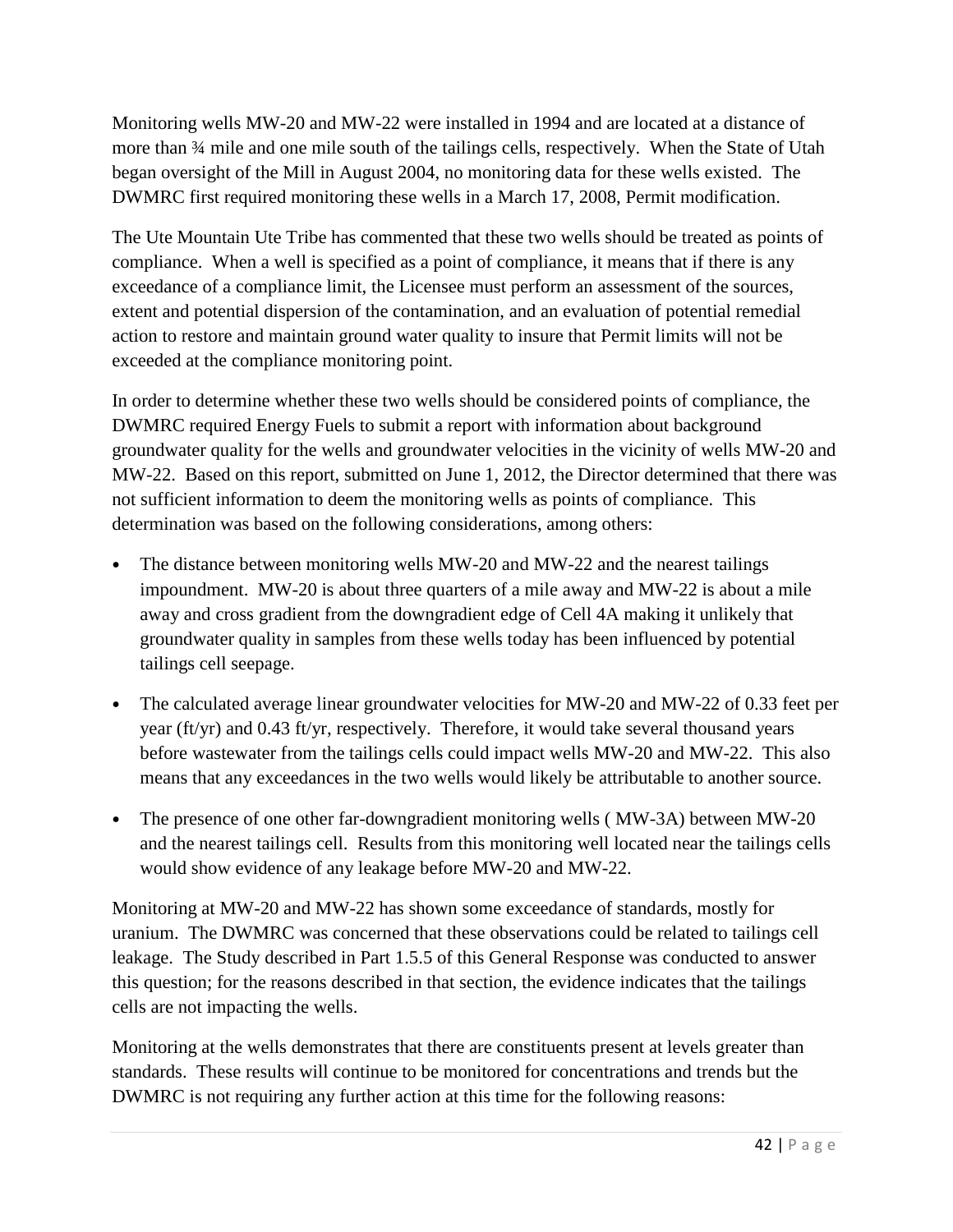- The evidence shows that the increased concentrations of constituents are not the result of any potential tailings leakage (see General Response, Parts 1.5.5 and 1.5.6).
- The best explanations that fits the evidence are groundwater has become acidic as a result of pyrite leaching, or that the increased water table caused other constituents to leach and mobilize.
- Three out of the four indicator parameters show a decreasing trend, suggesting that the source of any contamination is not continuing.

### **University of Utah Study of Source of Elevated Metal Concentrations in Monitoring Wells**

When the DWMRC began oversight of the Mill, it noted that ground water monitoring had showed elevated concentrations of metals, primarily uranium, in wells MW-3, MW-3A, MW-14, MW-15, and MW-22 on the Mill site. The DWMRC was concerned about whether the observations meant that tailings cells were leaking. To address its concerns, the DWMRC commissioned the University of Utah to investigate in July 2007. The University completed its study and published a report in May 2008 (2008 University Report), available here:

http://www.deq.utah.gov/businesses/E/energyfuels/proposals/isotopicstudy.htm

After review of the 2008 University Report, the DWMRC determined that downgradient wells with elevated total uranium concentrations (including well MW-22) were not being impacted by any potentially leaking tailings cells. This conclusion was based on at least three lines of isotopic evidence, as follows:

 1. Tritium Signature. Wells MW-3, MW-3A, MW-14, MW-15, and MW-22 had tritium signatures in groundwater at or below the limit of detection of 0.3 Tritium Units (2008 University Report p. 26). These values are more than an order of magnitude below the corresponding surface water results found in either the tailings cells or the wildlife ponds. This means that the groundwater in these five downgradient wells is older than water in the tailings cells, and is of a different origin than the tailings wastewater.

 2. Stable Isotopes of Deuterium and Oxygen-18 in Water. The Deuterium and Oxygen-18 content of the groundwater matrix and tailings wastewater matrix was tested in all of the water sources studied. The 2008 University Report results showed that wells MW-3, MW-3A, MW-14, MW-15, and MW-22, all downgradient wells with elevated uranium concentrations, had Deuterium and Oxygen-18 signatures that were almost twice as negative as any of the surface water results. (2008 University Report, p. 42.) This shows that groundwater in these downgradient wells had a different geochemical origin than the tailings cell wastewater.

 3. Stable Isotopes on Dissolved Sulfate. The University Study evaluated two stable isotopes found on sulfate minerals dissolved in the water samples, Oxygen-18 and Sulfur-34. The evaluation showed that the sulfate solutes in groundwater from downgradient wells MW-3, MW-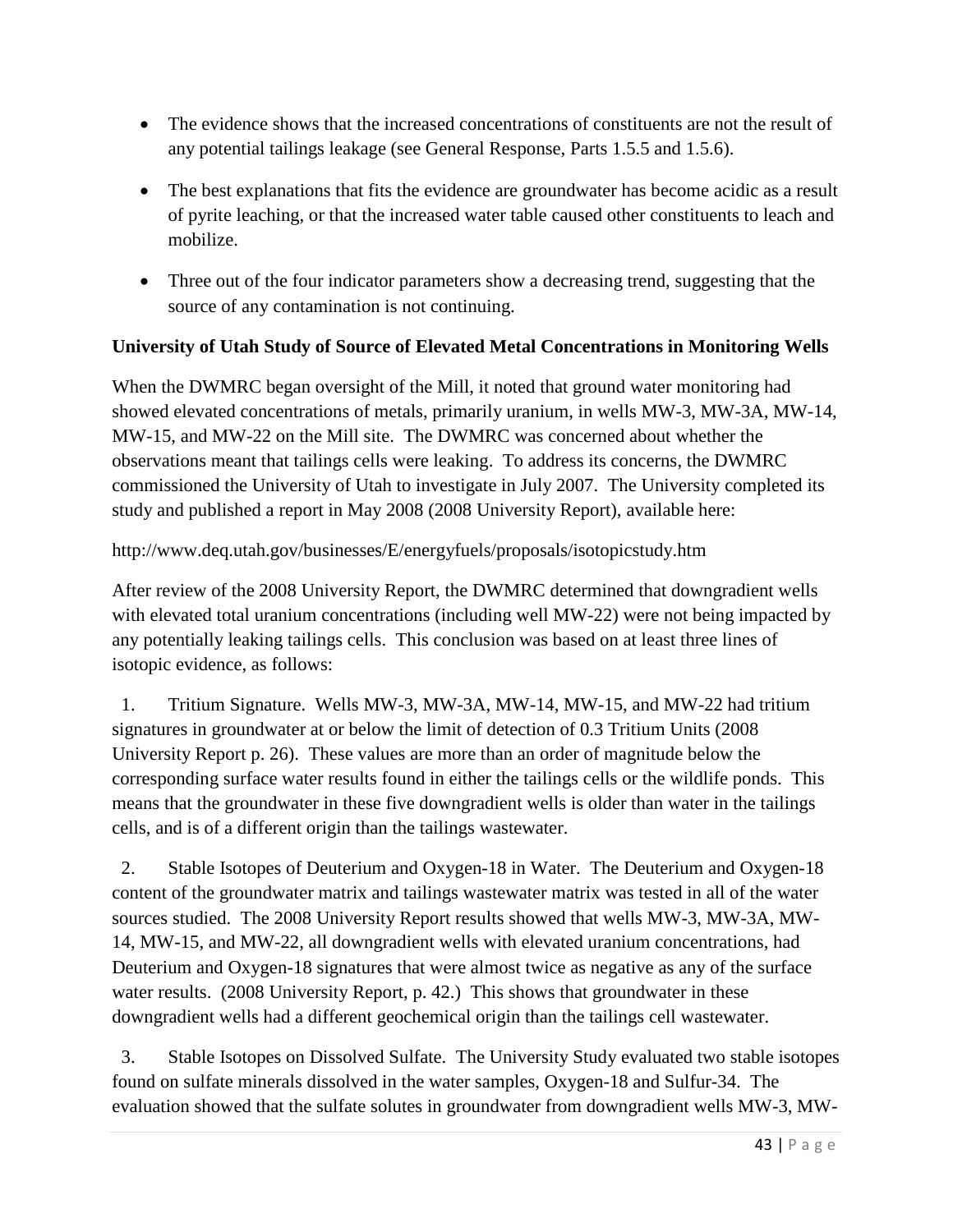3A, MW-14, MW-15, and MW-22 had a different isotopic signature than the sulfate minerals dissolved in the tailings wastewater. In the case of Oxygen-18 on sulfate, the downgradient wells showed more negative values than the tailings cells wastewater. For Sulfur-34, the results were inversed, with groundwater showing more positive values than the negative values seen in the tailings wastewater. (2008 University Report p. 46.) This shows that the sulfate dissolved in the downgradient wells, with elevated uranium concentrations, has a different origin than the tailings wastewater.

In summary, the University Study concluded that wells with high concentrations of metals (MW-3, MW-14, MW-15, MW-18, and MW-22) bear very different isotopic fingerprints than those of the surface water sites (e.g. wildlife ponds, and tailings cells) (2008 University Report p. 58). Regarding uranium concentrations in well MW-22, the University Study stated that "…it does not appear that the elevated uranium values are the result of leakage from tailings cells.…" (2008 University Report p. 45).

The 2008 University Report further theorized that the cause of the increasing contaminant concentrations on the site was artificial recharge from wildlife ponds constructed in the early 1980's and 1995, described in Part 1.5.1. This recharge likely leached and mobilized natural uranium and other constituents as a result of new saturation of zones beneath the site that had previously been unsaturated. The Mill drained the north wildlife ponds in March, 2012.

### **Decreased pH**

The DWMRC's review of Energy Fuels' 2010 quarterly ground water monitoring data showed acidity (pH) in ground water at levels that were out of compliance for several monitoring wells. In May 2011, the DWMRC issued a Notice of Violation and Order requiring Energy Fuels to do a source assessment and submit revised statistics for those wells.

Energy Fuels responded initially by presenting additional information to the DWMRC showing that pH decreasing (more acidic) trends appeared to be a site-wide occurrence, observable in monitoring wells up gradient, down gradient, and cross gradient of the Mill. This showed that there was likely a regional root cause. It could also indicate that other ground water parameters that were out of compliance (e.g. metals) may be attributed to increased leaching as a result of decreases in pH, and thus also attributable to the root cause.

Based on this additional information, the DWMRC extended the time schedule for the pH statistical evaluation in order to allow Energy Fuels to include a plan to evaluate the root cause of the site-wide decreasing trends in pH. To date, Energy Fuels has submitted the following data:

• A Source Assessment Report, White Mesa Uranium Mill (October 10, 2012), prepared by Intera Geosciences & Engineering (Intera). This report provided source assessment study of parameter exceedances, not including pH. It provided statistical analysis of data.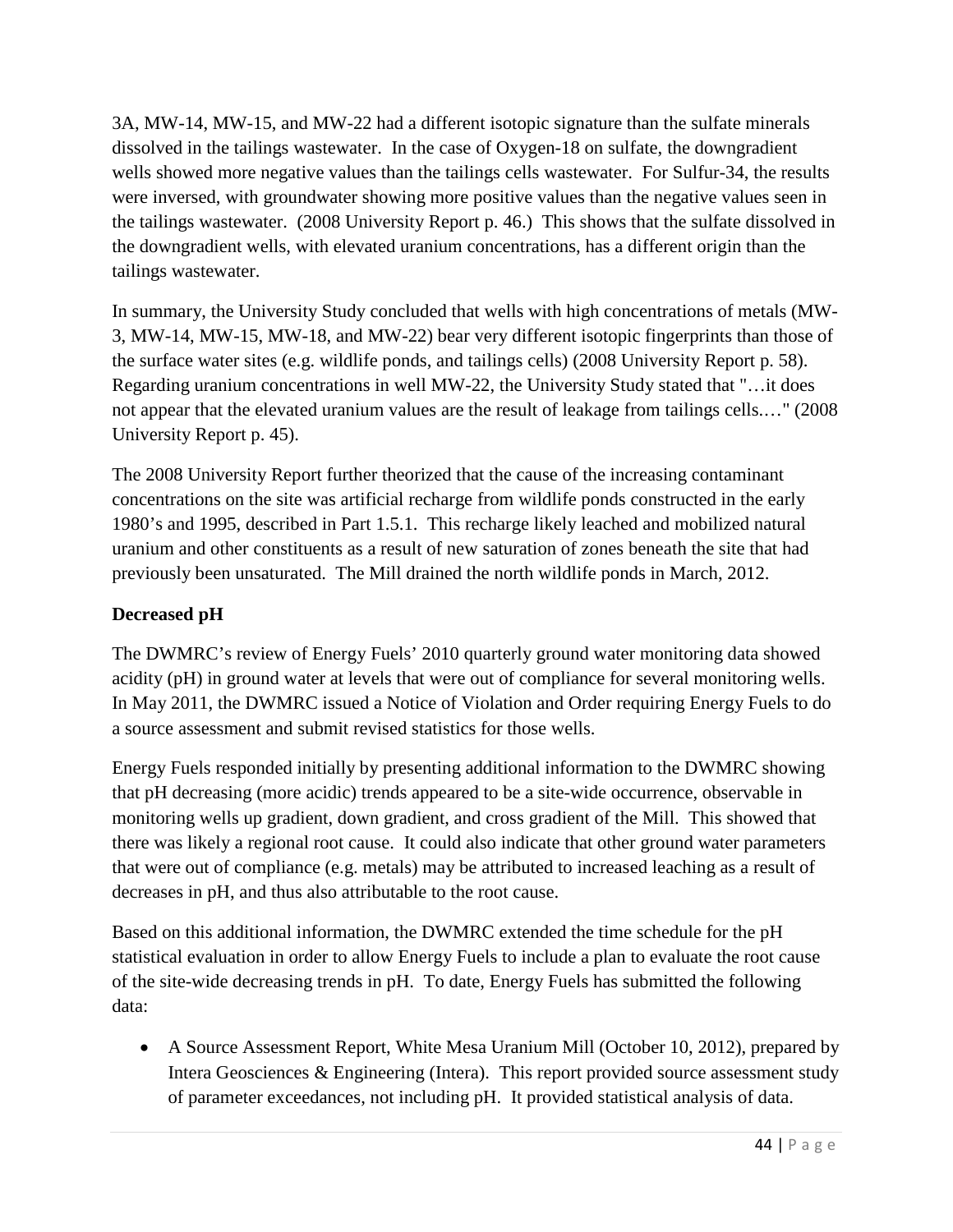- A pH Report, White Mesa Uranium Mill (November 9, 2012), prepared by Intera. This report provided source assessment study for monitoring wells that are out of compliance for pH.
- An Investigation of Pyrite in the Perched Zone White Mesa Uranium Mill Site (December 7, 2012), prepared by Hydro Geo Chem, Inc. This report provides findings of a study to support the regional geochemical process explaining decreasing pH trends at monitoring wells. The study analyzed quantities of iron pyrite (from monitoring well cores and cuttings) and models of dissolution in the Burro Canyon Formation.

Based on its review of the reports, the DWMRC agreed preliminarily that the evidence supported a conclusion that dissolution of pyrite is possibly a cause for area-wide pH decreasing trends.<sup>[11](#page-44-0)</sup> Like all determinations about sources of ground water contamination, this explanation will continue to be evaluated through analysis of trends in ground water monitoring results. If results are obtained that are not consistent with this explanation, the DWMRC will review the data to determine whether the matter will be reopened.

The Director's preliminary determination will be subject to notice and comment during the Permit renewal, which includes increases in the affected ground water concentration limits.

### **Deep water supply well WW-2**

Deep water supply well WW-2 is installed in the Navajo Sandstone aquifer. In the process of writing the original groundwater permit for the site, DWMRC staff reviewed well construction as-built drawing for the wells on site. DWMRC staff found that the construction of deep water supply well WW-2 appeared to be inadequate, in that it failed to show an annular seal that would isolate the deep confined aquifer from the shallow unconfined aquifer. Energy Fuels committed in January, 2010 to verify the well casing and annular seal integrity of well WW-2 and agreed to remediate the well construction if needed. On January 24, 2012 Energy Fuels submitted an investigation report for well WW-2. The DWMRC review determined that the findings of the report were inconclusive to prove that well WW-2's well casing and annular seal have physical and hydraulic integrity.

Because well WW-2 is a deep water supply well and the water in the well could be used for drinking water, the DWMRC met with Utah Division of Drinking Water (DDW). The DWMRC learned that the DDW requires Energy Fuels to sample the well and submit the results to the DDW. If any of these constituents sampled exceed a maximum contaminant level or if there is

<span id="page-44-0"></span> $11$  There is also another theory that was proposed by Energy Fuels that the DWMRC will consider as it reviews future monitoring results. Not long before the site-wide decreases in pH were seen, Energy Fuels redeveloped every well on the Mill property. Redevelopment pumping can introduce oxygen into the ground water, and oxygen will also decrease pH. The evidence that supports this theory is the short period between well redevelopment and the beginning of the decreasing trend for pH. Well development and pyrite leaching could both have been factors in creating the site-wide decreasing trend seen for pH.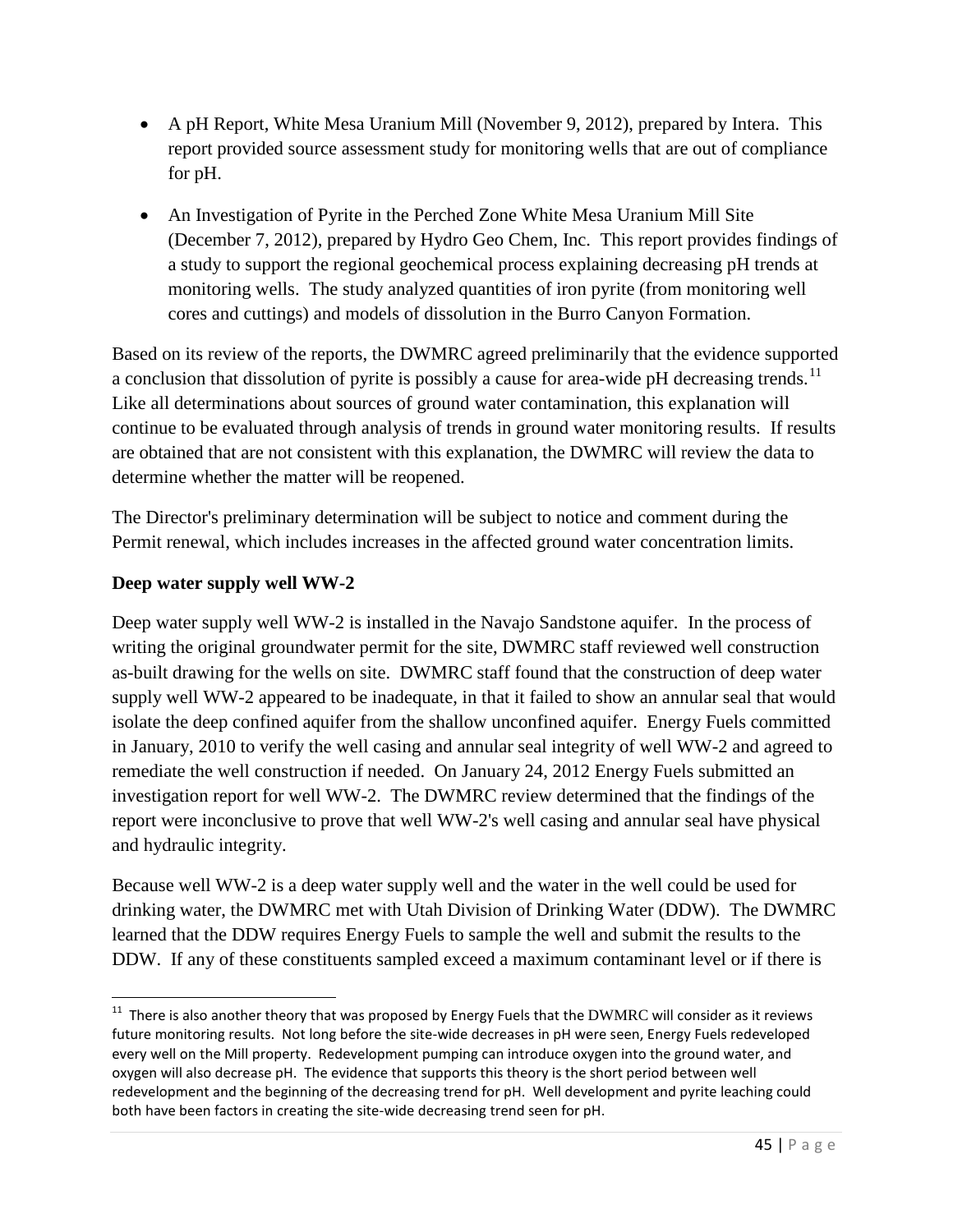any detectable concentrations of volatile organic compounds observed, the DDW will require Energy Fuels to implement remedial action.

The DWMRC Director determined that DWMRC would not pursue further action on WW-2. This determination was based on the following factors:

- Well WW-2 is located up-gradient of the tailings cells and the Chloroform and Nitrate plumes; therefore, it is unlikely groundwater in this well has been affected or will be affected by these potential sources.
- Well WW-2 currently provides the Mill with water for eye wash stations and showers, is pumped several times a day, and yields about 160 gallons per minute. The deeper confined aquifer is protected due to the artesian conditions in the confined aquifer and the repeated removal of water from well WW-2. This active pumping will deliver any potential contaminants back to the ground surface for use in the Mill operations.
- Well WW-2 is regulated by the DDW. Energy Fuels is required to sample the well and submit the results to the DDW. The DDW has informed the DWMRC that if any samples exceed standards for any constituent or if there is any detectable concentrations of VOCs observed, the DDW will enforce remedial action.

#### **Surface Water**

Finally, some of the comments relating to the groundwater topic raised concerns about the potential for surface water to impact groundwater. The DWMRC believes that the potential for surface water to impact groundwater has been adequately addressed. Energy Fuels is required by its Ground Water Discharge Permit to sample surface water locations (Ruin Spring, Westwater Seep, Cottonwood Spring, and Entrance Spring) near the White Mesa Mill on an annual basis. Sampling in these locations began in 2009 and sampling results for each location have been below Utah Drinking Water Standards, with the exception of the 2013 uranium sample in Entrance Spring. See General Response Number 2, Part 2.4 for more information.

There is essentially no surface water on the White Mesa Mill site itself, except storm water. A copy of a 2013 EPA inspection report is included as Attachment I. The Report notes "no significant findings" (violations), but does recommend that the "Stormwater Best Management Practices Plan be updated to include the sophisticated storm water diversion efforts made at the site to control storm water that has come into contact with ore materials as well as the clean storm water diversion practices on site." Therefore, the DWMRC has concluded that the Stormwater Best Management Practices Plan, addressed below in Comment Topic #27, is adequate to address the balance of the comments for the groundwater topic.

Comments associated with this response are: #12; #16; #18; #19; #20; #21; #24; #25; #26; #27; #28; #29; #33; #36; #37; #38; #69; #202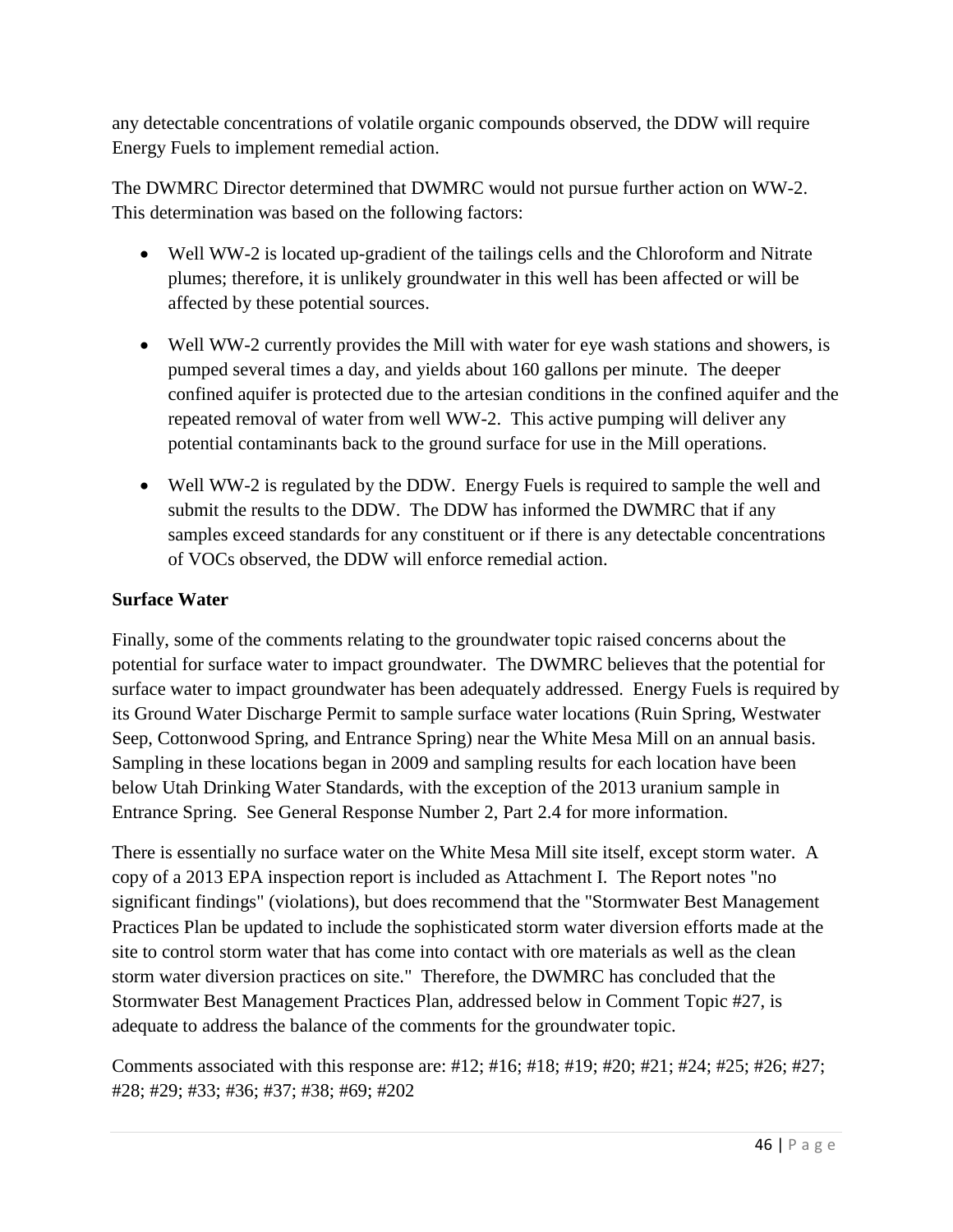#### **Comment Topic #27: Stormwater Best Management Plan**

Several comments were about concerns that storm water is leaving the site and depositing radioactive material. The Stormwater Management Plan is designed to require management of all contact and non-contact storm water and to control and require clean-up of any contaminant spills at the facility. EFRI is required to ensure contact storm water does not leave the restricted area and does not accumulate and pool inside of the processing area. EFRI is also required to prevent non-contact storm water run on into the restricted area and uses ditches and berms to divert run on away from the facility. DWMRC staff have reviewed the plan in detail and EFRI's compliance with applicable requirements. The DWMRC has concluded that the plan and EFRI's compliance are adequate to address the comments on this topic.

Comments associated with this response are: #44; #45; #66

#### **Comment Topic #28: Alternate Feed**

There were several comments on Alternate Feed ores. These comments were in regard to a number of comments which include, but not limited to: why alternate feeds are allowed to be processed; how the DWMRC reviews alternate feed requests; and the need for public comment on alternate feed requests. The State of Utah was required to recognize alternate feed material as ore when it signed the agreement with the NRC to become an Agreement State to regulate uranium mills and 11e.(2) disposal facilities. EFRI is authorized to receive and process source material from the facilities listed in license conditions 10.6 through 10.20. These alternate feeds have already met the requirements of License Condition 10.1. Any new alternate feed material will be subject to review and approval including all radiological and chemical properties. The estimates that were supplied by EFRI when they requested a new alternate feed, were just estimates. EFRI is not bound by the number that was provided in each request. The only limit to the amount of alternate feed that the Mill can have onsite is found in License Condition 10.1.D. All alternate feed requests are major amendments and will be subject to independent public comment. There is no need to reevaluate the approved alternate feed materials. All alternate feed materials have been fully reviewed as part of the license amendment process and all went through a public comment period. According to NRC NUREG 1556 Volume 20 *Guidance About Administrative Licensing Procedures*, reviewers are to review new requests or anything outstanding that has not been previously reviewed in renewal applications. A renewal review is not to reevaluate everything that has been previously reviewed and approved. However, several Alternate Feeds are being removed from the License for details please see the TEEA.

The Atomic Energy Act of 1954, as amended, defined 11e.(2) material as "the tailings or wastes produced by the extraction or concentration of uranium or thorium from any ore processed primarily for its source material content." It does not state whether the ore is natural or native material. The State of Utah is required to recognize alternate feed as an ore as per the Agreement State documents from 2004.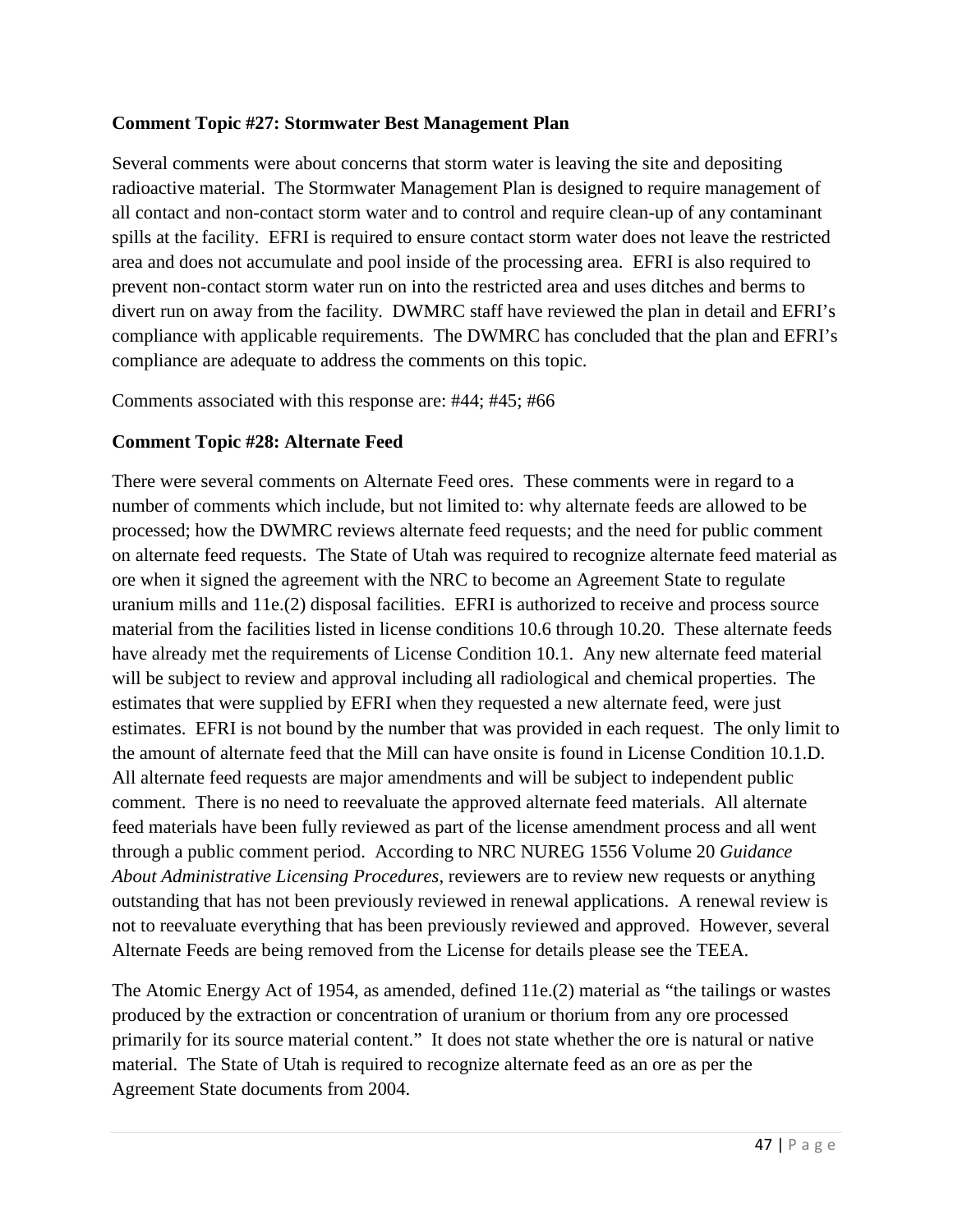In the NRC document "FINAL POSITION AND GUIDANCE ON THE USE OF URANIUM MILL FEED MATERIAL OTHER THAN NATURAL ORES" dated September 22, 1995 the NRC defines ore as follows: "Ore is a natural or native matter that may be mined and treated for the extraction of any of its constituents or any other matter from which source material is extracted in a licensed uranium or thorium mill." The NRC further explains "For the tailings and waste from the proposed processing to qualify as 11e.(2) byproduct material, the ore must be processed primarily for its source-material content." In addition the NRC also states "If the proposed feed material contains hazardous waste, listed under subpart D §§ 261.30-33 of 40 CFR (or comparable RCRA authorized State regulations), it would be subject to EPA (or State) regulation under RCRA. To avoid the complexities of NRC/EPA dual regulation, such feed material will not be approved for processing at a licensed mill. If the licensee can show that the proposed feed material does not contain a listed hazardous waste, this issue is resolved. All of the alternate feeds have been reviewed by the NRC or the DWMRC during the amendment review process and have determined that the alternate feed meet the requirements to be considered an ore and do not contain any chemical compounds that are listed hazardous waste. The alternate feed ores are processed for their source material (Uranium) content and therefore qualify as 11e.(2) material.

On November 30, 2000 the NRC published RIS 00-023: *Recent Changes to Uranium Recovery Policy*. In attachment II the NRC revised its criteria for alternate feed stating "If the feed material contains hazardous waste, the licensee can process it only if it obtains EPA (or State) approval and provides the necessary documentation to that effect."

Even though alternate feeds can have characteristics of hazardous waste in them, the current alternate feeds being accepted at the Mill do not have listed hazardous waste. Therefore adding chemical compounds to effluent air monitoring is not required. Alternate feed materials, by definition, are ores and are processed for source material (uranium); therefore, the MILDOS-AREA assessments are adequate. No change will be made to the License.

One commenter expressed concerns about alternate feeds that contained Th-232. Each alternate feed material that has a higher thorium concentration has its own Standard Operating Procedure (SOP). These specialized SOPs discuss monitoring requirements and the Personal Protective Equipment requirements for these alternate feed materials. In the second round of health physics interrogatories, these SOPs were requested and then reviewed by the DWMRC. The DWMRC found the procedures to be adequate and protective of Human Health and the environment. Therefore, the DWMRC did not have any concerns or further comment on the contents of these SOPs.

Comments associated with this response are: #57; #58; #64; #65; #68 #113; #118; #119; #122; #147; #148; #149; #150; #151; #217

### **Comment Topic #29: Alternate Feed Circuit**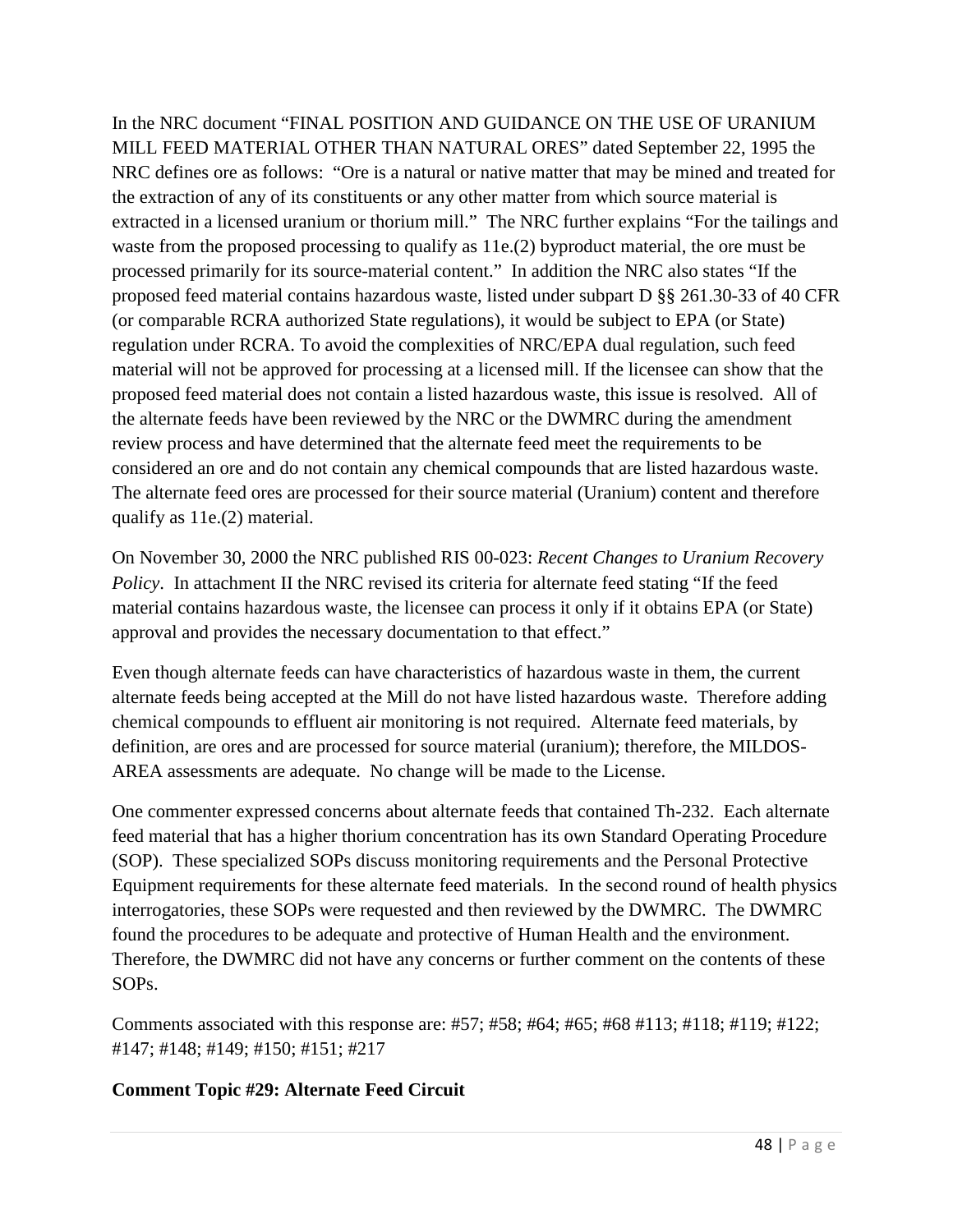There were many comments regarding the Mill's alternate feed circuit. The commenters voiced the concern about the lack of regulatory review and oversight and there was no public comment or input prior to its construction. EFRI followed License Condition 9.4 which outlines the process that the Safety and Environmental Review Panel (SERP) shall evaluate changes to the Mill. The Director agreed with EFRI, that the SERP was appropriate to use in building the Alternate Feed Circuit for the following reasons:

- The processing of alternate feed materials is already approved at the Mill as documented in License Conditions 10.1 and 10.6 through 10.19;
- The alternate feed circuit uses the same historic extraction process currently approved at the Mill;
- The circuit was built within the existing footprint of the Mill facility.

EFRI does provide an evaluation of all of the decisions made by the SERP in an annual report, which is reviewed by the DWMRC. The DWMRC did evaluate the alternate feed circuit as part of the annual SERP Report and views the circuit as an improvement to health and safety at the Mill. Now the Mill can process alternate feed material at a quicker frequency, rather than waiting to stockpile large quantities of alternate feed material on the ore pad before it can be processed through the main Mill circuit.

Comments associated with this response are: #108; #109; #110; #111; #112

### **Comment Topic #30: Alternate Feed Storage**

There were many comments associated with the storage of alternate feed materials and fugitive dust from alternate feed materials. In the first Interrogatory of the  $2<sup>nd</sup>$  Round of Health Physics Interrogatories dated July 2, 2009 last sentence the DWMRC asked the following: "Demonstrate how mill workers and the General Public are protected from unnecessary inhalation exposure from alternate Feed Stocks that have 0.009 to 65% uranium content that are allowed to be exposed to the wind."

In response to this interrogatory the Mill restated the MILDOS modeling that was done for the Mill and submitted to the DWMRC in the 2007 LRA. In addition EFRI provided the following comments on alternate feed "The foregoing analysis for conventional ores sets the environmental envelope for Mill operations that can be performed without considering the need for further modeling. Alternate feed materials are handled so as not to allow potential exposures to the public to exceed the potential exposures from processing Arizona Strip ores at full capacity without further modeling and if further modeling is required without exceeding the applicable regulatory standards and ALARA goal specified in R313-15-101 R313-15-301 and 40 CFR 190. Similarly alternate feed materials are only handled in manner that ensures that occupational exposures are kept within the Mills ALARA goal of 1,250 mrem per year. To date all alternate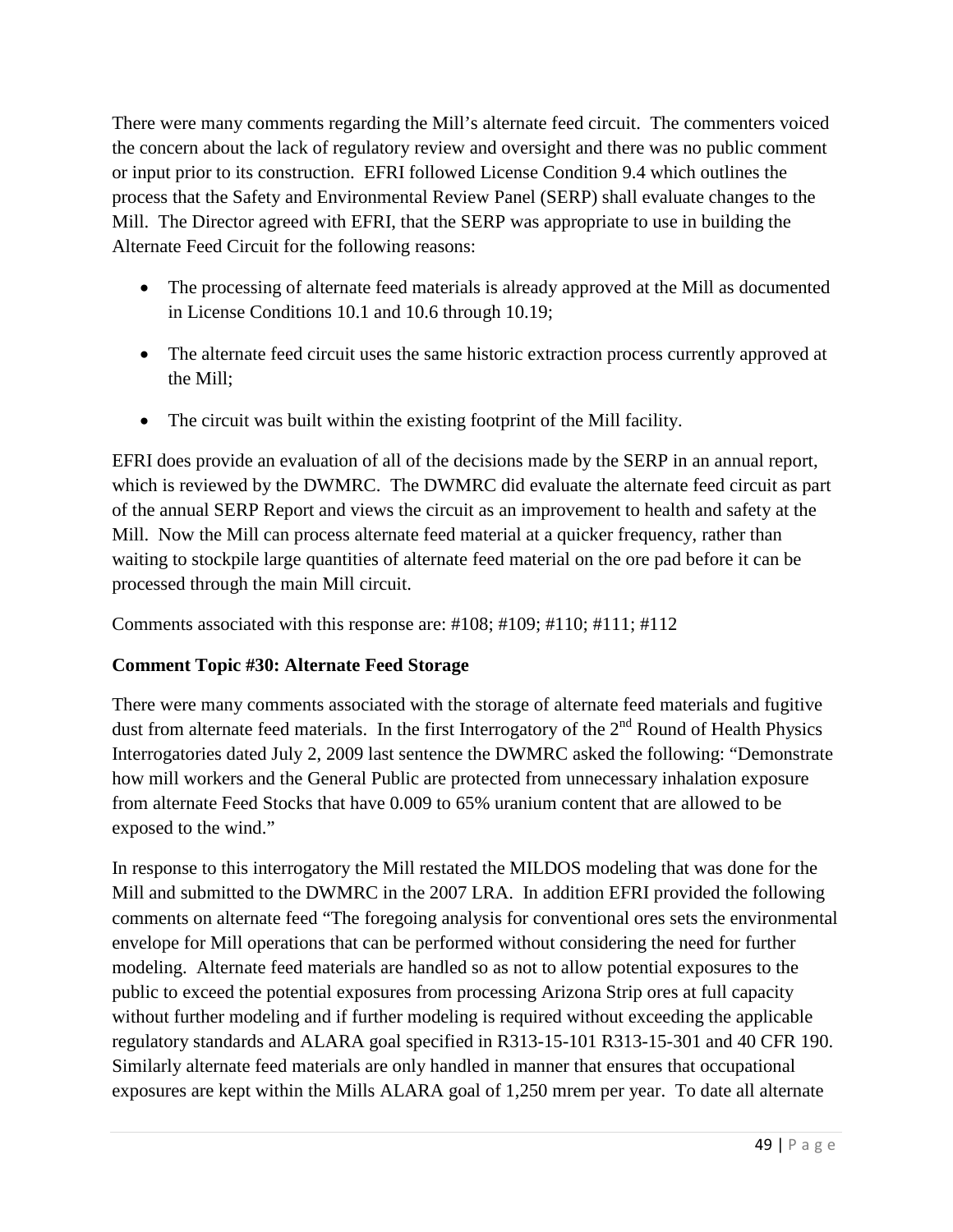feed materials have fallen well within this envelope and no feed-specific modeling has been required.

In order to meet these requirements the following practices have been followed for alternate feed materials:

- High grade alternate feed materials typically with 1.0% U308 or greater are usually received at the Mill and stored in drums or other containers. This is the way that CaF2, KOH, Rhone Poulenc, Cotter Concentrates and the Cameco KF, Calcined Regen and UF4 alternate feed materials have been received and stored at the Mill;
- Alternate feed materials that are received in bulk and that have higher risk of public or occupational exposure than Arizona Strip ores such as may result from high radioactivity and/or fine dry particles relative to Arizona Strip ores have been covered by less radioactive materials while stored on the Mills ore pad. This is the way the Heritage alternate feed materials were handled on site; and
- Alternate feed materials that are received in bulk and that have lower risk of public or occupational exposure than Arizona Strip ores have been stored in bulk on the site in the same manner as conventional ores. This is the way the Ashland 1, Ashland 2 and Linde FUSRAP materials and the Cabot and FMRI materials have been handled on site.

Currently there are approximately 11,000 tons of FMRI alternate feed materials and 5,000 tons of Cabot alternate feed materials stored in bulk on the ore pad. The average uranium content of each of those materials is estimated to be less than 0.25% U308. The quantity and radioactivity of those materials is much less than the quantity and radioactivity of Arizona Strip ores assumed in the MILDOS AREA modeling to be stored in bulk on the ore pad (300,000 tons at grade of 0.64% U308). In addition the Cabot and FMRI alternate feed materials arrive at the site in moist state and harden into state that is if anything less dispersible by wind than conventional ores. As a result the same precautions to prevent windblown at the site for conventional ores periodic water sprays are considered adequate for those materials.

Based on the foregoing practices, DWMRC is satisfied that all alternate feed materials are handled at the Mill in a manner that ensures that exposures to the public and occupational exposures are kept within the environmental assumptions for the site and well within applicable regulatory standards and ALARA goals.

Comments associated with this response are: #120

### **Comment Topic #31: Radiation Safety Program**

There were comments regarding the Mill's Radiation Safety Program. NRC Regulatory Guide 8.31 second paragraph of the introductions states, "Section 20.1101 of 10 CFR Part 20, "Standards for Protection Against Radiation," states that licensees must use, to the extent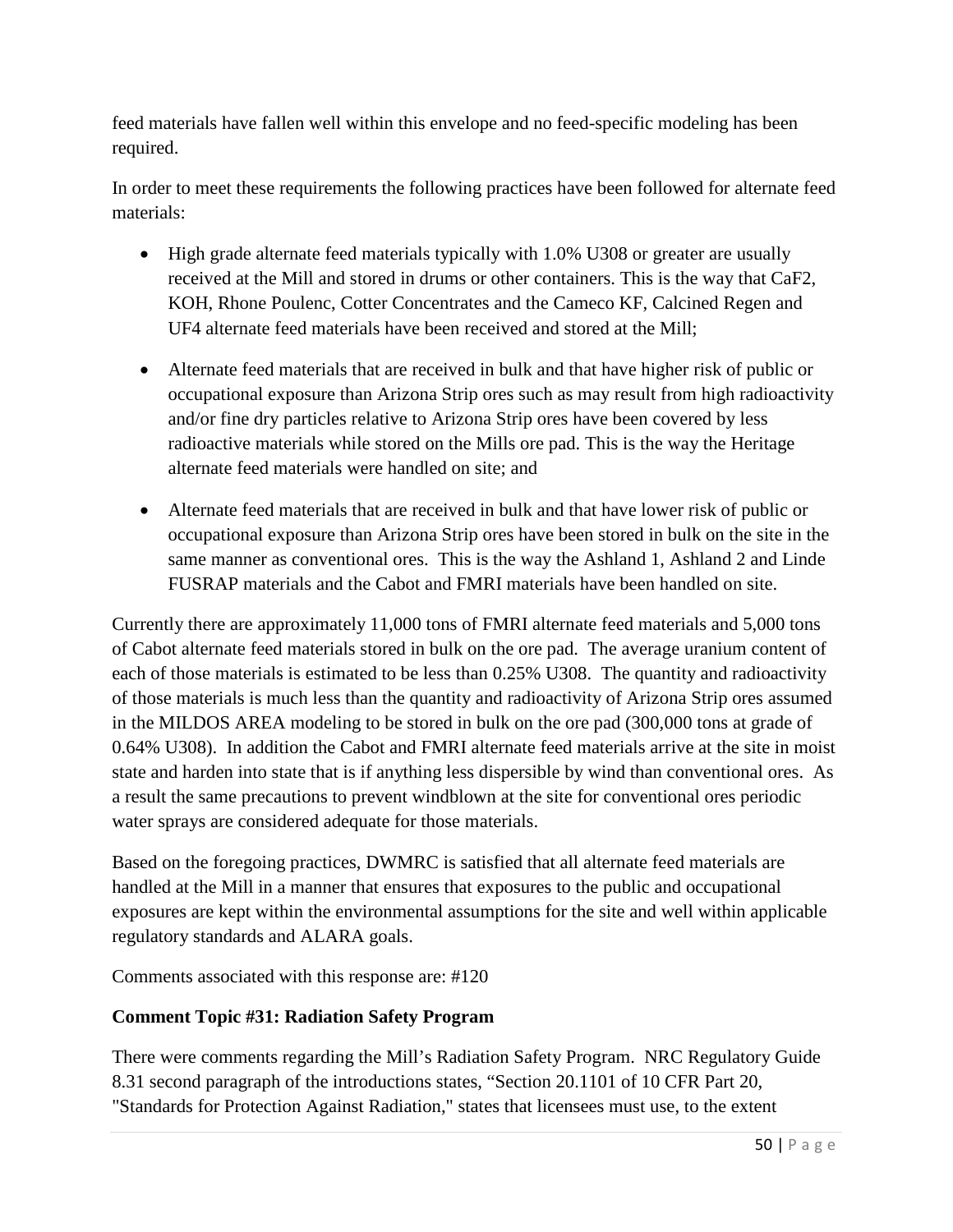practical, procedures and engineering controls based upon sound radiation protection principles to achieve occupational doses and doses to members of the public that are as low as is reasonably achievable. Regulatory Guide 8.10, "Operating Philosophy for Maintaining Occupational Radiation Exposures As Low As Is Reasonably Achievable" (Ref. 1), sets forth the philosophy and general management policies and programs that licensees should follow to achieve this objective."

The radiation protection program required by R313-15-101 is to provide procedures and descriptions of engineering controls that the Mill uses to maintain all radiological requirements for both occupational and public dose requirements. The radiological program was submitted to the DWMRC and reviewed by staff. Staff concerns with the Mill's radiation protection program were addressed and documented through the interrogatory process. In the end, it was determined by DWMRC Staff that if followed and used the procedures and engineering controls will keep the Mill in compliance with all radiological rules and regulations and keep the Mill activities ALARA. The DWMRC follows up with the Mill by conducting inspections and reviewing monitoring data.

Comments associated with this response are: #124; #181, #182; #183; #184; #185; #186; #188; #189; #190; #193; #197

## **Comment Topic #32: Occupational Air Monitoring and Derived Air Concentrations**

There were comments regarding the occupational air and derived air concentrations (DAC) for the employees employed at the Mill. DAC values are based off of occupational air monitoring results (Both general and breathing zone sampling) that is performed in different parts of the mill and is representative of the working conditions at the time the air samples are being collected. This means that both native ores and alternate feeds present in the areas that the air samples are accounted for in the DAC calculations. During the review of the 2007 renewal application the DWMRC staff reviewed the Mill's SOPs for determining DAC.

Comments associated with this response are: #129; #130; #131

### **Comment Topic #33: 11e.(2) or ISL Disposal**

There were comments regarding the disposal of In-situ Leach (ISL) material from other uranium recovery sites. License Condition 10.5 allows the disposal of byproduct material from other 11e.(2) facilities such as ISL Uranium Recovery facilities (aka In-situ Recovery) in limited quantities at the Mill's tailings cells. Waste from ISL facilities is considered to be uranium byproduct material as defined by the AEA. This activity does not impact any outstanding environmental contamination issue. No change will be made to the License.

The comment associated with this response is: #71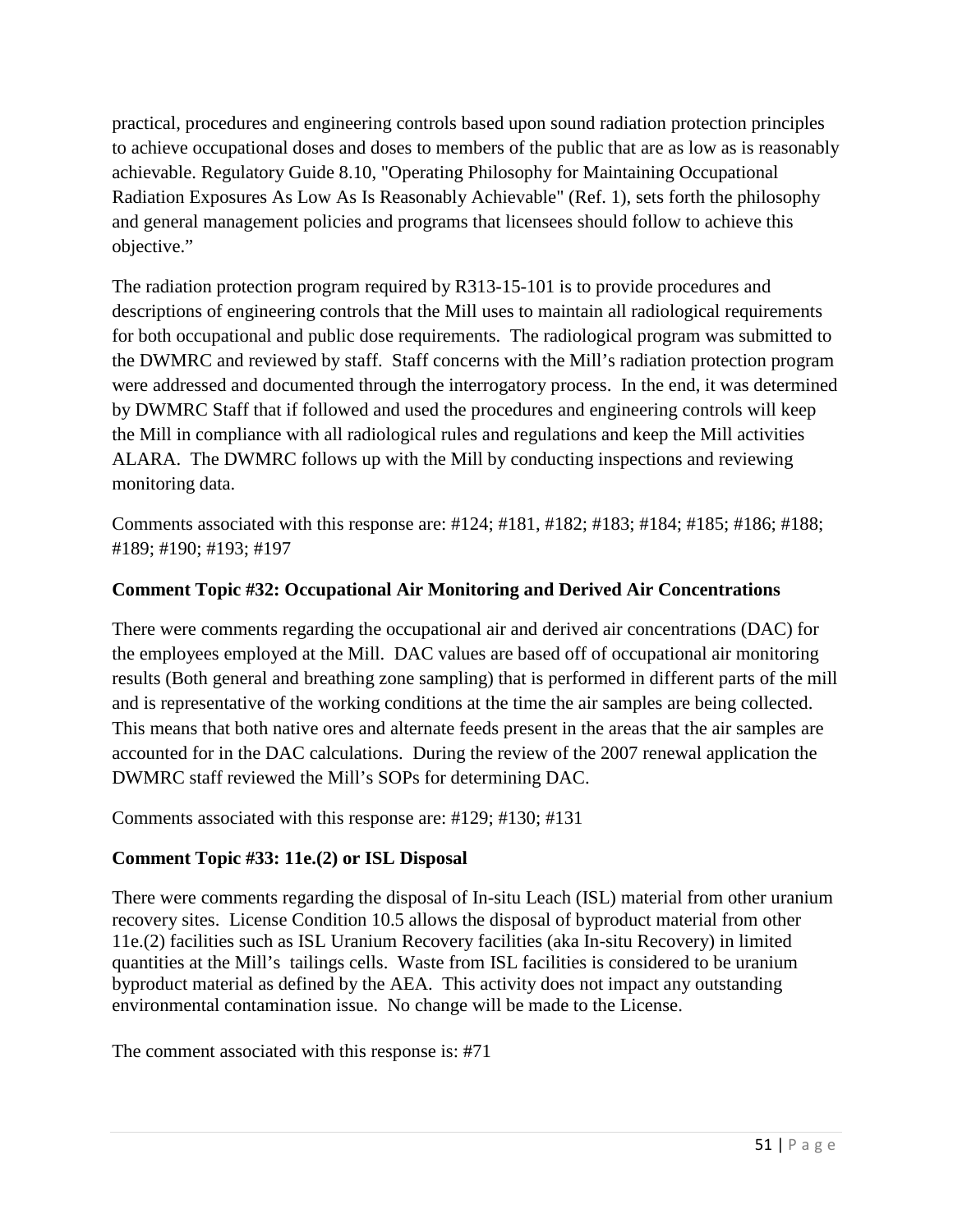#### **Public Comments**

December 21, 2011: David C. Frydenlund (EFRI Vice President Regulatory Affairs and Counsel), written comments (Received via email on December 21, 2011)

December 16, 2011: Celene Hawkins (Associate General Counsel) and H. Michael Keller (Special Counsel) representing the Ute Mountain Ute Tribe, written comments (Received by mail on December 19, 2011)

December 21, 2011: Sarah Fields, representing Uranium Watch, Living Rivers, and Glen Canyon Group / Sierra Club, written comments (Received via email on December 21, 2011)

December 21, 2011: Colorado Environmental Coalition, Information Network for Responsible Mining, Center for Biological Diversity, Rocky Mountain Wild, and Sheep Mountain, written comments (Received via email on December 21, 2011 from Jennifer Thurston)

November 10, 2011 Transcript of Public Hearing, Blanding Utah, Verbal Comments from: Sara Fields representing Uranium Watch, Living Rivers, and Glen Canyon Group / Sierra Club; Bradley Angel representing Green Action for Health and Environmental Justice; and Armond Winter

December 15, 2011: Mr. Steve Erikson written comments (Received via email on December 15, 2011)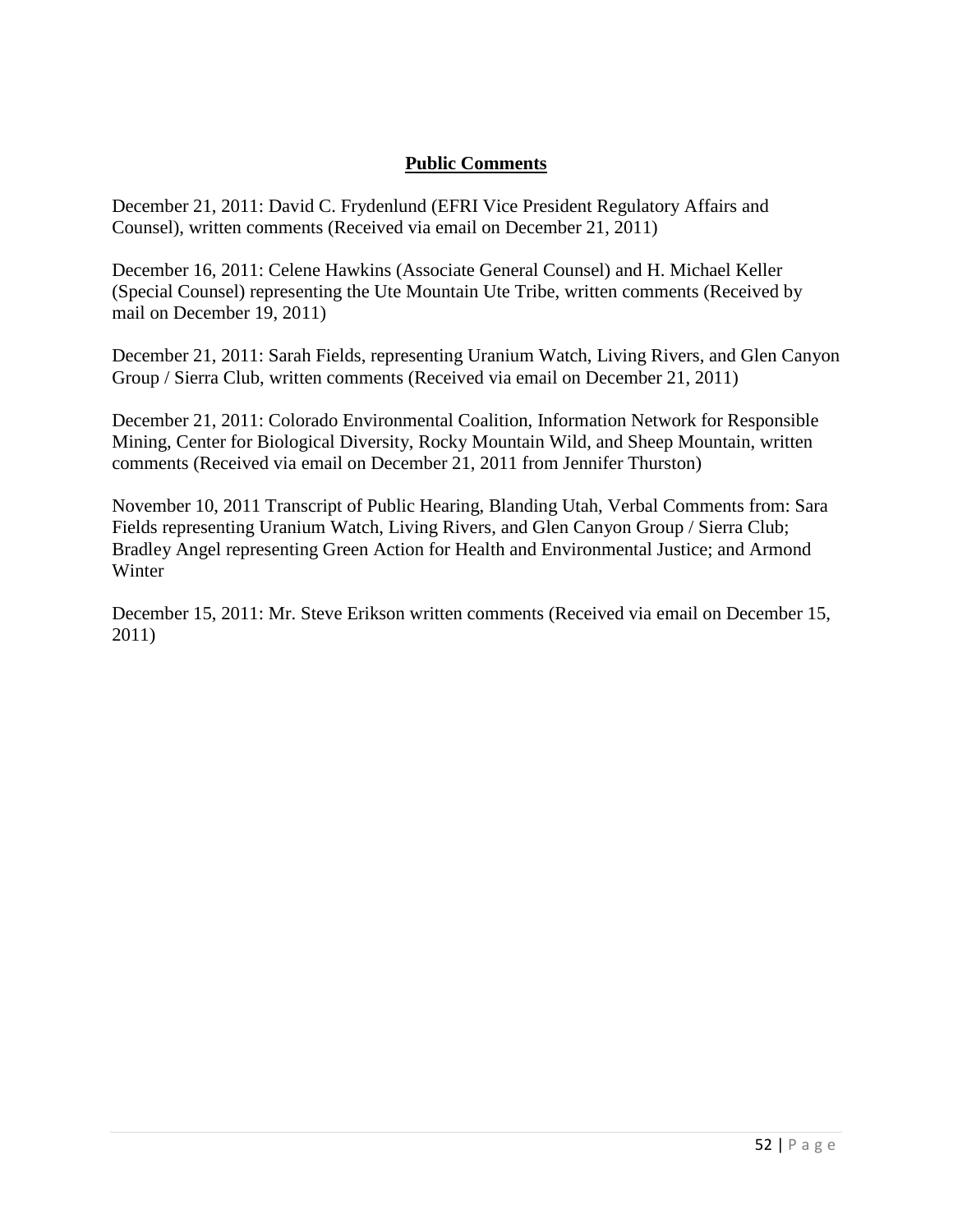#### **References**

- Denison Mines (DUSA) Corp., January 24, 2012, "White Mesa Mill Evaluation of Deep Supply Well WW-2 Utah Groundwater Discharge Permit No. UGW370004," 6 pp., 3 figures, and 2 appendices.
- Denison Mines (USA) Corp. (2008 through 2010), *Responses to DRC Health Physics and Engineering Interrogatories*, Denver, Co.
- Hurst, T.G. and D.K. Solomon, May, 2008, "Summary of Work Completed, Data Results, Interpretations and Recommendations for the July, 2007 Sampling Event at the Denison Mines, USA, White Mesa Uranium Mill Near Blanding Utah," unpublished report by the University of Utah Department of Geology and Geophysics, 62 pp. [transmitted via 5/18/08 email from Kip Solomon to Loren Morton (DRC)].
- Utah Division of Air Quality, March 2, 2011, Approval Order No. DAQE-AN0112050018-11: "Approval Order Modification to Add a Baghouse, to Allow Alternate Fuel Usage and to Incorporate Work Practice Standards," 12 pp.
- Utah Division of Radiation Control, December 1, 2004, "Statement of Basis for a Uranium Milling Facility at White Mesa, South of Blanding, Utah," unpublished regulatory document, 57 pp., and 12 attachments.
- Utah Division of Radiation Control, September, 2009, "Statement of Basis for a Uranium Milling Facility at White Mesa, South of Blanding, Utah," unpublished regulatory document, 42 pp., and 3 attachments.
- Utah Division of Radiation Control (2008 through 2010), *Health Physics and Engineering Interrogatories, Rounds 1 through 3*, Salt Lake City, Utah.
- Utah Division of Radiation Control, October 2011, "Safety Evaluation Report For The Denison Mines White Mesa Mill 2007 License Renewal Application," unpublished regulatory document, 46 pp., and 2 attachments.
- Utah Division of Radiation Control, Draft Radioactive Materials License No UT1900479 (Renewal), Denison Mines (USA) Corp., White Mesa Uranium Mill (Amendment 5)
- Utah Division of Radiation Control, December 29, 2011, "Re: Application by Denison Mines (USA) Corp. for an amendment to Utah License Materials License No. 1900479 for the White Mesa Uranium Mill to authorize processing of Sequoyoh Fuels Corporation, Inc. (SFC) alternate feed materials," letter from Rusty Lundberg to David Frydenlund 1 pp.
- Utah Division of Radiation Control, October 13, 2011, "June 21, 2011 DUSA Response and Transmittal Letter regarding DRC Comment Letter of June 2, 2011: Settlement Monitoring Standard Operating Procedures [SOPs] 06/2011 Revision: DUSA-2; December 1, 2010 DUSA Original Transmittal Letter for Three Separate Draft SOPs; Contingent SOP Approval," letter from Rusty Lundberg to Jo Ann Tischler 1 pp.
- Utah Division of Radiation Control, November 3, 2011, "November 1, 2011 DUSA Response Letter and Transmittal of Movement (Displacement) Monitoring Standard Operating Procedures [SOPs], 11/2011 Revision: DUSA-2.1; October 17, 2011 DRC Request for Information Letter; December 1, 2010 DUSA Transmittal Letter of Draft Movement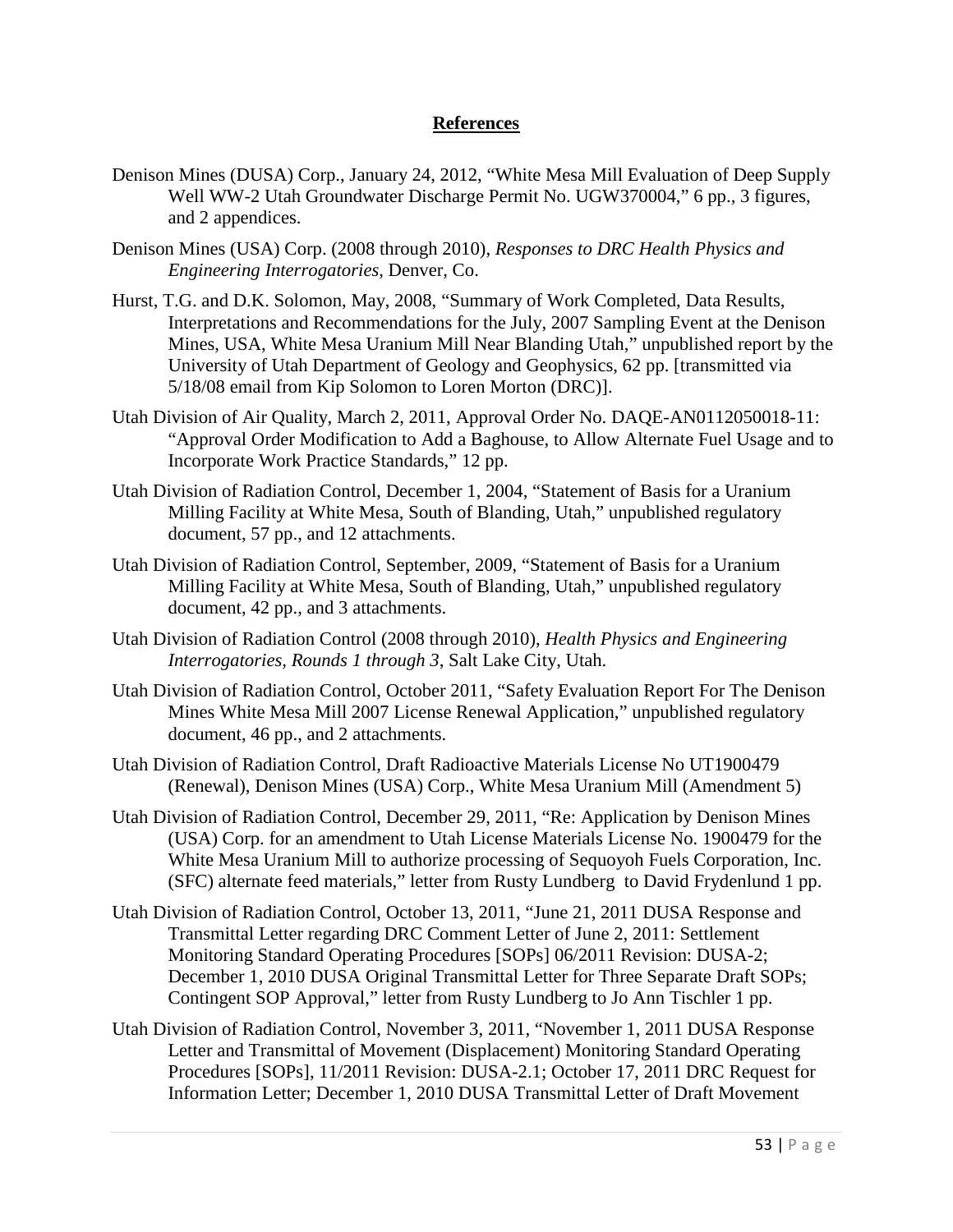Monitoring SOPs; Approval of Movement (Displacement) Monitoring SOP," letter from Craig W. Jones to Jo Ann Tischler 1 pp.

- Utah Division of Radiation Control, December 6, 2011, "Approval of 11e.(2) Byproduct Disposal Operating Procedures (SOPs)," letter from Rusty Lundberg to Jo Ann Tischler 1 pp.
- Utah Division of Water Quality, July 14, 2011, Ground Water Discharge Permit, DUSA, Permit No. UGW370004
- Utah State Historic Preservation Office, December 17, 2009, Letter "RE: "A Research Design for Archaeological Data Recovery on Ten Sites in the White Mesa Mill Cell 4B Project Area, San Juan County, Utah," letter from Lori Hunsaker to Dane Finerfrock 1 pp.